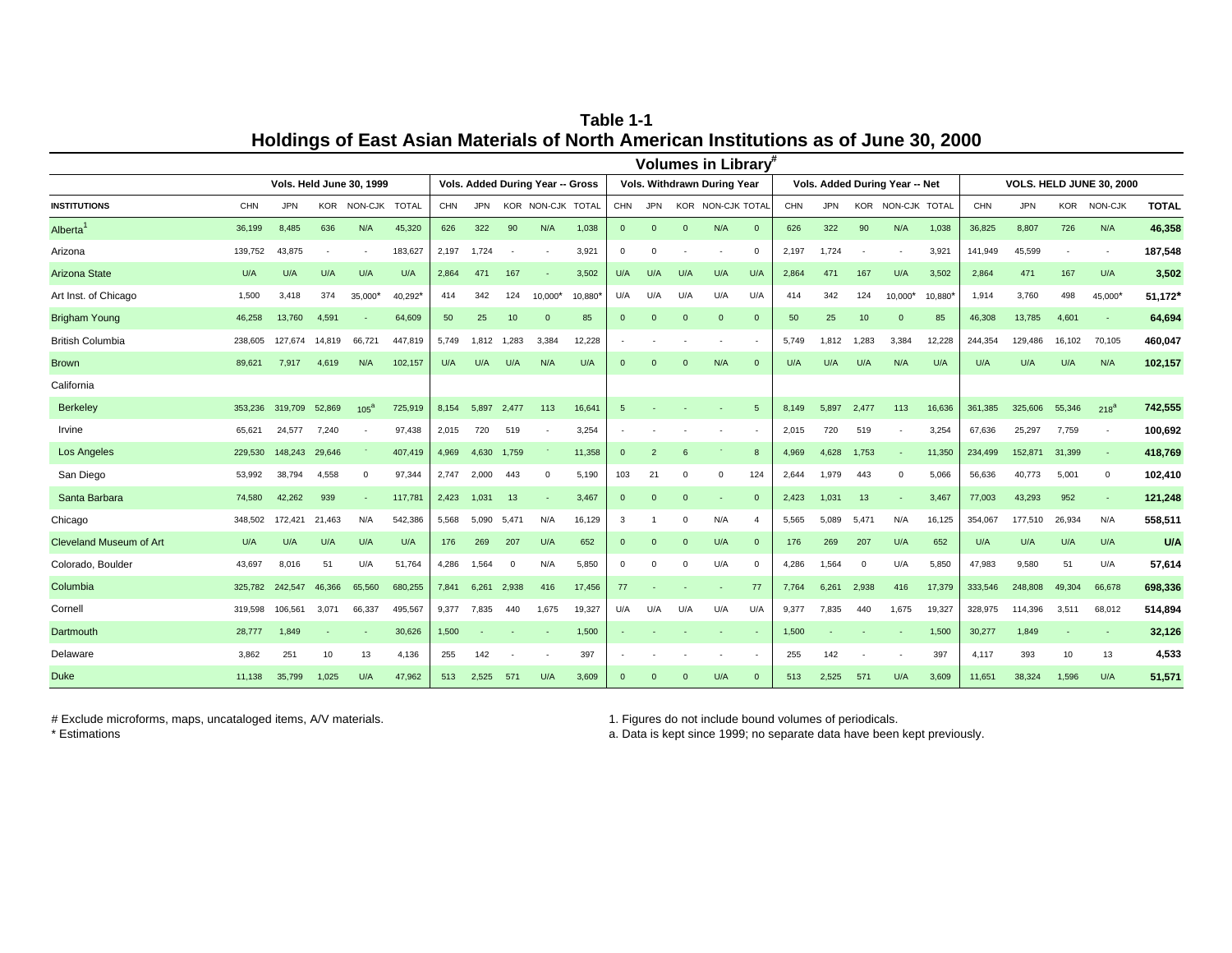**Table 1-2 Holdings of East Asian Materials of North American Institutions as of June 30, 2000**

|                                               |            |                     |         |                          |              |        |                 |               |                                  |         |          |            |          | Volumes in Library <sup>#</sup> |              |        |                 |          |                                |         |         |                                 |         |                |              |
|-----------------------------------------------|------------|---------------------|---------|--------------------------|--------------|--------|-----------------|---------------|----------------------------------|---------|----------|------------|----------|---------------------------------|--------------|--------|-----------------|----------|--------------------------------|---------|---------|---------------------------------|---------|----------------|--------------|
|                                               |            |                     |         | Vols. Held June 30, 1999 |              |        |                 |               | Vols. Added During Year -- Gross |         |          |            |          | Vols. Withdrawn During Year     |              |        |                 |          | Vols. Added During Year -- Net |         |         | <b>VOLS. HELD JUNE 30, 2000</b> |         |                |              |
| <b>INSTITUTIONS</b>                           | <b>CHN</b> | <b>JPN</b>          |         | KOR NON-CJK              | <b>TOTAL</b> | CHN    | JPN.            |               | KOR NON-CJK TOTAL                |         | CHN      | <b>JPN</b> |          | KOR NON-CJK TOTAL               |              | CHN    | <b>JPN</b>      |          | KOR NON-CJK TOTAL              |         | CHN     | <b>JPN</b>                      | KOR     | NON-CJK        | <b>TOTAL</b> |
| Florida                                       | 16.114     | 10,051              | 567     | 244                      | 26,976       | 198    | 155             | $\Omega$      | 126                              | 479     | $\Omega$ | $\Omega$   | $\Omega$ | $\Omega$                        | $\Omega$     | 198    | 155             | $\Omega$ | 126                            | 479     | 16,312  | 10,206                          | 567     | 370            | 27,455       |
| Georgetown                                    | 24,752     | 21,937              | 3,089   | U/A                      | 49,778       | 358    | 586             | 329           | U/A                              | 1,273   | 104      | 132        | 60       | U/A                             | 296          | 254    | 454             | 269      | U/A                            | 977     | 25,006  | 22,391                          | 3,358   | U/A            | 50,755       |
| Harvard                                       |            |                     |         |                          |              |        |                 |               |                                  |         |          |            |          |                                 |              |        |                 |          |                                |         |         |                                 |         |                |              |
| Doc. Ctr. on Contemp. Jpn                     |            |                     |         |                          | 4.987        |        |                 |               |                                  | 398     |          |            |          |                                 | 54           |        |                 |          |                                | 344     |         |                                 |         |                | 5,331        |
| Harvard-Yenching Library                      | 535.042    | 254,277             | 97.202  | 60,580                   | 947,101      | 20,654 | 5.832           | 4.872         | 1,015                            | 32,373  | N/A      | N/A        | N/A      | N/A                             | N/A          | 20,654 | 5.832           | 4,872    | 1,015                          | 32,373  | 555,696 | 260,109                         | 102.074 | 61.595         | 979,474      |
| Hawaii                                        | 130.573    | 112,920             | 48,459  | U/A                      | 291,952      | 2,408  | 1,193           | 1,928         | 1.403                            | 6,932   | $\Omega$ |            | $\Omega$ | $\Omega$                        | $\Omega$     | 2,408  | 1,193           | 1,928    | 1,403                          | 6,932   | 132,981 | 114,113                         | 50,387  | U/A            | 298,884      |
| Illinois-Urbana                               | 142,556    | 61,591              | 9,893   | 771                      | 214,811      | 3,812  | 1.009           | 539           | N/A                              | 5,360   | $\Omega$ |            | $\Omega$ | N/A                             | $\mathbf{0}$ | 3,812  | 1,009           | 539      | N/A                            | 5,360   | 146,368 | 62,600                          | 10,432  | N/A            | 220,171      |
| Indiana                                       | 114,811    | 59.243              | 14,098  | $\sim$                   | 188,152      | 3,000  | 2.200           | 800           |                                  | 6.000   | 5        |            | 3        | ٠                               | 12           | 2,995  | 2,196           | 797      |                                | 5,988   | 117,806 | 61,439                          | 14,895  |                | 194,140      |
| Inst. for Advanced Studies of Wrold Religions |            | 34,684 <sup>a</sup> |         | 39.824                   | 74.508       |        | 17 <sup>a</sup> |               | 882                              | 889     |          |            |          |                                 |              |        | 17 <sup>a</sup> |          | 882                            | 899     |         | 34.701 <sup>a</sup>             |         | 40,706         | 75,407       |
| lowa                                          | 73.566     | 32,168              | 205     |                          | 105,939      | 1,850  | 856             | 264           | U/A                              | 2,970   | $\Omega$ |            | $\Omega$ | $^{\circ}$                      | $\Omega$     | 1,850  | 856             | 264      | U/A                            | 2.970   | 75,416  | 33,024                          | 469     | U/A            | 108,909      |
| Japan Foundation, Toronto <sup>2</sup>        |            |                     |         |                          | 7,878        |        |                 |               |                                  | 1,418   |          |            |          |                                 | 109          |        |                 |          |                                | 1,309   |         |                                 |         |                | 9,187        |
| Kansas                                        | 111,102    | 59,880              | 2,046   | N/A                      | 173,028      | 2,969  | 1,346           | 350           | N/A                              | 4.665   | $\Omega$ | 44         | $\Omega$ | N/A                             | 44           | 2,969  | 1,302           | 350      | N/A                            | 4,621   | 114,071 | 61,182                          | 2,396   | N/A            | 177,649      |
| Library of Congress <sup>3</sup>              | 755.120    | 952,317             | 183,677 | 280,865                  | 2.171.979    | 20,624 |                 | 52,813 12,367 | 20,000                           | 105,804 |          |            |          |                                 | $\sim$       | 20,624 | 52,813 12,367   |          | 20,000                         | 105,804 | 776,472 | 988,057                         | 202.244 | 304,865        | 2,271,638    |
| McGill                                        |            | $21,988^{8}$        |         | U/A                      | 21,988       | 1,066  | 59              | 10            | U/A                              | 1,135   | U/A      | U/A        | U/A      | U/A                             | U/A          | 1,066  | 59              | 10       | U/A                            | 1,135   |         | $23,123^a$                      |         | U/A            | 23,123       |
| Manitoba                                      |            |                     |         |                          |              |        |                 |               |                                  |         |          |            |          |                                 |              |        |                 |          |                                |         | 110     | 185                             | 3       | $\overline{0}$ | 298          |
| Maryland                                      | 42,163     | 35,948              | 7,200   | $1,726^b$                | 87,037       | 799    | 1,012           | 136           | $\Omega$                         | 1,947   | 8        |            | 6        | $^{\circ}$                      | 16           | 791    | 1,010           | 130      | $\Omega$                       | 1,931   | 42,954  | 36,958                          | 7,330   | 1,726          | 88,968       |
| Michigan                                      | 325,467    | 260,691             | 8,982   | $\Omega$                 | 595,140      | 9,088  | 5,325           | 1,061         | $\Omega$                         | 15,474  | $\Omega$ |            | $\Omega$ | $\Omega$                        | $\Omega$     | 9,088  | 5,325           | 1,061    | $\Omega$                       | 15,474  | 334,555 | 266,016                         | 10,043  | $\Omega$       | 610,614      |
| Michigan State*                               | 23,000     | 5.000               | 400     | 45.000                   | 73,400       | 1.000  | 200             | 20            | 1.500                            | 2.720   | 10       |            |          |                                 | 10           | 990    | 200             | 20       | 1.500                          | 2,710   | 23.990  | 5.200                           | 420     | 46.500         | 76,110       |
| Minnesota                                     | 81.755     | 36,161              | 1,888   | $\mathbf{C}$             | 119,804      | 6,022  | 1,218           | 48            | $\mathbf{C}$                     | 7.288   | $\Omega$ | $\Omega$   | $\Omega$ | $\mathbf{c}$                    | $\mathbf{0}$ | 6.022  | 1,218           | 48       | $\mathbf{C}$                   | 7,288   | 87,777  | 37,379                          | 1,936   | $\mathbf{C}$   | 127,092      |
| Montreal                                      | 13,791     | 10,726              | 429     |                          | 24,946       | 333    | 75              | 68            |                                  | 476     | $\Omega$ |            |          |                                 | $\mathbf 0$  | 333    | 75              | 68       |                                | 476     | 14,124  | 10,801                          | 497     |                | 25,422       |

# Exclude microforms, maps, uncataloged items, A/V materials. 3. C's fiscal year is Oct. 1 to Sept. 30.<br>
\* Estimations and the Sept. 30. And the Sept. 30. And the Sept. 30. And the Sept. 30.

1. All materials are about Japanese studies in both Japanese and English languages.

2. All figures include A/V materials. Our library collects materials on Japanese

subject in Englsih, Japanese, and French languages.

a. No breakdowns for CJK<br>b. Non-CJK number adjusted to include data omitted last year.

c. East Asian Library houses only CJK materials. Non-CJK

materials are held in general collections.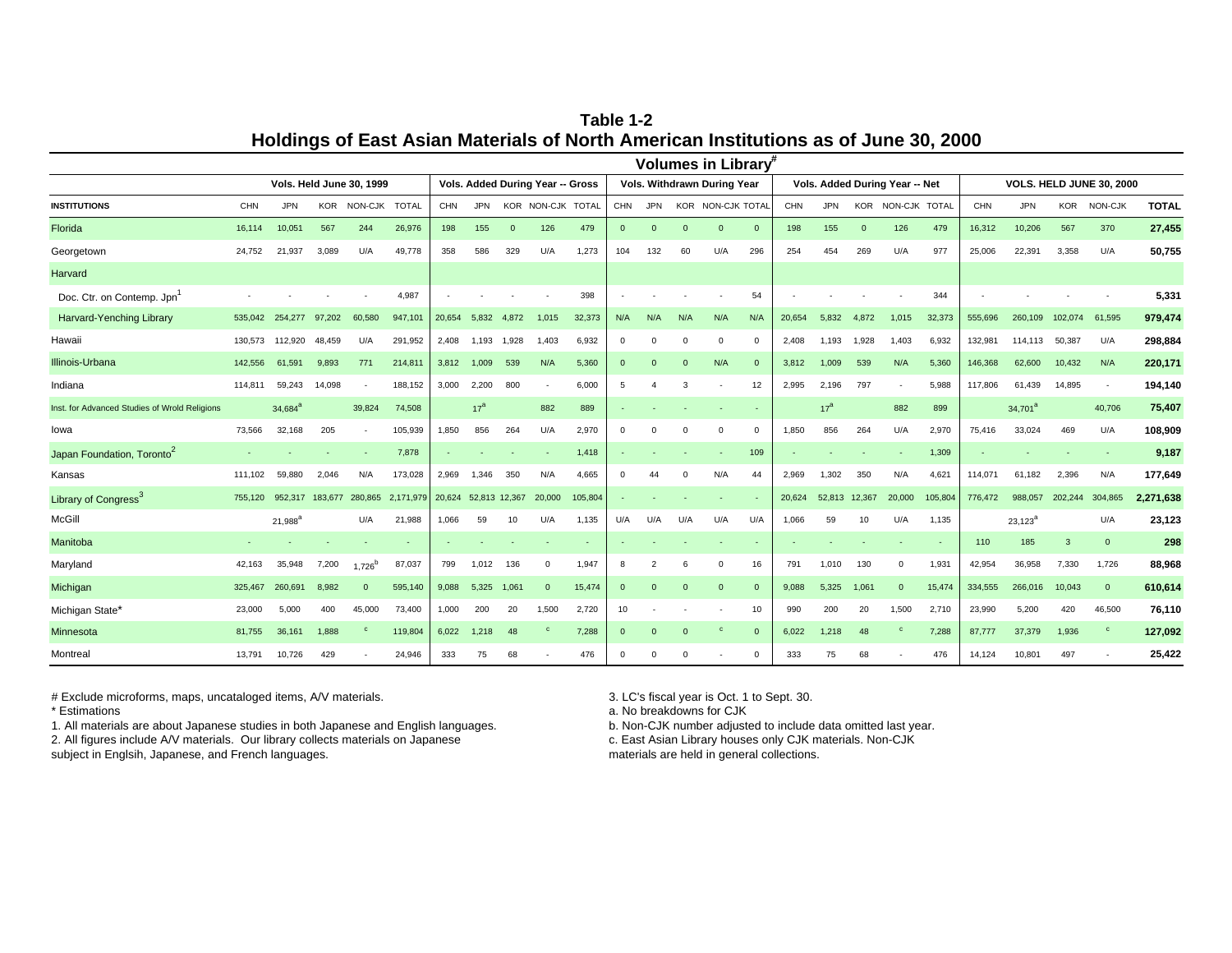CHN JPN KOR NON-CJK TOTAL CHN JPN KOR NON-CJK TOTAL CHN JPN KOR NON-CJK TOTAL CHN JPN KOR NON-CJK TOTAL CHN JPN KOR NON-CJK **TOTAL** 8,200 5,660 590 6,050 20,500 661 160 7 303 1,131 2 - - 3 5\* 659 160 7 300 1,126 8,859 5,820 597 6,350 **21,626** New York Public Library 83,564 63,295 17,140 - 163,999 2,000 800 200 - 3,000 - - - - - 1,966 694 140 0 2,800 88,033 64,591 18,230 0 **170,854** North Carolina 106,004 5,488 317 3 111,812 1,587 108 2 20 1,717 0 0 0 0 0 1,587 108 2 20 1,717 107,591 5,596 319 23 **113,529** 19,858 2,677 - - 22,535 448 265 - - 713 - - - - - 448 265 - - 713 20,306 2,942 - - **23,248** Ohio State 116,866 68,549 2,690 - 188,105 6,243 6,579 405 - 13,227 50 19 0 - 69 6,193 6,560 405 - 13,158 123,059 75,109 3,095 - **201,263** Pennsylvania 108,007 52,379 2,142 0 162,528 3,599 1,623 0 0 5,222 0 0 0 0 0 3,599 1,623 0 0 5,222 111,606 54,002 2,142 0 **167,750** Pittsburgh 191,208 46,844 2,980 187 241,219 7,604 4,261 115 379 12,359 - - - - - 7,604 4,261 115 379 12,359 198,812 51,105 3,095 566 **253,578** 404,134 156,670 13,332 <sup>a</sup> 574,136 12,375 3,972 745 <sup>a</sup> 17,092 1 32 1 <sup>a</sup> 34 12,374 3,940 744 <sup>a</sup> 17,058 416,508 160,610 14,076 <sup>a</sup> **591,194** Queens Borough Public Library 114,970<sup>b</sup> 535 33,923<sup>b</sup> 643 150,071<sup>b</sup> 14,744 335 4,246 564 19,889 2,452 0 515 220 3,187 12,292 335 3,731 344 16,702 127,262 870 37,654 987 166,773<sup>b</sup> 107,848 6,922 2,015 - 116,785 - - - - - - - - - - - - - - - 107,848 6,922 2,015 - **116,785** Smithsonian Inst. (Freer Gallery) - - - - 68,634\* - - - - 2,599\* ,c - - - - - - - - - 2,599\* ,c - - - - **71,233\* ,c** Southern California 34,931 16,353 37,267 - 88,551 1,733 202 2,959 - 4,894 - - - - - 1,733 202 2,959 - 4,894 36,664 16,555 40,226 - **93,445** 234,123 159,173 - - 393,296 4,413 2,660 - - 7,073 0 0 - - 0 4,413 2,660 - - 7,073 238,536 161,833 - - **400,369** Texas, Austin<sup>1</sup> 43,258 45,989 2,007 N/A 91,254 2,036 1,246 <sup>0</sup> N/A 3,282 - - - - - 2,036 1,246 <sup>0</sup> N/A 3,282 45,294 47,235 2,007 N/A **94,536** Toronto 163,483 139,299 13,829 4,096 320,707 9,059 8,173 1,844 311 19,387 0 0 0 0 0 9,059 8,173 1,844 311 19,387 172,542 147,472 15,673 4,407 **340,094** Virginia 29,802 7,168 312 N/A 37,282 626 38 0 N/A 664 N/A N/A N/A N/A N/A 626 38 0 N/A 664 30,428 7,206 312 N/A **37,946** Washington 231,666 120,346 65,781 33,018 450,811 3,494 2,094 3,953 849 10,390 - - - - - 3,494 2,094 3,953 849 10,390 235,160 122,440 69,734 33,867 **461,201** Washington-Law 6,685 23,116 1,852 3,818 35,471 268 567 20 72 927 1 6 0 0 7 267 561 20 72 920 6,952 23,677 1,872 3,890 **36,391** Washington, St. Louis 74,662 46,814 389 N/A 121,865 1,456 633 1,013 N/A 3,102 1 - - N/A 1 1,455 633 1,013 N/A 3,101 76,117 47,447 1,402 N/A **124,966** Wisconsin 108,289 59,021 3,213 - 170,523 - - - - - - - - - - - - - - 4,534 - - - - **175,057** 398,205 221,383 9,354 - 628,942 8,997 5,342 568 - 14,907 - - - - - 8,997 5,342 568 - 14,907 407,202 226,725 9,922 - **643,849 Vols. Added During Year -- Net** Yale Oberlin Princeton Stanford (Hoover Institution) Nelson-Atkins Museum of Art Rutgers **INSTITUTIONS Volumes in Library Vols. Held June 30, 1999 Vols. Added During Year -- Gross VOLS. HELD JUNE 30, 2000 Vols. Withdrawn During Year**

**Table 1-3 Holdings of East Asian Materials of North American Institutions as of June 30, 2000**

# Exclude microforms, maps, uncataloged items, A/V materials.  $\blacksquare$  a. No separate Non-CJK counting maintained.

\* Estimations

1. Fiscal year from Sept. 1 to Aug. 31.

b. Figure include all materials acquired by New American Program. Separate counts of different formats are unavailable prior to FY99.

c. Currently our local system has no mean to count how many volumes have been cataloged. No breakdown is available.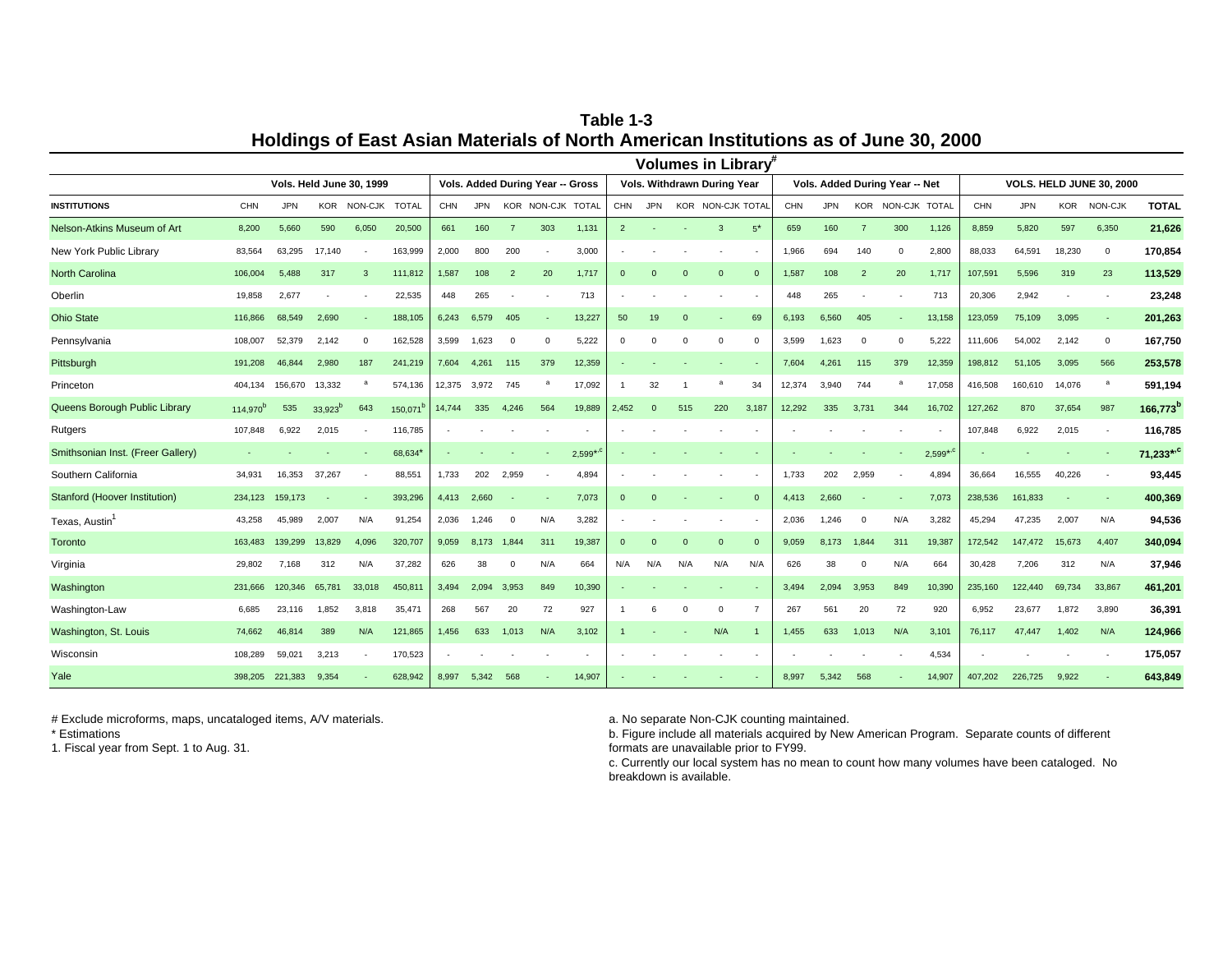|                         |             |            |                |                   |       |                  |             |                |                   |        |             |            |               | <b>Monographs</b>       |            |              |                 |                 |                           |         |             |                   |                         |             |                                   |                   |                 |                          |              |                      |
|-------------------------|-------------|------------|----------------|-------------------|-------|------------------|-------------|----------------|-------------------|--------|-------------|------------|---------------|-------------------------|------------|--------------|-----------------|-----------------|---------------------------|---------|-------------|-------------------|-------------------------|-------------|-----------------------------------|-------------------|-----------------|--------------------------|--------------|----------------------|
|                         |             |            |                |                   |       | <b>Purchased</b> |             |                |                   |        |             |            |               | Rec'd but not Purchased |            |              |                 |                 |                           |         |             |                   |                         |             | <b>TOTAL NUMBER OF MONOGRAPHS</b> |                   |                 |                          |              |                      |
|                         |             |            | <b>Titles</b>  |                   |       |                  |             | <b>Volumes</b> |                   |        |             |            | <b>Titles</b> |                         |            |              |                 | <b>Volumes</b>  |                           |         |             |                   | <b>Titles</b>           |             |                                   |                   |                 | <b>Volumes</b>           |              |                      |
| <b>INSTITUTIONS</b>     | <b>CHN</b>  | <b>JPN</b> |                | KOR NON-CJK TOTAL |       | <b>CHN</b>       | <b>JPN</b>  |                | KOR NON-CJK TOTAL |        |             | CHN JPN    |               | KOR NON-CJKTOTAL        |            |              |                 |                 | CHN JPN KOR NON-CJI-TOTAL |         |             |                   |                         |             | CHN JPN KOR NON-CJKTOTAL CHN      |                   |                 |                          |              | JPN KOR NON-CJKTOTAL |
| Alberta <sup>1</sup>    | 320         | 132        | $\mathbf 0$    | N/A               | 452   | 353              | 155         | $\mathbf 0$    | N/A               | 508    | 110         | 135        | 78            | N/A                     | 323        | 165          | 160             | 90              | N/A                       | 415     | 430         | 267               | 78                      | N/A         | 775                               | 518               | 315             | 90                       | N/A          | 923                  |
| Arizona                 | 1,914       | 388        | N/A            | N/A               | 2,302 | 2,197            | 441         | N/A            | N/A               | 2,638  | $\mathbf 0$ | $^{\circ}$ | N/A           | N/A                     | $^{\circ}$ | $\mathbf 0$  | 0               | N/A             | N/A                       | $\circ$ | 1,914       | 388               | N/A                     | N/A         | 2,302                             | 2,197             | 441             | N/A                      | N/A          | 2,638                |
| Arizona State           | 591         | 304        | $\overline{1}$ | U/A               | 896   | 1,304            | 329         | $\overline{1}$ | U/A               | 1,634  | 68          | 8          | 168           | U/A                     | 244        | 68           | 8               | 168             | U/A                       | 244     | 659         | 312               | 169                     | U/A         | 1.140                             | 1,372             | 337             | 169                      | U/A          | 1,878                |
| Art Inst. of Chicago    | U/A         | U/A        | U/A            | U/A               | U/A   | U/A              | U/A         | U/A            | U/A               | U/A    | U/A         | U/A        | U/A           | U/A                     | U/A        | U/A          | U/A             | U/A             | U/A                       | U/A     | U/A         | U/A               | U/A                     | U/A         | U/A                               | U/A               | U/A             | U/A                      | U/A          | U/A                  |
| <b>Brigham Young</b>    | 502         | 86         | 191            | $\mathbf 0$       | 779   | 991              | 198         | 232            | $\mathbf{0}$      | 1,421  |             |            |               |                         |            | $\mathbf{0}$ | 900             | 27              | $\mathbf{0}$              | 927     | 502         | 86                | 191                     | $\mathbf 0$ | 779                               |                   | 991 1,098 259   |                          | $\mathbf{0}$ | 2,348                |
| <b>British Columbia</b> |             |            |                |                   |       | 3,384            | 1,297       | 978            | 3,384             | 9,043  |             |            |               |                         |            | 2,098        | 335             | 184             |                           | 2,617   |             |                   |                         |             |                                   |                   |                 | 5,482 1,632 1,162        |              | #####                |
| <b>Brown</b>            |             |            |                |                   |       |                  |             |                |                   |        |             |            |               |                         |            |              |                 |                 |                           |         |             |                   |                         |             |                                   |                   |                 |                          |              |                      |
| California              |             |            |                |                   |       |                  |             |                |                   |        |             |            |               |                         |            |              |                 |                 |                           |         |             |                   |                         |             |                                   |                   |                 |                          |              |                      |
| Berkeley                | U/A         | U/A        | U/A            | U/A               | U/A   | 6.253            | 4,026 1,767 |                | 10                | 12,056 | U/A         | U/A        | U/A           | U/A                     | U/A        | 700          | 382             | 243             | 6                         | 1,331   | U/A         | U/A               | U/A                     | U/A         | U/A                               |                   |                 | 6,953 4,408 2,010        | 16           | #####                |
| Irvine                  | 1,032       | 96         | $\mathbf 0$    |                   | 1,128 | 1,856            | 585         | $^{\circ}$     |                   | 2,441  | 138         | 128        | $\circ$       |                         | 266        | 159          | 135             | $^{\circ}$      |                           | 294     | 1,170       | 224               | $\mathbf 0$             |             | 1.394                             | 2,015             | 720             | $\mathbf 0$              |              | 2,735                |
| Los Angeles             | 1,674       | 183        | 863            |                   | 2,720 | 2,952            | 764         | 1,028          |                   | 4,744  | 860         | 2,275      | 68            |                         | 3,203      |              | 1,028 2,614 327 |                 |                           | 3,969   |             | 2,534 2,458 931   |                         |             | 5,923                             | 3,980 3,378 1,355 |                 |                          |              | 8,713                |
| San Diego               | 2,364 1,383 |            | $\Omega$       | 0                 | 3,747 | 2,449            | 1,661       | 0              | $\Omega$          | 4,110  | 180         | 194        | 380           | $\Omega$                | 754        | 193          | 216             | 421             | $^{\circ}$                | 830     |             | 2,544 1,577       | 380                     | $\Omega$    | 4,501                             |                   | 2,642 1,877 421 |                          | $\mathbf 0$  | 4,940                |
| Santa Barbara           | 1,501       | 257        | $\Omega$       |                   | 1,758 | 1,926            | 491         | $\mathbf 0$    |                   | 2,417  | 294         | 81         | $\Omega$      |                         | 375        | 333          | 95              | $\mathbf{0}$    |                           | 428     | 1,795 338   |                   | $\overline{\mathbf{0}}$ |             | 2,133                             | 2,259             | 586             | $\mathbf{0}$             |              | 2,845                |
| Chicago                 | 2,251 1,782 |            | 1,835          | N/A               | 5,868 | 3,975            | 2,561       | 2,356          | N/A               | 8,892  | 313         | 970        | 1,933         | N/A                     | 3,216      |              |                 | 415 1,127 2,277 | N/A                       | 3,819   |             | 2,564 2,752 3,768 |                         | N/A         | 9.084                             |                   |                 | 4,390 3,688 4,633        | N/A          | #####                |
| Cleveland Museum of Art | 501         | 236        | 256            | U/A               | 993   | U/A              | U/A         | U/A            | U/A               | U/A    | U/A         | U/A        | U/A           | U/A                     | U/A        |              | U/A U/A         | U/A             | U/A                       | U/A     | 501         | 236               | 256                     | U/A         | 993                               | U/A               | U/A             | U/A                      | U/A          | U/A                  |
| Colorado, Boulder       | 3,227       | 726        | $^{\circ}$     | U/A               | 3,953 | 4,286            | 1,564       | $\mathbf 0$    | U/A               | 5,850  | U/A         | U/A        | U/A           | U/A                     | U/A        | U/A          | U/A             | U/A             | U/A                       | U/A     | 3,227       | 726               | $\mathbf 0$             | U/A         | 3.953                             |                   | 4,286 1,564     | $\overline{\mathbf{0}}$  | U/A          | 5.850                |
| Columbia                | N/A         | N/A        | N/A            | N/A               | N/A   | 4,257            |             | 3,038 2,844    | 1,257             | 11,396 | N/A         | N/A        | N/A           | N/A                     | N/A        | 283          | 1,008           | 125             | $\overline{2}$            | 1,418   | N/A         | N/A               | N/A                     | N/A         | N/A                               |                   |                 | 4,540 4,046 2,969        | 1,259        | #####                |
| Cornell                 | 3,230 2,413 |            | U/A            | U/A               | 5,643 | 4,383            | 5,227       | U/A            | U/A               | 9,610  | 91          | 338        | U/A           | U/A                     | 429        | 94           | 405             | U/A             | U/A                       | 499     | 3,321 2,751 |                   | U/A                     | U/A         | 6,072                             |                   | 4,477 5,632 U/A |                          | U/A          | #####                |
| Dartmouth               |             |            |                |                   |       |                  |             |                |                   |        |             |            |               |                         |            |              |                 |                 |                           |         |             |                   |                         |             |                                   |                   |                 |                          |              |                      |
| Delaware                | 20          | 9          |                |                   | 29    | 182              | 110         |                |                   | 292    |             |            |               |                         |            |              |                 |                 |                           |         | 20          | 9                 |                         |             | 29                                | 182               | 110             | $\overline{\phantom{a}}$ |              | 292                  |
| <b>Duke</b>             | 225         | 565        | 46             |                   | 836   | 228              | 1,813       | 235            |                   | 2,276  | 10          |            |               |                         | 26         | 10           | 16              |                 |                           | 26      | 235         | 581               | 46                      |             | 862                               | 238               | 1,829           | 235                      |              | 2,302                |

**Table 2-1 Acquisitions of East Asian Materials from July 1, 1999 through June 30, 2000**

\* Estimations 1. Figures do not include bound volumes of periodicals.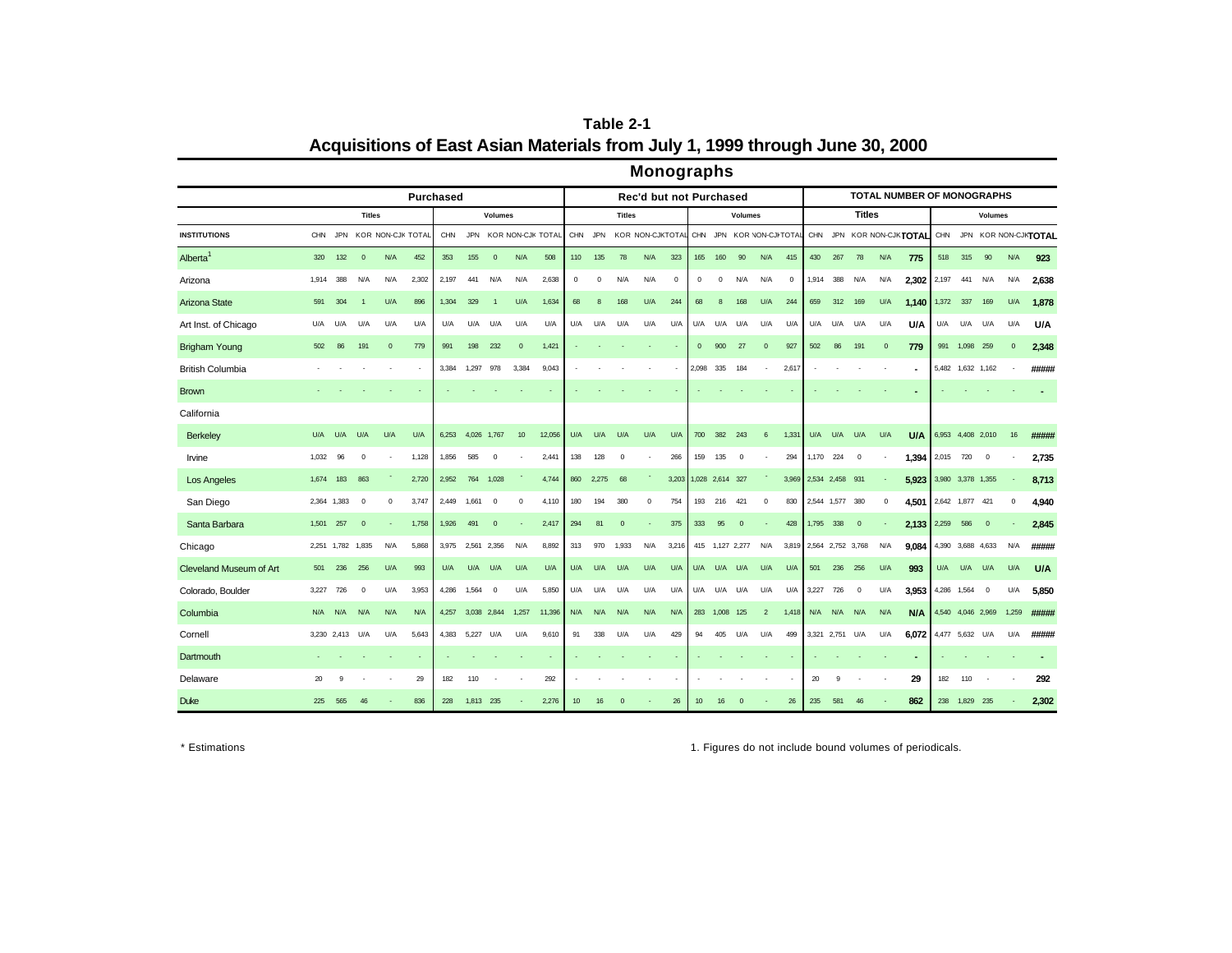| Table 2-2                                                                    |
|------------------------------------------------------------------------------|
| Acquisitions of East Asian Materials from July 1, 1999 through June 30, 2000 |

## **Monographs**

|                                             | <b>Purchased</b> |                |               |                   |        |            |                |                |              |                   |       |                 |               | Rec'd but not Purchased |       |           |        |                |                           |       |                   |        |               |          | TOTAL NUMBER OF MONOGRAPHS |                   |                   |                |                |                          |
|---------------------------------------------|------------------|----------------|---------------|-------------------|--------|------------|----------------|----------------|--------------|-------------------|-------|-----------------|---------------|-------------------------|-------|-----------|--------|----------------|---------------------------|-------|-------------------|--------|---------------|----------|----------------------------|-------------------|-------------------|----------------|----------------|--------------------------|
|                                             |                  |                | <b>Titles</b> |                   |        |            |                | <b>Volumes</b> |              |                   |       |                 | <b>Titles</b> |                         |       |           |        | <b>Volumes</b> |                           |       |                   |        | <b>Titles</b> |          |                            |                   |                   | <b>Volumes</b> |                |                          |
| <b>INSTITUTIONS</b>                         | <b>CHN</b>       | <b>JPN</b>     |               | KOR NON-CJK TOTAL |        | <b>CHN</b> | <b>JPN</b>     |                |              | KOR NON-CJK TOTAL | CHN   | <b>JPN</b>      |               | KOR NON-CJKTOTAL        |       |           |        |                | CHN JPN KOR NON-CJI-TOTAL |       |                   |        |               |          | CHN JPN KOR NON-CJKTOTAL   |                   |                   |                |                | CHN JPN KOR NON-CJKTOTAL |
| Florida                                     | 184              | 74             | $\mathbf{0}$  | 121               | 379    | 198        | 155            | $\mathbf{0}$   | 126          | 479               | 108   | 41              | 14            | $\mathbf{0}$            | 163   | 108       | 41     | 14             | $\mathbf{0}$              | 163   | 292               | 115    | 14            | 121      | 542                        | 306               | 196               | 14             | 126            | 642                      |
| Georgetown                                  | 327              | 305            | 73            | U/A               | 705    | U/A        | U/A            | U/A            | U/A          | U/A               | U/A   | U/A             | U/A           | U/A                     | U/A   | 128       | 362    | 47             | U/A                       | 537   | 327               | 305    | 73            | U/A      | 705                        | 128               | 362               | 47             | U/A            | 537                      |
| Harvard                                     |                  |                |               |                   |        |            |                |                |              |                   |       |                 |               |                         |       |           |        |                |                           |       |                   |        |               |          |                            |                   |                   |                |                |                          |
| Doc. Ctr. on Contemp. Jpn <sup>1</sup>      |                  |                |               |                   |        |            |                |                |              | 384               |       |                 |               |                         |       |           |        |                |                           | 261   |                   |        |               |          |                            |                   |                   |                |                | 645                      |
| Harvard-Yenching Library                    | 9,502 3,042      |                | 2,935         | 465               | 15,944 | 17,725     | 5,002 4,312    |                | 477          | 27,516            | 660   | 591             | 121           | 522                     | 1,894 | 1,172 835 |        | 526            | 537                       | 3,070 | 10,162 3,633      |        | 3,056         | 987      | 17,838 18,897 5,837 4,838  |                   |                   |                | 1,014          | #####                    |
| Hawaii                                      | 1,155            | 457            | 1,060         | U/A               | 2,672  | 1,416      | 650            | 1,484          | U/A          | 3,550             | 1,207 | 741             | 225           | U/A                     | 2,173 | 1,531     | 769    | 236            | U/A                       | 2,536 | 2,362 1,198 1,285 |        |               | U/A      | 4.845                      | 2,947 1,419 1,720 |                   |                | U/A            | 6,086                    |
| Illinois-Urbana                             | 1.803            | 219            | 282           | N/A               | 2,304  | 3,356      | 597            | 317            | N/A          | 4,270             | 193   | 57              | 117           | N/A                     | 367   | 234       | 57     | 165            | N/A                       | 456   | 1,996 276         |        | 399           | N/A      | 2,671                      | 3,590             | 654               | 482            | N/A            | 4,726                    |
| Indiana                                     |                  |                |               |                   |        | 2,500      | 1,500          | 800            |              | 4,800             |       |                 |               |                         |       | 1,800     | 500    | 500            |                           | 2,800 |                   |        |               |          |                            |                   | 4,300 2,000 1,300 |                |                | 7,600                    |
| Inst. for Advanced Studies of World Religio |                  |                |               | 484               | 485    |            | 1 <sup>a</sup> |                | 615          | 616               |       | 51 <sup>a</sup> |               | 50                      | 101   |           | $60^a$ |                | 68                        | 128   |                   | $52^a$ |               | 534      | 586                        |                   | 61 <sup>a</sup>   |                | 683            | 744                      |
| lowa                                        | 1,159            | 497            | $^{\circ}$    | U/A               | 1,656  | 1.850      | 856            | $\overline{0}$ | U/A          | 2,706             | U/A   | U/A             | 264           | U/A                     | 264   | U/A       | U/A    | 264            | U/A                       | 264   | 1.159             | 497    | 264           | U/A      | 1.920                      | 1,850             | 856               | 264            | U/A            | 2,970                    |
| Japan Foundation, Toronto <sup>2</sup>      |                  |                |               |                   |        |            |                |                |              | 1,368             |       |                 |               |                         |       |           |        |                |                           | 50    |                   |        |               |          |                            |                   |                   |                |                | 1,418                    |
| Kansas                                      | 857              | 536            | 82            | N/A               | 1,475  | 1,067      | 1,183          | 250            | N/A          | 2,500             | 447   | 146             | 20            | N/A                     | 613   | 1,902     | 163    | 20             | N/A                       | 2,085 | 1,304             | 682    | 102           | N/A      | 2,088                      |                   | 2,969 1,346 270   |                | N/A            | 4,585                    |
| Library of Congress <sup>3</sup>            |                  |                |               |                   |        |            |                |                |              |                   |       |                 |               |                         |       |           |        |                |                           |       |                   |        |               |          |                            |                   |                   |                |                |                          |
| McGill                                      | U/A              | U/A            | U/A           | U/A               | U/A    | U/A        | U/A            | U/A            | U/A          | U/A               | U/A   | U/A             | U/A           | U/A                     | U/A   | U/A       | U/A    | U/A            | U/A                       | U/A   | U/A               | U/A    | U/A           | U/A      | <b>U/A</b>                 | U/A               | U/A               | U/A            | U/A            | U/A                      |
| Manitoba                                    |                  |                |               |                   |        |            |                |                |              |                   |       |                 |               |                         |       |           |        |                |                           |       | 110               | 185    | $\mathbf{3}$  | $\Omega$ | 298                        |                   |                   |                |                |                          |
| Maryland <sup>4</sup>                       |                  |                |               |                   |        |            |                |                |              |                   |       |                 |               |                         |       |           |        |                |                           |       |                   |        |               |          |                            |                   |                   |                |                |                          |
| Michigan                                    | U/A              | U/A            | U/A           | U/A               | U/A    | 8.719      | 5,105          | 61             | $\mathbf{0}$ | 13,885            | U/A   | U/A             | U/A           | U/A                     | U/A   | 369       | 220    | 1,000          | $\overline{0}$            | 1,589 | U/A               | U/A    | U/A           | U/A      | <b>U/A</b>                 | 9,088             | 5,325 1,061       |                | $\overline{0}$ | #####                    |
| Michigan State*                             | 700              | 200            | $\mathbf 0$   | 1.500             | 2,400  | 1.000      | 250            | $\mathbf 0$    | 2,000        | 3.250             | 70    |                 |               |                         | 70    | 200       |        |                |                           | 200   | 770               | 200    | $\mathbf 0$   | 1.500    | 2,470                      | 1.200             | 250               | $^{\circ}$     | 2,000          | 3,450                    |
| Minnesota                                   | 517              | 112            |               |                   | 629    | 939        | 178            |                |              | 1,117             | U/A   | U/A             | U/A           | N/A                     | U/A   | U/A       | U/A    | U/A            | N/A                       | U/A   | 517               | 112    |               |          | 629                        | 939               | 178               |                |                | 1,117                    |
| Montreal                                    | 31               | $\overline{7}$ |               |                   | 38     | 36         | $\overline{7}$ |                |              | 43                | 264   | 65              |               |                         | 329   | 296       | 68     |                |                           | 364   | 295               | 72     |               |          | 367                        | 332               | 75                |                |                | 407                      |

1. All materials are about Japanese studies in both Japanese and English languages. 4. All unanswered questions reflect data not currently available.

2. All figures include A/V materials. Our library collects materials on

Japanese subject in Englsih, Japanese, and French languages.

\* Estimations 3. LC's fiscal year is Oct. 1 to Sept. 30.

a. No breakdowns for CJK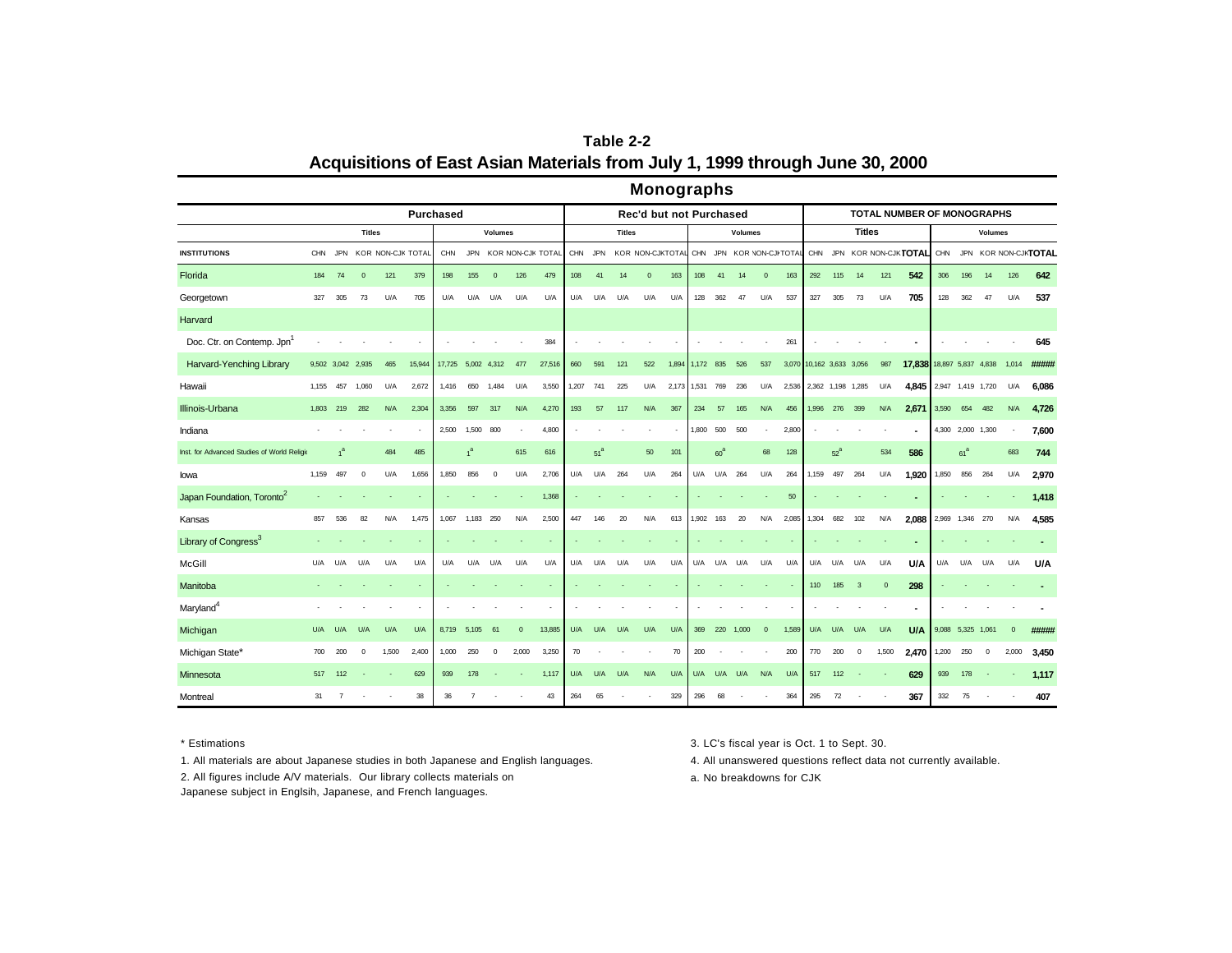**Table 2-3 Acquisitions of East Asian Materials from July 1, 1999 through June 30, 2000**

|                                   |            |             |               |              |                   |             |                 |                |              |                   |     |                | munuyraphs       |                         |     |            |              |                |                      |        |             |                   |               |              |                            |                 |             |                |              |                      |
|-----------------------------------|------------|-------------|---------------|--------------|-------------------|-------------|-----------------|----------------|--------------|-------------------|-----|----------------|------------------|-------------------------|-----|------------|--------------|----------------|----------------------|--------|-------------|-------------------|---------------|--------------|----------------------------|-----------------|-------------|----------------|--------------|----------------------|
|                                   |            |             |               |              | <b>Purchased</b>  |             |                 |                |              |                   |     |                |                  | Rec'd but not Purchased |     |            |              |                |                      |        |             |                   |               |              | TOTAL NUMBER OF MONOGRAPHS |                 |             |                |              |                      |
|                                   |            |             | <b>Titles</b> |              |                   |             |                 | <b>Volumes</b> |              |                   |     |                | <b>Titles</b>    |                         |     |            |              | <b>Volumes</b> |                      |        |             |                   | <b>Titles</b> |              |                            |                 |             | <b>Volumes</b> |              |                      |
| <b>INSTITUTIONS</b>               | <b>CHN</b> | <b>JPN</b>  |               |              | KOR NON-CJK TOTAL | CHN         | <b>JPN</b>      |                |              | KOR NON-CJK TOTAL | CHN | <b>JPN</b>     | KOR NON-CJKTOTAL |                         |     | <b>CHN</b> |              |                | JPN KOR NON-CJI TOTA |        |             |                   |               |              | CHN JPN KOR NON-CJKTOTAL   | <b>CHN</b>      |             |                |              | JPN KOR NON-CJKTOTAL |
| Nelson-Atkins Museum of Art       | 600        | 100         |               | 1,000        | 1,700             |             |                 |                |              |                   | 50  | 5              |                  |                         | 55  |            |              |                |                      |        | 650         | 105               |               | 1,000        | 1,755                      |                 |             |                |              |                      |
| New York Public Library           |            |             |               |              |                   | 1,600       | 1.500           | 125            |              | 3,225             |     | 120            | 230              |                         | 350 |            | 130          | 300            |                      | 430    |             | 120               | 230           |              | 350                        | 1,600           | 1,630       | 425            |              | 3,655                |
| North Carolina                    | 1,054      | 15          |               | 27           | 1,097             | 1,213       | 15              | $\overline{1}$ | 27           | 1,256             | 150 | $\overline{7}$ | $\mathbf 0$      | 49                      | 206 | 150        | -7           | $\mathbf 0$    | 49                   | 206    | 1,204       | 22                | -1            | 76           | 1,303                      | 1,363           | 22          | $\overline{1}$ | 76           | 1,462                |
| Oberlin                           |            |             |               |              |                   |             |                 |                |              | 505               |     |                |                  |                         |     |            |              |                |                      | 364    |             |                   |               |              |                            |                 |             |                |              | 869                  |
| <b>Ohio State</b>                 | 2,632      |             | 208           |              | 2,840             |             |                 |                |              |                   | 54  |                | 121              |                         | 175 |            |              | 135            |                      | 135    | 2,686       |                   | 329           |              | 3,015                      |                 |             |                | 135          | 135                  |
| Pennsylvania                      | 2,141      | 690         | $\Omega$      | $\Omega$     | 2,831             | U/A         | U/A             | U/A            | U/A          | U/A               | U/A | U/A            | U/A              | U/A                     | U/A | U/A        | U/A          | U/A            | U/A                  | U/A    | 2,141       | 690               | $\mathbf 0$   | $\Omega$     | 2,831                      | U/A             | U/A         | U/A            | U/A          | U/A                  |
| Pittsburgh <sup>1</sup>           | 3,849      | 978         | 15            | 6            | 4,848             | 6,009       | 1,259           | 93             | 6            | 7,367             | 450 | 237            | 31               | 28                      | 746 | 533        | 303          | 64             | 80                   | 980    | 4,299       | 1,215             | 46            | 34           | 5,594                      | 6,542 1,562 157 |             |                | 86           | 8,347                |
| Princeton                         |            |             |               |              |                   | 5,990       | 3,403 284       |                |              | 9,677             |     |                |                  |                         |     | 365        | 61           | 119            |                      | 545    |             |                   |               |              |                            | 6,355 3,464 403 |             |                |              | #####                |
| Queens Borough Public Library     |            |             |               |              | $\sim$            | 13,899      | 263             | 3,930          | 187          | 18,279            |     |                |                  |                         |     | 188        | $\mathbf{0}$ | 305            | 10 <sup>10</sup>     | 503    |             |                   |               |              | ٠                          | 14,087          |             | 263 4,235      | 197          | #####                |
| Rutgers                           |            |             |               |              |                   |             |                 |                |              |                   |     |                |                  |                         |     | ******     | 200          |                |                      | 67,200 |             |                   |               |              | $\blacksquare$             |                 |             |                |              |                      |
| Simthsonian Inst. (Freer Gallery) | 319        | 355         | 43            | 592          | 1,309             | 534         | 475             | 68             | 595          | 1,672             | 54  | 702            | 20               | 161                     | 937 | 55         | 735          | 22             | 173                  | 985    | 373         | 1,057             | 63            | 753          | 2,246                      | 589             | 1,210       | 90             | 768          | 2,657                |
| Southern California               | 985        | 190         | 2,366         |              | 3,541             | 1,733       | 202             | 2,959          |              | 4,894             |     |                |                  |                         |     |            |              |                |                      |        | 985         | 190               | 2,366         |              | 3.541                      | 1,733           | 202         | 2,959          |              | 4,894                |
| Stanford (Hoover Institution)     |            | 3,469 1,465 |               |              | 4,934             | 4,131 2,457 |                 | ÷.             |              | 6,588             | 279 | 189            |                  |                         | 468 | 282        | 203          |                |                      | 485    | 3,748 1,654 |                   |               |              | 5,402                      | 4,413 2,660     |             |                | ÷            | 7,073                |
| Texas, Austin <sup>3</sup>        | 835        | 312         | $\mathbf 0$   | 137          | 1,284             | 1,133       | 348             | $\mathbf 0$    | 137          | 1,618             | 564 | 141            | $\mathbf 0$      | N/A                     | 705 | 622        | 157          | $\mathbf 0$    | N/A                  | 779    | 1,399       | 453               | $\mathbf 0$   | 137          | 1,989                      | 1,755           | 505         | $\mathbf 0$    | 137          | 2,397                |
| Toronto                           |            | 6,928 2,440 | 836           | $\mathbf{0}$ | 10,204            | 7.897       | 2,602 1,028     |                | $\mathbf{0}$ | 11,527            | 235 | 59             | 377              | $\mathbf{0}$            | 671 | 342        | 60           | 446            | $\mathbf{0}$         | 848    |             | 7,163 2,499 1,213 |               | $\mathbf{0}$ | 10,875 8,239 2,662 1,474   |                 |             |                | $\mathbf{0}$ | #####                |
| Virginia                          | 265        | 18          | $\mathbf 0$   |              | 283               |             |                 |                |              |                   | 15  | 8              |                  |                         | 23  |            |              |                |                      |        | 280         | 26                |               |              | 306                        |                 |             |                |              |                      |
| Washington                        | N/A        | N/A         | N/A           | N/A          | N/A               | 2,682       | 1,875 3,420     |                | 849          | 8,826             | N/A | N/A            | N/A              | N/A                     | N/A | 812        | 219          | 533            |                      | 1,564  | N/A         | N/A               | N/A           | N/A          | N/A                        | 3,494           | 2,094 3,953 |                | 849          | #####                |
| Washington-Law                    | 21         | 187         | $\mathcal{P}$ | 48           | 258               | 28          | 246             | $\overline{2}$ | 48           | 324               | 39  | 39             |                  | 24                      | 109 | 45         | 40           |                | 24                   | 116    | 60          | 226               | 9             | 72           | 367                        | 73              | 286         | 9              | 72           | 440                  |
| Washington, St. Louis             | 670        | 270         |               | N/A          | 940               | N/A         | N/A             | N/A            | N/A          | N/A               | 495 | 20             | 5                | N/A                     | 520 | N/A        | N/A N/A      |                | N/A                  | N/A    | 1,165       | 290               | 5             | N/A          | 1,460                      | N/A             | N/A         | N/A            | N/A          | N/A                  |
| Wisconsin                         |            |             |               |              |                   |             |                 |                |              |                   |     |                |                  |                         |     | 980        | 850          |                | ٠                    | 1,830  |             |                   |               |              |                            | 980             | 850         |                |              | 1,830                |
| Yale                              |            | 4.555 2.839 | 185           |              | 7,579             |             | 7,371 4,004 510 |                |              | 11,885            | 213 | 52             | 16               |                         | 281 | 314        | 106          | 21             |                      | 441    |             | 4,768 2,891 201   |               |              | 7,860                      | 7,685 4,110 531 |             |                |              | #####                |

**Monographs**

\* Estimations 2. Information from Oct. 1, 1999 to Sept. 30. 2000.

1. Received and paid titles only. 3. Fiscal year from Sept. 1 to Aug. 31.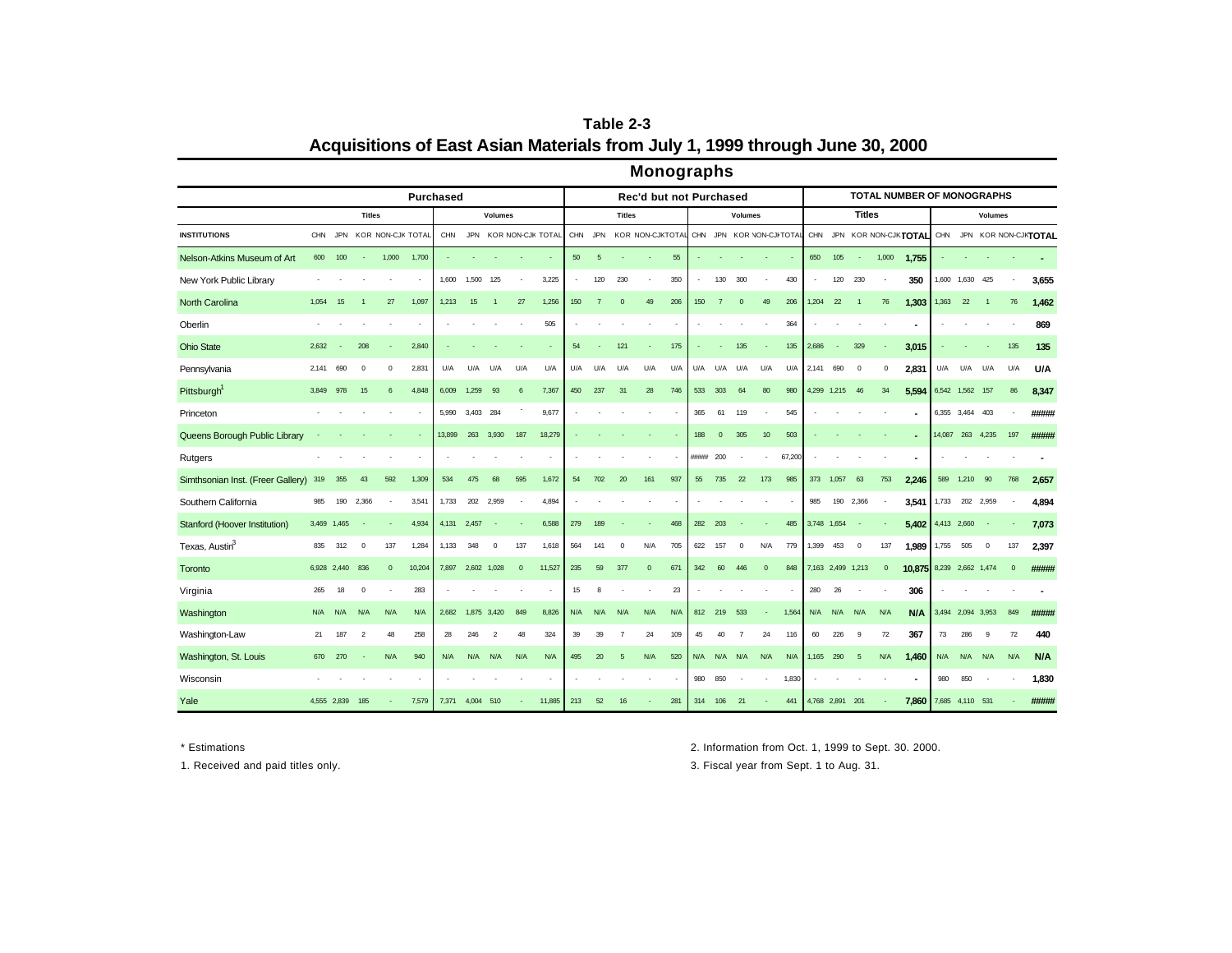|                         |            |            |                |                          |                          |                          |                |                          | <b>Current Serials</b>         |                          |          |            |                |                          |                                 |
|-------------------------|------------|------------|----------------|--------------------------|--------------------------|--------------------------|----------------|--------------------------|--------------------------------|--------------------------|----------|------------|----------------|--------------------------|---------------------------------|
|                         |            |            | Purchased      |                          |                          |                          |                |                          | <b>Rec'd But Not Purchased</b> |                          |          |            |                |                          | TOTAL NUMBER OF CURRENT SERIALS |
| <b>INSTITUTIONS</b>     | <b>CHN</b> | <b>JPN</b> |                |                          | KOR VON-CJK TOTAL        | CHN                      | <b>JPN</b>     |                          | KOR VON-CJKTOTAL               |                          | CHN      | <b>JPN</b> |                | <b>KOR JON-CJK</b>       | <b>TOTAL</b>                    |
| Alberta <sup>1</sup>    | 63         | 14         | $\mathbf 0$    | N/A                      | 77                       | 20                       | 3              | $\mathbf 0$              | N/A                            | 23                       | 83       | 17         | $\mathbf 0$    | N/A                      | 100                             |
| Arizona                 | 417        | 100        | N/A            | N/A                      | 517                      | 0                        | 11             | N/A                      | N/A                            | 11                       | 417      | 111        | N/A            | N/A                      | 528                             |
| Arizona State           | U/A        | U/A        | U/A            | U/A                      | U/A                      | U/A                      | U/A            | U/A                      | U/A                            | U/A                      | U/A      | U/A        | U/A            | U/A                      | <b>U/A</b>                      |
| Art Inst. of Chicago    | U/A        | U/A        | U/A            | U/A                      | U/A                      | U/A                      | U/A            | U/A                      | U/A                            | U/A                      | U/A      | U/A        | U/A            | U/A                      | U/A                             |
| <b>Brigham Young</b>    | 20         | 24         | 6              | $\mathbf 0$              | 50                       | 61                       | $\overline{4}$ | $\mathbf{1}$             | $\mathbf{0}$                   | 66                       | 81       | 28         | $\overline{7}$ | $\mathbf 0$              | 116                             |
| <b>British Columbia</b> |            |            |                | $\overline{a}$           | $\overline{\phantom{a}}$ |                          |                |                          | ٠                              | $\overline{\phantom{a}}$ | 935      | $1.477^a$  | 98             | 50                       | 2.560 <sup>a</sup>              |
| <b>Brown</b>            |            |            |                |                          |                          |                          |                |                          |                                | ÷,                       | 312      | 110        | 3              | N/A                      | 425                             |
| California              |            |            |                |                          |                          |                          |                |                          |                                |                          |          |            |                |                          |                                 |
| <b>Berkeley</b>         | U/A        | U/A        | U/A            | U/A                      | 1,227                    | U/A                      | U/A            | U/A                      | U/A                            | 2,442                    | 1.397    | 1.669      | 493            | 110                      | 3,669                           |
| Irvine                  | 66         | 31         | 28             | $\overline{\phantom{a}}$ | 125                      | 9                        | $\overline{2}$ | 0                        | ÷,                             | 11                       | 75       | 33         | 28             | $\overline{\phantom{a}}$ | 136                             |
| <b>Los Angeles</b>      | 1,273      | 484        | 88             | $\blacksquare$           | 1,845                    | 120                      | 268            | 36                       | $\overline{\phantom{a}}$       | 424                      | 1,393    | 752        | 124            | $\overline{\phantom{a}}$ | 2,269                           |
| San Diego               | 105        | 123        | 22             | $\mathbf 0$              | 250                      | 0                        | $\mathbf 0$    | $\mathbf 0$              | $\mathsf 0$                    | 0                        | 105      | 123        | 22             | 0                        | 250                             |
| Santa Barbara           | 810        | 608        | 24             | U/A                      | 1,442                    | U/A                      | U/A            | U/A                      | U/A                            | U/A                      | 810      | 608        | 24             | U/A                      | 6,324                           |
| Chicago                 |            | ٠          | ٠              | $\overline{\phantom{a}}$ | $\overline{\phantom{a}}$ | ä,                       |                | $\overline{\phantom{a}}$ | $\overline{\phantom{a}}$       | ÷,                       | 1,764    | 1,676      | 421            | N/A                      | 3,861                           |
| Cleveland Museum of Art | 29         | 23         | 13             | 66                       | 131                      | 16                       | 51             | 13                       | U/A                            | 80                       | 45       | 74         | 26             | 66                       | 211                             |
| Colorado, Boulder       | 127        | 57         | U/A            | U/A                      | 184                      | U/A                      | U/A            | U/A                      | U/A                            | U/A                      | 127      | 57         | U/A            | U/A                      | 184                             |
| Columbia                | 1,826      | 859        | 373            | 335                      | 3,393                    | 988                      | 462            | 201                      | 181                            | 1,832                    | 2,814    | 1,321      | 574            | 516                      | 5,225                           |
| Cornell                 | $2.313*$   | $858*$     | $78*$          | U/A                      | $3.249*$                 | U/A                      | U/A            | U/A                      | U/A                            | U/A                      | $2,313*$ | $858*$     | $78*$          | U/A                      | $3,249*$                        |
| Dartmouth               | 174        | 32         | ÷              | $\overline{\phantom{a}}$ | 206                      | $\overline{\phantom{a}}$ |                |                          | ÷                              | $\overline{\phantom{a}}$ | 174      | 32         | ÷              | $\blacksquare$           | 206                             |
| Delaware                | 52         | 32         | $\mathbf{1}$   | ٠                        | 85                       | 2                        |                | ٠                        | ÷                              | $\overline{2}$           | 54       | 32         | $\mathbf{1}$   | $\overline{\phantom{a}}$ | 87                              |
| <b>Duke</b>             | 201        | 335        | $\overline{7}$ | 151                      | 694                      | 41                       | 45             | 3                        | U/A                            | 89                       | 242      | 380        | 10             | 151                      | 783                             |

**Table 3-1 Number of Serial Subscriptions and Non-purchased Serials Received as of June 30, 2000**

\*Estimations **a. The figure includes 1,089 titles of Japanese Government's Serials.** 

1. Figures do not include bound volumes of periodicals.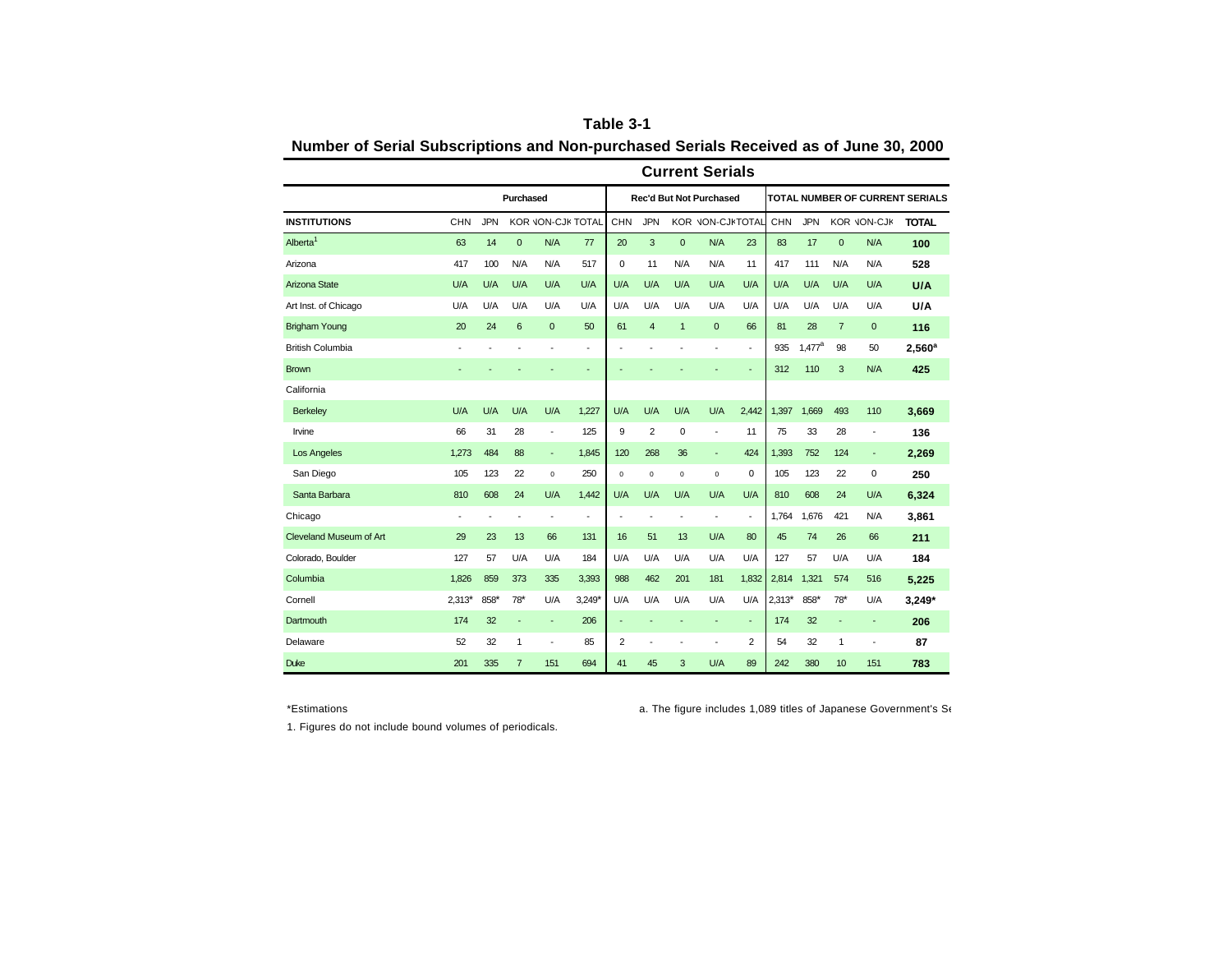|                                           |             |              |                 |                   |           |                          |            |                | <b>Current Serials</b>         |                |                          |              |                |                          |                                        |
|-------------------------------------------|-------------|--------------|-----------------|-------------------|-----------|--------------------------|------------|----------------|--------------------------------|----------------|--------------------------|--------------|----------------|--------------------------|----------------------------------------|
|                                           |             |              | Purchased       |                   |           |                          |            |                | <b>Rec'd But Not Purchased</b> |                |                          |              |                |                          | <b>TOTAL NUMBER OF CURRENT SERIALS</b> |
| <b>INSTITUTIONS</b>                       | CHN         | <b>JPN</b>   |                 | KOR JON-CJK TOTAL |           | CHN                      | <b>JPN</b> |                | KOR JON-CJKTOTAL               |                | CHN                      | <b>JPN</b>   |                | <b>KOR JON-CJK</b>       | <b>TOTAL</b>                           |
| Florida                                   | 20          | 30           | $\mathbf{1}$    | 36                | 87        | 82                       | 136        | 17             | U/A                            | 235            | 102                      | 166          | 18             | 36                       | 322                                    |
| Georgetown                                | 24          | 46           | 10              | U/A               | 80        | 22                       | 10         | 3              | U/A                            | 35             | 46                       | 56           | 13             | U/A                      | 115                                    |
| Harvard                                   |             |              |                 |                   |           |                          |            |                |                                |                |                          |              |                |                          |                                        |
| Doc. Ctr. on Contemp. Jpn <sup>1</sup>    |             |              |                 | ÷,                | 46        | ÷                        |            |                | ÷                              | 168            |                          |              |                | $\overline{\phantom{a}}$ | 214                                    |
| Harvard-Yenching Library                  | 2,134       | 498          | 734             | 260               | 3,626     | 1,148                    | 887        | 160            | 218                            | 2,413          | 3,282                    | 1,385        | 894            | 478                      | 6,039                                  |
| Hawaii                                    | 1,090       | 760          | 192             | U/A               | 2,042     | 8                        | 7          | 76             | U/A                            | 91             | 1,098                    | 767          | 268            | U/A                      | 2,133                                  |
| Illinois-Urbana                           | 168         | 156          | 22              | 83                | 429       | 260                      | 192        | 28             | N/A                            | 480            | 428                      | 348          | 50             | 83                       | 909                                    |
| Indiana                                   | 210         | 220          | 45              | ÷,                | 475       | 212                      | 20         | 36             | $\overline{\phantom{a}}$       | 268            | 422                      | 240          | 81             | $\overline{\phantom{a}}$ | 743                                    |
| Inst. for Advanced Studies of World Relic | 3           | $\mathbf{1}$ |                 | 122               | 126       | 78                       | 45         | 5              | 217                            | 345            | 81                       | 46           | 5              | 339                      | 471                                    |
| lowa                                      | U/A         | U/A          | U/A             | U/A               | U/A       | U/A                      | U/A        | U/A            | U/A                            | U/A            | U/A                      | U/A          | U/A            | U/A                      | U/A                                    |
| Japan Foundation, Toronto                 | ٠           |              |                 | ٠                 | 66        | $\overline{\phantom{a}}$ |            |                | $\overline{\phantom{a}}$       | $\overline{7}$ | ٠                        | 38           | ÷              | 35                       | 73                                     |
| Kansas                                    | 480         | 185          | 29              | ÷,                | 694       | 590                      | 331        | 28             | ÷,                             | 949            | 1,070                    | 516          | 57             | $\overline{\phantom{a}}$ | 1,643                                  |
| Library of Congress <sup>2</sup>          |             |              |                 | ÷                 | ٠         |                          |            |                | ٠                              | ٠              | 10,071                   | 16,912 5,160 |                | $\overline{\phantom{a}}$ | 32,143                                 |
| McGill                                    | 25          | 17           | $\overline{2}$  | 41                | 85        | U/A                      | U/A        | U/A            | U/A                            | U/A            | 25                       | 17           | $\overline{2}$ | 41                       | 85                                     |
| Manitoba                                  |             |              |                 | ٠                 | ٠         |                          |            |                | ٠                              | ٠              | 5                        | 11           | $\overline{2}$ | $\mathbf{0}$             | 18                                     |
| Maryland <sup>3</sup>                     |             |              |                 | ٠                 |           | ٠                        |            |                |                                | ÷,             |                          |              |                | $\overline{\phantom{a}}$ |                                        |
| Michigan                                  | $1.315^{a}$ | $1,538^{a}$  | 60 <sup>a</sup> | $\mathbf{0}$      | $2,913^a$ | U/A                      | U/A        | U/A            | U/A                            | U/A            | 1,315                    | 1,538        | 60             | $\mathbf 0$              | 2,913                                  |
| Michigan State*                           | 250         | 50           | 0               | 2,200             | 2.500     | 20                       | 5          | 5              | ÷,                             | 30             | 270                      | 55           | 5              | 2,200                    | 2,530                                  |
| Minnesota                                 |             |              |                 | ٠                 | 399       | $\overline{\phantom{a}}$ | ÷          |                | ٠                              | 217            | $\overline{\phantom{a}}$ | ٠            |                | ٠                        | 616                                    |
| Montreal                                  | 30          | 15           | 0               | ä,                | 45        | 50                       | 53         | $\overline{2}$ | ٠                              | 105            | 80                       | 68           | $\overline{2}$ | ٠                        | 150                                    |

| Table 3-2                                                                             |
|---------------------------------------------------------------------------------------|
| Number of Serial Subscriptions and Non-purchased Serials Received as of June 30, 2000 |

\*Estimations **3. All unanswered questions reflect data not current** 

1. All materials are about Japanese studies in both Japanese and English languages a. The figures include gifts and exchanges.

2. LC's fiscal year is Oct. 1 to Sept. 30.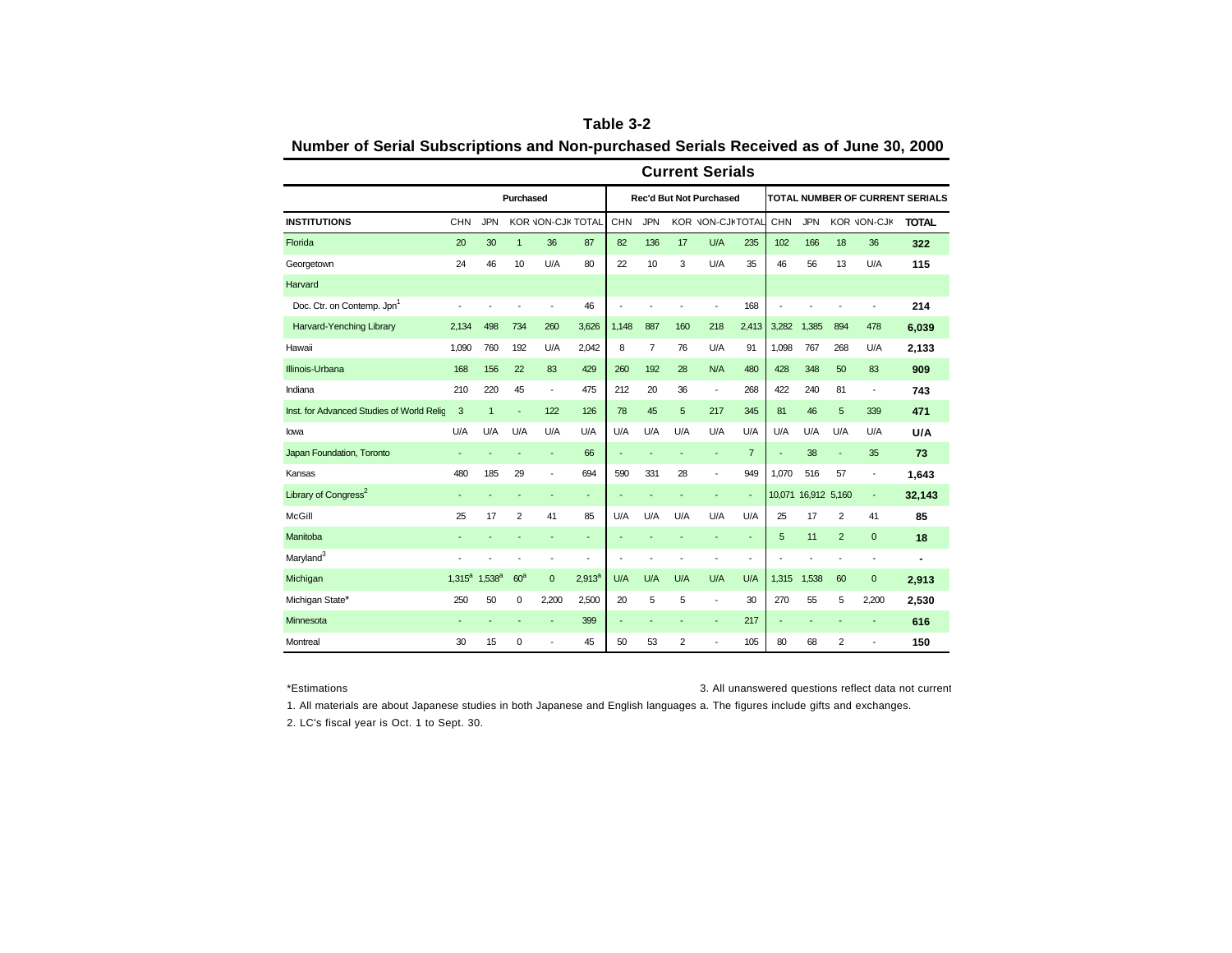| Table 3-3                                                                             |  |
|---------------------------------------------------------------------------------------|--|
| Number of Serial Subscriptions and Non-purchased Serials Received as of June 30, 2000 |  |

|                                   |                  |                  |                |                          |                          |                          |                |                          | <b>Current Serials</b>         |                          |                          |                  |                 |                              |                                        |
|-----------------------------------|------------------|------------------|----------------|--------------------------|--------------------------|--------------------------|----------------|--------------------------|--------------------------------|--------------------------|--------------------------|------------------|-----------------|------------------------------|----------------------------------------|
|                                   |                  |                  | Purchased      |                          |                          |                          |                |                          | <b>Rec'd But Not Purchased</b> |                          |                          |                  |                 |                              | <b>TOTAL NUMBER OF CURRENT SERIALS</b> |
| <b>INSTITUTIONS</b>               | CHN              | <b>JPN</b>       |                | KOR JON-CJK TOTAL        |                          | CHN                      | <b>JPN</b>     |                          | KOR JON-CJKTOTAL               |                          | CHN                      | <b>JPN</b>       |                 | KOR JON-CJK                  | <b>TOTAL</b>                           |
| Nelson-Atkins Museum of Art       | 40               | $\overline{2}$   |                | ٠                        | 42                       | $\overline{\phantom{a}}$ | $\overline{2}$ |                          |                                | 2                        | 40                       | $\overline{4}$   |                 |                              | 44                                     |
| New York Public Library           | ٠                |                  |                | $\blacksquare$           | $\overline{\phantom{a}}$ | $\blacksquare$           | $\overline{2}$ | 9                        | $\blacksquare$                 | 11                       | $\overline{\phantom{a}}$ | $\overline{2}$   | 9               | $\qquad \qquad \blacksquare$ | 11                                     |
| <b>North Carolina</b>             | 11               | $\overline{0}$   | $\mathbf 0$    | $\mathbf{0}$             | 11                       | $\mathbf 0$              | $\overline{0}$ | $\overline{0}$           | 23                             | 23                       | 11                       | $\mathbf{0}$     | $\mathbf{0}$    | 23                           | 34                                     |
| Oberlin                           | ÷                |                  |                |                          | ÷                        | $\overline{\phantom{a}}$ | Ĭ.             |                          |                                | $\overline{\phantom{a}}$ | 59                       | 12               | 1               | $\mathbf 0$                  | 72                                     |
| <b>Ohio State</b>                 | 217              | 295              | $\overline{7}$ | $\overline{\phantom{a}}$ | 519                      | 240                      | 190            | 40                       | $\overline{\phantom{a}}$       | 470                      | 457                      | 485              | 47              | ٠                            | 989                                    |
| Pennsylvania                      | 0                | $\mathbf 0$      | $\pmb{0}$      | 0                        | $\overline{0}$           | 67                       | 121            | 4                        | $\mathbf 0$                    | 192                      | 67                       | 121              | 4               | $\mathbf 0$                  | 192                                    |
| Pittsburgh                        | 392 <sup>a</sup> | 105 <sup>a</sup> | 1 <sup>a</sup> | 44 <sup>a</sup>          | $542^a$                  | 277                      | 111            | 27                       | 136                            | 551                      | 669 <sup>a</sup>         | 216 <sup>a</sup> | 28 <sup>a</sup> | 180 <sup>a</sup>             | $1,093^a$                              |
| Princeton                         | 2,150            | 1,105            | 53             | $\overline{\phantom{a}}$ | 3,308                    | 0                        | 0              | 0                        | ٠                              | $\mathbf 0$              | 2,150                    | 1,105            | 53              | $\qquad \qquad \blacksquare$ | 3,308                                  |
| Queens Borough Public Library     | 539              | 3                | 226            | 6                        | 774                      | $\overline{\phantom{a}}$ |                |                          | $\overline{2}$                 | $\overline{2}$           | 539                      | 3                | 226             | 8                            | 776                                    |
| Rutgers                           | ÷,               |                  |                |                          | ٠                        | $\overline{\phantom{a}}$ |                |                          |                                | ÷,                       |                          | Ĭ.               |                 | $\overline{\phantom{a}}$     | $\blacksquare$                         |
| Smithsonian Inst. (Freer Gallery) | 238              | 158              | 18             | 724                      | 1,138                    | U/A                      | U/A            | U/A                      | U/A                            | U/A                      | 238                      | 158              | 18              | 724                          | 1,138                                  |
| Southern California               | 150              | 85               | 678            | $\overline{\phantom{a}}$ | 913                      | $\overline{\phantom{a}}$ | ä,             |                          |                                | $\overline{\phantom{a}}$ | 150                      | 85               | 678             | $\qquad \qquad \blacksquare$ | 913                                    |
| Stanford (Hoover Institution)     | 683              | 154              | ÷              | $\overline{\phantom{a}}$ | 837                      | 118                      | 48             |                          | $\overline{\phantom{a}}$       | 166                      | 801                      | 202              | ÷               | ÷                            | 1,003                                  |
| Texas, Austin <sup>1</sup>        | 142              | 159              | 1              | 71                       | 373                      | 138                      | 18             | ÷                        | 1                              | 157                      | 280                      | 177              | 1               | 72                           | 530                                    |
| Toronto                           | 124              | 135              | 23             | 11                       | 293                      | 105                      | 13             | 11                       | $\mathbf{1}$                   | 130                      | 229                      | 148              | 34              | 12                           | 423                                    |
| Virginia                          | 36               | 15               | ÷              | $\overline{\phantom{a}}$ | 51                       | 54                       | 15             | $\overline{\phantom{a}}$ | N/A                            | 69                       | 90                       | 30               | Ĭ.              | ÷,                           | 120                                    |
| Washington                        | N/A              | N/A              | N/A            | N/A                      | 2,782                    | N/A                      | N/A            | N/A                      | N/A                            | 201                      | 1.188                    | 572              | 805             | 418                          | 2,983                                  |
| Washington-Law                    | 70               | 127              | 12             | 30                       | 239                      | 11                       | 65             | 3                        | 23                             | 102                      | 81                       | 192              | 15              | 53                           | 341                                    |
| Washington, St. Louis             | 169              | 116              | L,             | N/A                      | 285                      | 160                      | 45             | 6                        | N/A                            | 211                      | 329                      | 161              | 6               | N/A                          | 496                                    |
| Wisconsin                         | 560              | 130              | 3              | $\overline{\phantom{a}}$ | 693                      | 496                      | 91             | 12                       | $\overline{\phantom{a}}$       | 599                      | 1,056                    | 221              | 15              | $\overline{\phantom{a}}$     | 1,292                                  |
| Yale                              | U/A              | U/A              | U/A            | U/A                      | U/A                      | U/A                      | U/A            | U/A                      | U/A                            | U/A                      | $1,290*$                 | $1,205*$         | $24*$           | $\overline{0}$               | 2,520*                                 |

\*Estimations

1. Fiscal year from Sept. 1 to Aug. 31.

a. All figures include newspapers.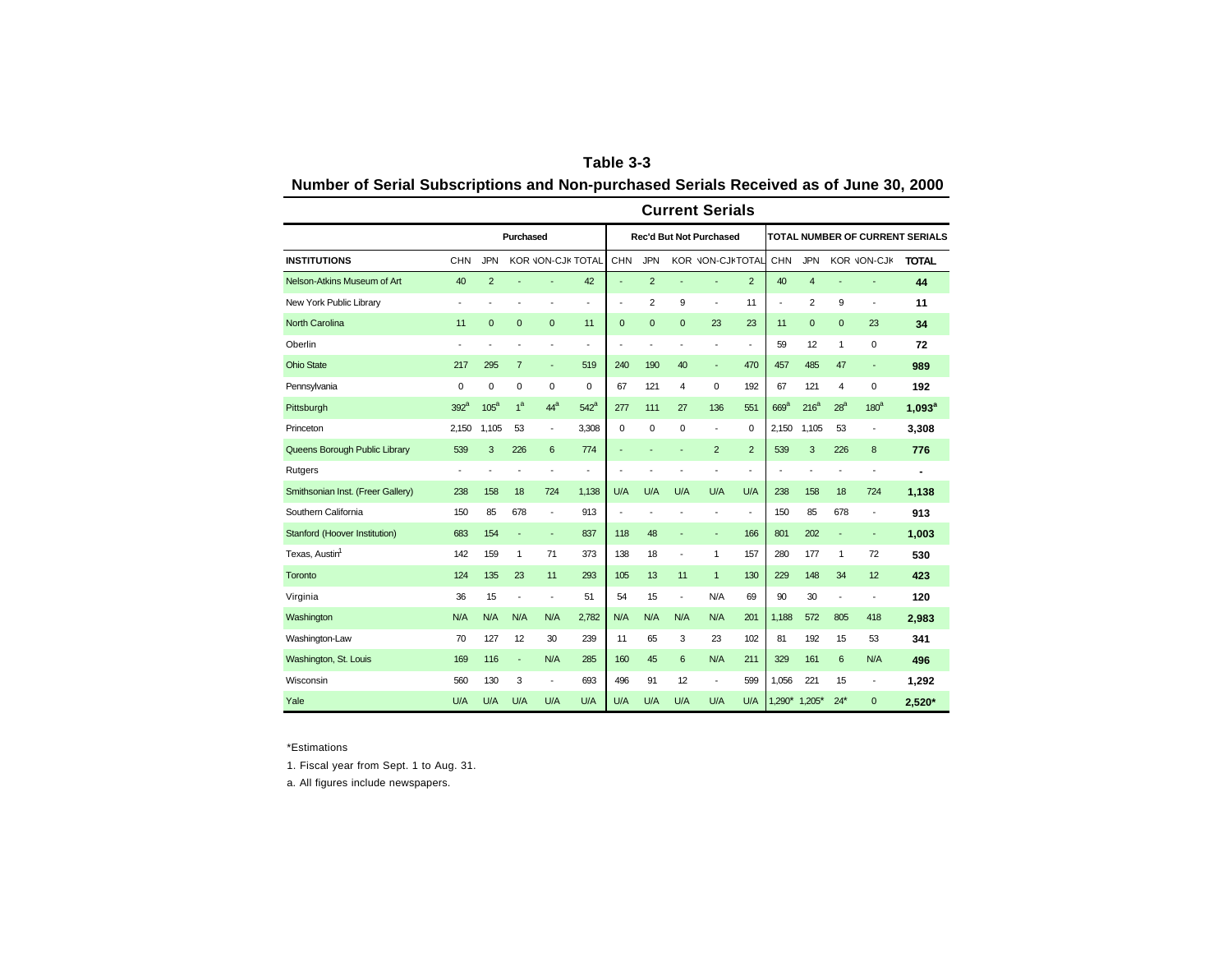|                         |              |             |                  |             |              |                 |                         |                         |                          |                          |             |                |                |                           | <b>Other Library Materials</b> |             |                |                         |                              |                |                |                |                |                    |                |                                |
|-------------------------|--------------|-------------|------------------|-------------|--------------|-----------------|-------------------------|-------------------------|--------------------------|--------------------------|-------------|----------------|----------------|---------------------------|--------------------------------|-------------|----------------|-------------------------|------------------------------|----------------|----------------|----------------|----------------|--------------------|----------------|--------------------------------|
|                         |              |             | <b>Microform</b> |             |              |                 |                         |                         | <b>Computer Files</b>    |                          |             |                |                |                           |                                |             |                |                         | <b>Audiovisual Materials</b> |                |                |                |                |                    |                | <b>TOTAL</b>                   |
|                         |              |             |                  |             |              |                 |                         |                         |                          |                          |             |                |                | Cartographic/Graphic Mat. |                                |             |                | Audio                   |                              |                |                |                | Film and Video |                    |                | <b>OTHER</b><br><b>LIBRARY</b> |
| <b>INSTITUTIONS</b>     | CHN          | JPN         | KOR              | NON-CJK     | <b>TOTAL</b> |                 | CHN JPN KOR             |                         | NON-<br>CJK              | <b>TOTAL</b>             |             | CHN JPN KOR    |                | NON-<br>CJK               | <b>TOTAL</b>                   |             | CHN JPN        | <b>KOR</b>              | NON-<br>CJK                  | <b>TOTAL</b>   | CHN            | JPN            | <b>KOR</b>     | NON-<br><b>CJK</b> | <b>TOTAL</b>   | <b>MATERIALS</b>               |
| Alberta                 | 1,123        | 2,968       | $\overline{0}$   | <b>N/A</b>  | 4,091        | 10 <sub>1</sub> | $\overline{\mathbf{3}}$ | $\overline{\mathbf{3}}$ | N/A                      | 16                       | 46          | 36             | $\mathbf{0}$   | <b>N/A</b>                | 82                             | 16          | 12             | 6                       | N/A                          | 34             | 13             | 36             | $\overline{2}$ | N/A                | 51             | 4,274                          |
| Arizona                 | 763          | $\bf{0}$    |                  | ٠.          | 763          | U/A             | U/A                     | N/A                     | U/A                      | <b>U/A</b>               | <b>U/A</b>  | <b>U/A</b>     | N/A            | U/A                       | U/A                            | U/A         | U/A            | N/A                     | U/A                          | U/A            | U/A            | U/A            | N/A            | U/A                | U/A            | 763                            |
| Arizona State           | U/A          | U/A         | U/A              | U/A         | U/A          | U/A             | U/A                     | U/A                     | U/A                      | U/A                      | U/A         | U/A            | U/A            | U/A                       | U/A                            | <b>U/A</b>  | U/A            | U/A                     | U/A                          | U/A            | U/A            | U/A            | U/A            | U/A                | U/A            | U/A                            |
| Art Inst. of Chicago    | U/A          | U/A         | U/A              | U/A         | U/A          | U/A             | U/A                     | U/A                     | U/A                      | U/A                      | U/A         | U/A            | U/A            | U/A                       | U/A                            | U/A         | U/A            | U/A                     | U/A                          | U/A            | U/A            | U/A            | U/A            | U/A                | U/A            | U/A                            |
| <b>Brigham Young</b>    | $\mathbf 0$  | $\mathbf 0$ | $\pmb{0}$        | $\mathbf 0$ | $\mathbf 0$  | $\mathbf{0}$    | $\mathbf 0$             | $\overline{\mathbf{0}}$ | $\mathbf 0$              | $\mathbf 0$              | $\pmb{0}$   | $\mathbf 0$    | $\mathbf 0$    | $\mathbf 0$               | $\overline{0}$                 | $\mathbf 0$ | $\mathbf 0$    | $\mathbf 0$             | $\mathbf 0$                  | $\circ$        | $\mathbf 0$    | $\mathbf 0$    | $\mathbf 0$    | $\mathbf 0$        | $\mathbf 0$    | $\mathbf 0$                    |
| <b>British Columbia</b> | 8,519        | 15,854      | 141              | 7,803       | 32,317       | 187             | 27                      | 34                      | $\overline{\phantom{a}}$ | 248                      |             | 5              |                | -1                        | 6                              | ٠           |                |                         |                              |                | ٠              |                |                |                    | ٠              | 32,571                         |
| <b>Brown</b>            | 786          | $\mathbf 0$ | $\mathbf{0}$     | <b>N/A</b>  | 786          | $\mathbf 0$     | $\circ$                 | $\overline{0}$          | N/A                      | $\overline{0}$           | $\mathbf 0$ | $\overline{0}$ | $\mathbf{0}$   | <b>N/A</b>                | $\overline{0}$                 | $\mathbf 0$ | $\mathbf{0}$   | $\overline{0}$          | N/A                          | $\overline{0}$ | $\mathbf{0}$   | $\Omega$       | $\mathbf 0$    | N/A                | $\mathbf 0$    | 786                            |
| California              |              |             |                  |             |              |                 |                         |                         |                          |                          |             |                |                |                           |                                |             |                |                         |                              |                |                |                |                |                    |                |                                |
| Berkeley                | U/A          | U/A         | U/A              | U/A         | 62,204       | U/A             | U/A                     | U/A                     | U/A                      | 249                      | U/A         | U/A            | U/A            | U/A                       | 8,250                          | U/A         | U/A            | U/A                     | U/A                          | 208            | U/A            | U/A            | U/A            | U/A                | 2,653          | 73,564                         |
| Irvine                  | U/A          | U/A         | U/A              | U/A         | U/A          | U/A             | U/A                     | U/A                     | U/A                      | U/A                      | U/A         | <b>U/A</b>     | U/A            | U/A                       | U/A                            | U/A         | U/A            | U/A                     | U/A                          | U/A            | U/A            | U/A            | U/A            | U/A                | U/A            | U/A                            |
| Los Angeles             | 8,671        | 7,015       | 171              | ×.          | 15,857       | 43              | 32                      | 54                      |                          | 129                      | 30          | 14             | $\mathbf{0}$   |                           | 44                             | $\mathbf 0$ | $\overline{1}$ | $\overline{\mathbf{3}}$ |                              | $\overline{4}$ | 8              | 28             | 11             |                    | $47\,$         | 16,081                         |
| San Diego               | 1,329        | 838         | 76               |             | 2,243        | 20              |                         |                         | ٠                        | 20                       | $\circ$     | $^{\circ}$     | $^{\circ}$     | $\mathbf 0$               | $\mathbf 0$                    | 11          | $\bf{0}$       | $\mathbf 0$             | $\bf{0}$                     | 11             | $\overline{7}$ | $^{\circ}$     | $\mathbf 0$    | $\bf{0}$           | $\overline{7}$ | 2,281                          |
| Santa Barbara           |              |             |                  |             | 2,018        | U/A             | U/A                     | U/A                     | U/A                      | U/A                      | U/A         | U/A            | U/A            | U/A                       | U/A                            | U/A         | U/A            | U/A                     | U/A                          | U/A            | U/A            | U/A            | U/A            | U/A                | U/A            | 2,018                          |
| Chicago                 | 34,986       | 5,765       | 212              | N/A         | 40,963       | 19              | 68                      | 50                      | N/A                      | 137                      | N/A         | N/A            | N/A            | N/A                       | N/A                            | 57          | 61             | 17                      | N/A                          | 135            | $^{\circ}$     | 12             | 10             | N/A                | 22             | 41,257                         |
| Cleveland Museum of Art | $\mathbf 0$  | 11          | $\overline{0}$   | U/A         | 11           | $\mathbf{0}$    | $\mathbf 0$             | $\overline{0}$          | U/A                      | $\overline{0}$           | $\mathbf 0$ | $\overline{0}$ | $\mathbf{0}$   | U/A                       | $\overline{0}$                 | $\mathbf 0$ | $\mathbf 0$    | $\mathbf 0$             | U/A                          | $\circ$        | $\overline{2}$ | $\overline{2}$ | 8              | 70                 | 82             | 93                             |
| Colorado, Boulder       | 338          | 1,955       | $\circ$          | U/A         | 2,293        | U/A             | U/A                     | U/A                     | U/A                      | U/A                      | U/A         | <b>U/A</b>     | U/A            | U/A                       | U/A                            | U/A         | U/A            | U/A                     | U/A                          | U/A            | U/A            | U/A            | U/A            | U/A                | U/A            | 2,293                          |
| Columbia                | 18,301       | 13,267      | 534              | 7,652       | 39,754       | $\mathbf{0}$    | $\circ$                 | $\overline{0}$          | 8                        | 8                        | 15          |                | $\overline{0}$ | $\overline{0}$            | 16                             | $\mathbf 0$ | 263            | 30                      | 13                           | 306            | 100            | 303            | $\circ$        | 125                | 528            | 40,612                         |
| Comell                  | U/A          | U/A         | U/A              | U/A         | 31,265       | 5               | 7                       | $\overline{4}$          | $\mathbf{1}$             | 17                       | $\circ$     | 726            | $^{\circ}$     | $^{\circ}$                | 726                            | 75          | 94             | $\overline{1}$          | $^{\circ}$                   | 170            | 298            | 261            | 46             | 58                 | 663            | 32,841                         |
| Dartmouth               |              |             |                  |             | ٠            |                 |                         |                         |                          | $\overline{\phantom{a}}$ |             |                |                |                           |                                |             |                |                         |                              |                | 44             | 52             |                |                    | 96             | 96                             |
| Delaware                | $\mathbf{1}$ | 1           | 1                |             | 3            | 1               |                         |                         |                          | $\overline{1}$           |             |                |                |                           |                                |             |                |                         |                              |                | 26             | 40             | $\overline{1}$ |                    | 67             | 71                             |
| Duke                    | 18           | 1,016       | 25               | 2,690       | 3,749        | 19              | 13                      |                         | 10                       | 43                       | 21          | U/A            | U/A            |                           | 21                             | 64          | 54             | 15                      |                              | 133            | 275            | 219            | 21             |                    | 515            | 4,461                          |

**Table 4-1 Holdings of Other East Asian Materials in North American Institutions as of June 30, 2000**

\*Estimations

a. Maps in general library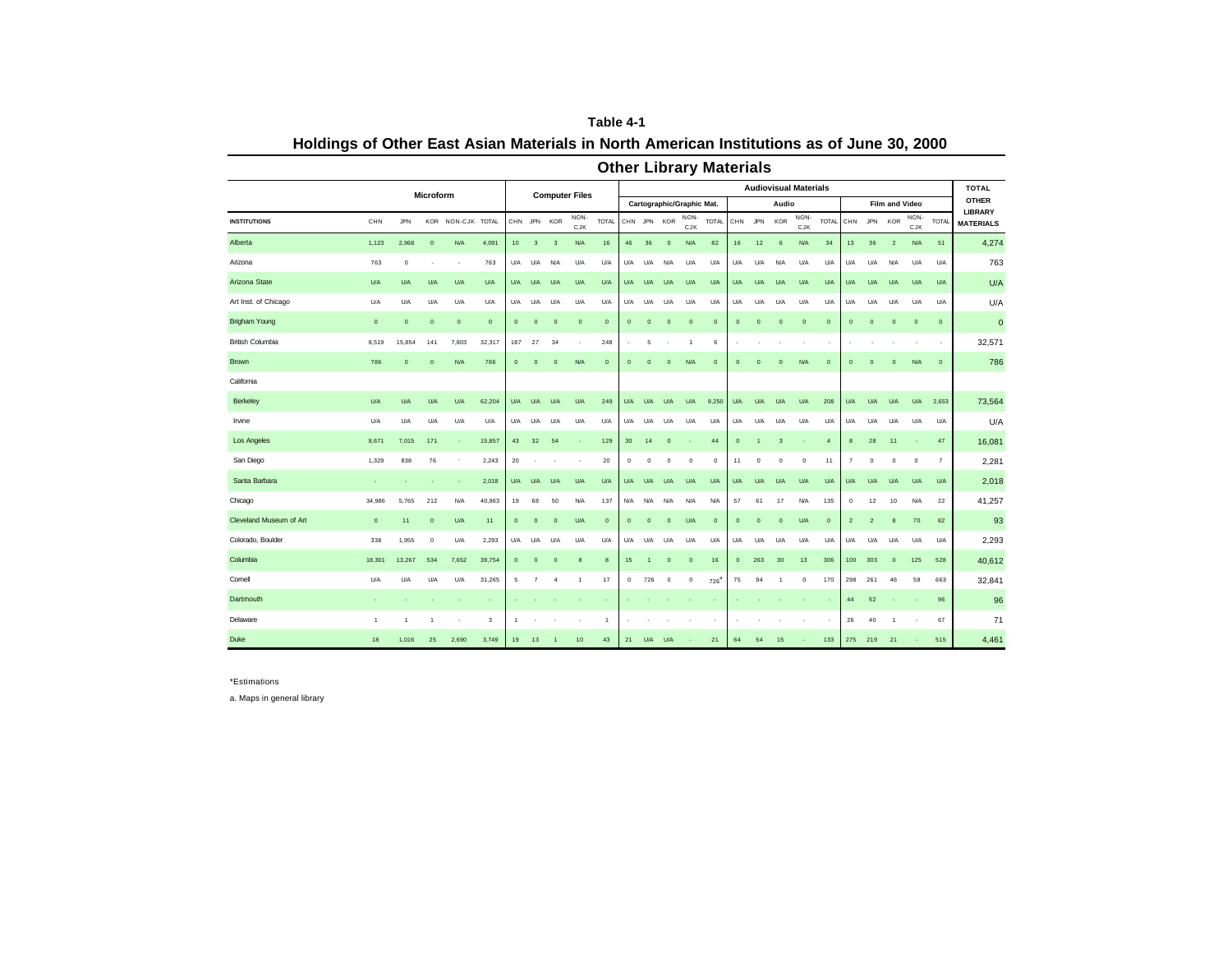| Table 4-2                                                                                 |
|-------------------------------------------------------------------------------------------|
| Holdings of Other East Asian Materials in North American Institutions as of June 30, 2000 |

|                                               |                          |              |              |                   |         |                |                          |                |                       |                          |              |              |                         |                           | <b>Other Library Materials</b> |                |                          |                              |                          |                |                 |            |                         |                |                |                                |
|-----------------------------------------------|--------------------------|--------------|--------------|-------------------|---------|----------------|--------------------------|----------------|-----------------------|--------------------------|--------------|--------------|-------------------------|---------------------------|--------------------------------|----------------|--------------------------|------------------------------|--------------------------|----------------|-----------------|------------|-------------------------|----------------|----------------|--------------------------------|
|                                               |                          |              | Microform    |                   |         |                |                          |                | <b>Computer Files</b> |                          |              |              |                         |                           |                                |                |                          | <b>Audiovisual Materials</b> |                          |                |                 |            |                         |                |                | <b>TOTAL</b>                   |
|                                               |                          |              |              |                   |         |                |                          |                |                       |                          |              |              |                         | Cartographic/Graphic Mat. |                                |                |                          | Audio                        |                          |                |                 |            | Film and Video          |                |                | <b>OTHER</b><br><b>LIBRARY</b> |
| <b>INSTITUTIONS</b>                           | CHN                      | JPN          |              | KOR NON-CJK TOTAL |         | CHN JPN        |                          | <b>KOR</b>     | NON-<br><b>CJK</b>    | <b>TOTAL</b>             |              |              | CHN JPN KOR             | NON-<br>CJK               | <b>TOTAL</b>                   |                | CHN JPN                  | KOR                          | NON-<br><b>CJK</b>       | <b>TOTAL</b>   | CHN             | <b>JPN</b> | <b>KOR</b>              | NON-<br>CJK    | <b>TOTAL</b>   | <b>MATERIALS</b>               |
| Florida                                       | 18                       | $\mathbf{0}$ | $\mathbf{0}$ | $\mathbf{0}$      | 18      | $\overline{2}$ | $\circ$                  | $\mathbf{0}$   | $\mathbf{0}$          | $\overline{2}$           | $\mathbf 0$  | $\mathbf{0}$ | $\mathbf{0}$            | $\mathbf{0}$              | $\mathbf{0}$                   | $\overline{2}$ | $\overline{0}$           | $\mathbf{0}$                 | $\mathbf{0}$             | $\overline{2}$ | 47              | 117        | $\overline{\mathbf{3}}$ | <b>N/A</b>     | 167            | 189                            |
| Georgetown                                    | 110                      | 3,063        | 24           | U/A               | 3,197   | $\mathbf 0$    | $\mathbf 0$              | $\overline{4}$ | U/A                   | 4                        | $\mathbf 0$  | $\mathbf 0$  | $\mathbf 0$             | U/A                       | $\mathbf 0$                    | $\mathbf 0$    | $\mathbf 0$              | 27                           | U/A                      | 27             | 3               | 3          | 24                      | U/A            | 30             | 3,258                          |
| Harvard                                       |                          |              |              |                   |         |                |                          |                |                       |                          |              |              |                         |                           |                                |                |                          |                              |                          |                |                 |            |                         |                |                |                                |
| Doc. Ctr. on Comtemp. Jpn1                    |                          |              |              |                   |         |                | 6                        |                |                       | 6                        |              |              |                         |                           |                                |                |                          |                              |                          |                |                 |            |                         |                | $\sim$         | 6                              |
| Harvard-Yenching Library                      | 48,676                   | 22,085       | 4,938        | 3,785             | 79,484  |                |                          |                |                       | 81                       |              |              |                         |                           | 202                            |                |                          |                              |                          | 300            |                 |            |                         |                | N/A            | 80,067                         |
| Hawaii                                        | 9,518                    | 7,621        | 1,056        | N/A               | 18,195  | 24             | 3                        | 23             | U/A                   | 50                       | $\mathbf 0$  | $\Omega$     | $\Omega$                | U/A                       | $\mathbf 0$                    | 10             | 419                      | 267                          | N/A                      | 696            |                 | 142 1.021  | 32                      | N/A            | 1,195          | 20,136                         |
| Illinois-Urbana                               | 8,563                    | 879          | 84           | N/A               | 9,526   | $\circ$        | $\overline{2}$           | 8              | $\overline{1}$        | 11                       | $\mathbf{0}$ | $\mathbf{0}$ | $\mathbf{0}$            | $\overline{0}$            | $\mathbf{0}$                   | $\mathbf{0}$   | $\mathbf{0}$             | $\circ$                      | $\mathbf{0}$             | $\circ$        | 82              | 183        | 9                       | $\overline{2}$ | 276            | 9,813                          |
| Indiana                                       | 1,600                    | 2,200        | 50           | ٠                 | 3,850   | 12             | $\overline{2}$           | 25             |                       | 39                       | 5            | 3            | $\overline{\mathbf{2}}$ | ٠                         | 10                             | 12             | 120                      | 45                           | ٠                        | 177            | 190             | 200        | 40                      |                | 430            | 4,506                          |
| Inst. for Advanced Studies of World Religions | 5,018                    | 2,500        |              | 62,817            | 70,335  | 49             | $\overline{2}$           |                | 52                    | 103                      |              |              |                         |                           |                                | 177            | ×,                       | ×,                           | 619                      | 796            | 197             |            |                         |                | 197            | 71,431                         |
| lowa                                          | 106                      | 15           | $\mathbf 0$  | U/A               | 121     | 43             | $\overline{\mathbf{2}}$  | $\mathbf 0$    | U/A                   | 45                       | $\mathbf 0$  | 22           | $\circ$                 | U/A                       | 22                             | 32             | 319                      | $\bf{0}$                     | U/A                      | 351            | 389             | 200        | 5                       | <b>U/A</b>     | 594            | 1,133                          |
| Japan Foundation, Toronto                     | ×                        |              |              |                   | $\sim$  |                | 13                       |                | 14                    | 27                       |              |              |                         |                           |                                |                | 701                      | ×.                           | ×.                       | 701            |                 | 1,262      | ÷.                      |                | 1,262          | 1,990                          |
| Kansas                                        | 2,728                    | 2,022        |              | ٠                 | 4,750   | 25             | 28                       | 3              |                       | 56                       |              |              |                         |                           | 1,412                          |                |                          |                              |                          | 105            |                 |            |                         |                | 282            | 6,605                          |
| Library of Congress <sup>2</sup>              | 18,170                   | 24,730       | 2,823        | 301,459           | 347,182 |                |                          |                |                       | $\overline{\phantom{a}}$ |              |              |                         |                           |                                |                |                          |                              |                          |                |                 |            |                         |                |                | 347,182                        |
| McGill                                        | U/A                      | U/A          | U/A          | U/A               | U/A     | 9              | $\bf{0}$                 | $\bf{0}$       | 250                   | 259                      | U/A          | U/A          | U/A                     | U/A                       | U/A                            | U/A            | U/A                      | U/A                          | U/A                      | U/A            | 68              | 48         | $\overline{1}$          | 1,500          | 1,617          | 1,876                          |
| Manitoba                                      | 11                       |              |              | ×,                | 11      |                |                          |                |                       | ٠                        |              |              |                         |                           | $\overline{1}$                 |                |                          |                              |                          |                |                 |            |                         |                | $\overline{1}$ | 13                             |
| Maryland <sup>3</sup>                         | 350                      | 3,009        | $\mathbf 0$  | $\mathbb O$       | 3,359   | $^{\circ}$     | 1                        | $\mathbf 0$    | $\mathbf 0$           | $\overline{1}$           |              |              |                         |                           |                                |                |                          |                              |                          |                |                 |            |                         |                |                | 3,360                          |
| Michigan                                      | 51,225                   | 18,921       | 543          | U/A               | 70,689  | 413            | 136                      | $\overline{4}$ | $\mathbf{0}$          | 553                      | $\mathbf{0}$ | $\mathbf{0}$ | $\mathbf 0$             | $\mathbf 0$               | $\mathbf{0}$                   | 17             | $\overline{4}$           | 15                           | $\overline{0}$           | 36             | $\overline{0}$  | 25         | 5                       | $\mathbf 0$    | 30             | 71,308                         |
| Michigan State*                               | 52                       | $\mathbf 0$  | $\bf{0}$     | $\mathbf 0$       | 52      |                |                          |                |                       | ٠                        |              |              |                         |                           |                                |                |                          |                              |                          |                |                 |            |                         |                | $\sim$         | 52                             |
| Minnesota                                     | $\overline{\phantom{a}}$ |              |              |                   | 4,260   | $\circ$        | $\overline{\phantom{a}}$ |                |                       | $\mathbf{0}$             | $\mathbf{0}$ |              |                         |                           | $\mathbf{0}$                   | $\overline{2}$ | $\overline{\phantom{a}}$ | 11                           | $\overline{\phantom{a}}$ | 13             | 10 <sub>1</sub> |            | 19                      |                | 29             | 4,302                          |
| Montreal                                      |                          |              |              |                   | ٠       |                |                          |                |                       | $\overline{\phantom{a}}$ | 182          |              |                         |                           | 182                            | 177            | 31                       | ٠                            | $\overline{\phantom{a}}$ | 208            | 109             | 67         |                         |                | 176            | 566                            |

\*Estimations 2. LC's fiscal year is Oct. 1 to Sept. 30.

1. All materials are about Japanese studies in both Japanese and English languages. 3. All unanswered questions reflect data not currently available.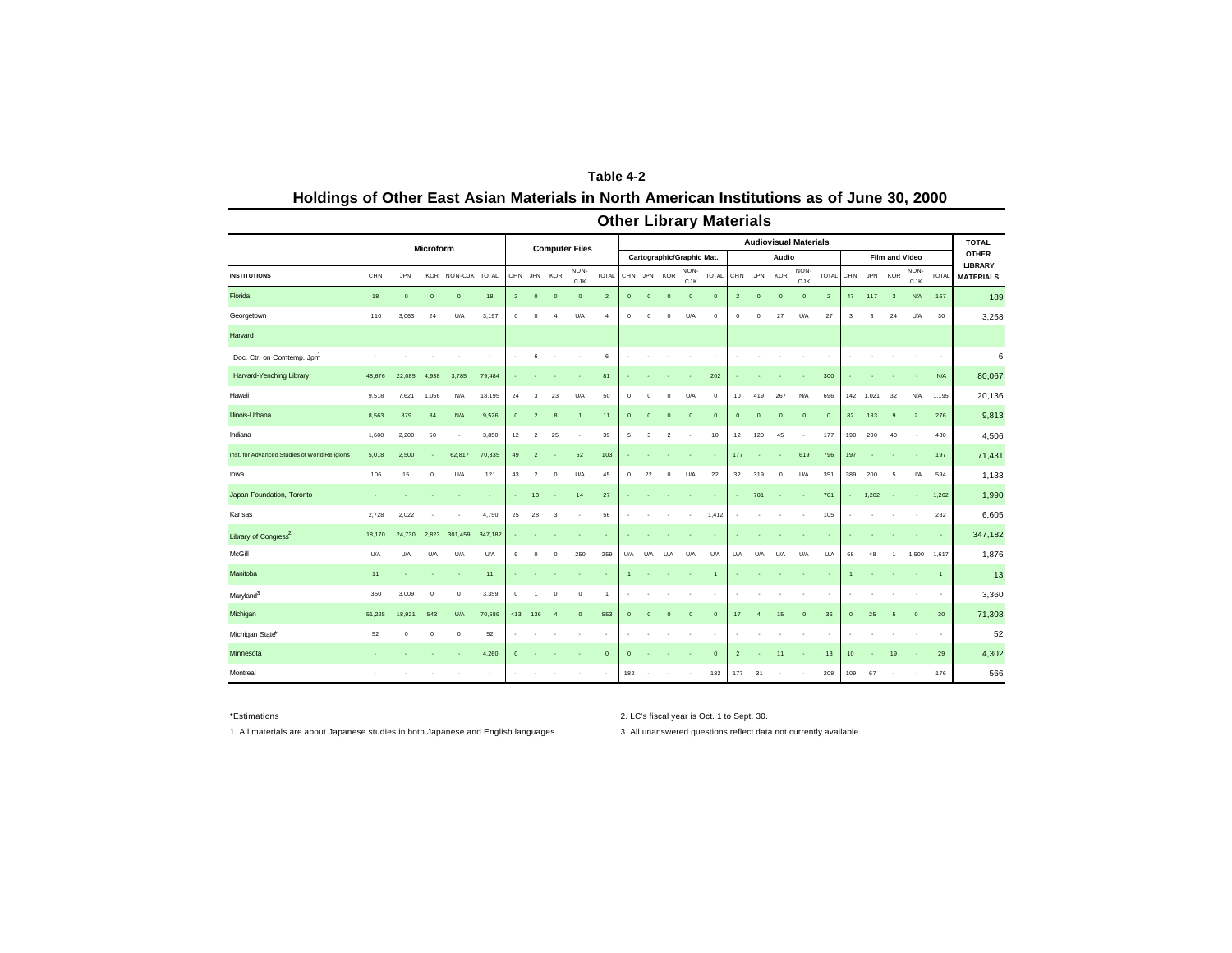|                                   |            |            |             |                   |            |                 |                |                |                       |                |                |             |                |                           | <b>Other Library Materials</b> |                   |                |                              |                |                      |                |                |                       |              |              |                                |
|-----------------------------------|------------|------------|-------------|-------------------|------------|-----------------|----------------|----------------|-----------------------|----------------|----------------|-------------|----------------|---------------------------|--------------------------------|-------------------|----------------|------------------------------|----------------|----------------------|----------------|----------------|-----------------------|--------------|--------------|--------------------------------|
|                                   |            |            | Microform   |                   |            |                 |                |                | <b>Computer Files</b> |                |                |             |                |                           |                                |                   |                | <b>Audiovisual Materials</b> |                |                      |                |                |                       |              |              | <b>TOTAL</b>                   |
|                                   |            |            |             |                   |            |                 |                |                |                       |                |                |             |                | Cartographic/Graphic Mat. |                                |                   |                | Audio                        |                |                      |                |                | <b>Film and Video</b> |              |              | <b>OTHER</b><br><b>LIBRARY</b> |
| <b>INSTITUTIONS</b>               | CHN        | <b>JPN</b> |             | KOR NON-CJK TOTAL |            |                 |                | CHN JPN KOR    | NON-<br>CJK           | <b>TOTAL</b>   |                |             | CHN JPN KOR    | NON-<br>CJK               | TOTAL                          |                   | CHN JPN        | KOR                          | NON-<br>CJK    | <b>TOTAL</b>         | CHN            | JPN            | <b>KOR</b>            | NON-<br>CJK  | <b>TOTAL</b> | <b>MATERIALS</b>               |
| Nelson-Atkins Museum of Art       | ×,         |            |             |                   |            |                 |                |                |                       |                |                |             |                |                           |                                |                   |                |                              |                |                      |                |                |                       |              | ×.           |                                |
| New York Public Library           | 2,040      | 2,092      | 762         |                   | 4,894      |                 |                |                |                       |                |                |             |                |                           |                                |                   |                |                              |                |                      |                |                |                       |              |              | 4,894                          |
| North Carolina                    | 10,012     | 285        | $\circ$     | $\circ$           | 10,297     | 9               | $\overline{0}$ | $\Omega$       | $\overline{0}$        | 9              | $\overline{0}$ | $\mathbf 0$ | $\mathbf 0$    | $\mathbf 0$               | $\Omega$                       | 17                | $\overline{0}$ | $\mathbf{0}$                 | $\overline{0}$ | 17                   | 270            | $\overline{0}$ | $\overline{0}$        | $\circ$      | 270          | 10,593                         |
| Oberlin                           |            |            |             |                   |            |                 |                |                |                       |                |                |             |                |                           |                                |                   |                |                              |                |                      |                |                |                       |              | ٠            | ÷                              |
| Ohio State                        | 10,878     | 29,152     | $\Omega$    | ÷                 | 40,030     |                 | 12             |                |                       | 12             |                |             |                |                           |                                | 20                | 92             | $\overline{\mathbf{3}}$      |                | 115                  | $\overline{2}$ | 57             | 10                    |              | 69           | 40,226                         |
| Pennsylvania                      | 1,255      | 789        | $^{\circ}$  | $\mathbb O$       | 2,044      | $\bf{0}$        | 3              | $\circ$        | $\mathbf 0$           | $\mathbf 3$    | $^{\circ}$     | $\mathbf 0$ | $\circ$        | $\circ$                   | $\mathbf 0$                    | $\circ$           | $\mathbf 0$    | $\mathbf 0$                  | $\circ$        | $\bf{0}$             | $\circ$        | $\circ$        | $^{\circ}$            | $\circ$      | $\mathbf 0$  | 2,047                          |
| Pittsburgh                        | 5,946      | 1,194      | $\mathbf 0$ | $\circ$           | 7,140      | 198             | 21             | $\mathbf{6}$   |                       | $526^3$        | U/A            | U/A         | U/A            | U/A                       | U/A                            | 58                | $\overline{2}$ | 11                           |                | 71                   | 301            | $\overline{0}$ | 23                    | $\circ$      | 324          | 8,061                          |
| Princeton                         | 22,885     | 4,439      | 110         | ×                 | 27,434     | b               | ь              | ь              |                       | b              | ь              | ь           |                |                           | ь                              | ь                 | b              | b                            |                | b                    | b              | ь              | ь                     |              | b            | 27,434                         |
| Queens Borough Public Library     | <b>N/A</b> | N/A        | <b>N/A</b>  | <b>N/A</b>        | N/A        |                 |                |                |                       | $\overline{1}$ | $\circ$        | $\mathbf 0$ | $\mathbf 0$    | $\mathbf 0$               | $\mathbf{0}$                   | .009 <sup>c</sup> | 15             | 691 <sup>c</sup>             | $\mathbf 0$    | $1,715$ <sup>c</sup> | $437^{\circ}$  | 37             | 664 <sup>c</sup>      | 8            | $1,146^c$    | $2,862^{\circ}$                |
| Rutgers                           | 4,800      | 200        |             |                   | 5,000      |                 |                |                |                       | ٠              |                |             |                |                           |                                |                   |                |                              |                |                      | ٠              |                |                       |              | ٠            | 5,000                          |
| Smithsonian Inst. (Freer Gallery) | 107        | 18         | $\mathbf 0$ | 5,091             | 5,216      | $\mathbf 0$     | $\overline{0}$ | $\mathbf 0$    | $\overline{0}$        | $\mathbf 0$    |                |             |                |                           |                                | $\overline{0}$    | $\overline{0}$ | $\mathbf 0$                  | 78             | 78                   | 360            | 18             | $\Omega$              | $\mathbf{0}$ | 378          | 5,672                          |
| Southern California               | 554        | 483        | 2,088       | ٠                 | 3,125      |                 |                |                |                       | ٠              |                |             |                |                           |                                |                   |                |                              |                |                      | 49             | 1              | 635                   |              | 685          | 3,810                          |
| Stanford (Hoover Institution)     |            |            |             |                   | $30,135^d$ |                 | 6              |                |                       | 6              |                |             |                |                           |                                |                   |                |                              |                |                      |                |                |                       |              | ×.           | $30,141^d$                     |
| Texas, Austin <sup>1</sup>        | 1,102      | 244        |             |                   | 1,346      | 4               | $\mathbf{1}$   | $\overline{2}$ |                       | $\overline{7}$ | $\circ$        | $\circ$     | $\circ$        | $\circ$                   | $\circ$                        |                   |                |                              |                |                      |                |                |                       |              | $\cdot$      | 1,353                          |
| Toronto                           | 13,931     | 11,925     | 307         | 287               | 26,450     | 13 <sup>7</sup> | 11             | 22             | $\overline{0}$        | 46             | $\overline{0}$ | $\mathbf 0$ | $\mathbf 0$    | $\overline{0}$            | $\mathbf{0}$                   | 21                | 8              | 38                           | $\overline{0}$ | 67                   | 90             | 18             | 9                     | $\mathbf{0}$ | 117          | 26,680                         |
| Virginia                          | 475        | 96         |             | ٠                 | 571        | $\overline{2}$  |                |                |                       | $\overline{2}$ | N/A            | N/A         | N/A            | N/A                       | N/A                            | N/A               | N/A            | N/A                          | N/A            | N/A                  | N/A            | N/A            | N/A                   | N/A          | N/A          | 573                            |
| Washington                        | 6,294      | 5,634      | 1,023       | 1,365             | 14,316     | 104             | 30             | 59             | $\overline{0}$        | 193            |                |             |                |                           |                                | 51                | 6              | 12                           |                | 69                   | 71             | 297            | 89                    |              | 457          | 15,035                         |
| Washington-Law                    | 177        | 333        | $^{\circ}$  | 21                | 531        | 11              | 3              | $\circ$        | $\overline{1}$        | 15             | U/A            | U/A         | <b>U/A</b>     | U/A                       | U/A                            | U/A               | U/A            | U/A                          | U/A            | U/A                  | 1              | $\overline{2}$ | $^{\circ}$            | 16           | 19           | 565                            |
| Washington, St. Louis             | 2,472      |            |             | <b>N/A</b>        | 2,472      | 75              | $\overline{1}$ |                | <b>N/A</b>            | 76             | 15             | 30          | $\overline{2}$ | <b>N/A</b>                | 47                             | 20                | 16             | $\overline{\mathbf{3}}$      | N/A            | 39                   | 5              |                |                       | <b>N/A</b>   | $\sqrt{5}$   | 2,639                          |
| Wisconsin                         |            |            |             |                   | 1,500      | 15              | 10             | $\overline{2}$ |                       | 27             |                |             |                |                           |                                | 29                | 4              |                              |                | 33                   | 120            | 34             | 8                     | 21           | 183          | 1,743                          |
| Yale                              |            |            |             |                   | 346        |                 |                |                |                       |                |                |             |                |                           |                                |                   |                |                              |                |                      |                |                |                       |              |              | 10,089*                        |

## **Table 4-3 Holdings of Other East Asian Materials in North American Institutions as of June 30, 2000**

\*Estimations b. No separate statistics is maintained.

1. Fiscal year from Sept. 1 to Aug. 31. c. Figures include purchases in FY99&00. Prior years purchased are included in table 1.

a. The figure includes total of 301 files undivided by languages in previous years. <br>
a. The figure includes Chinese and Japanese only.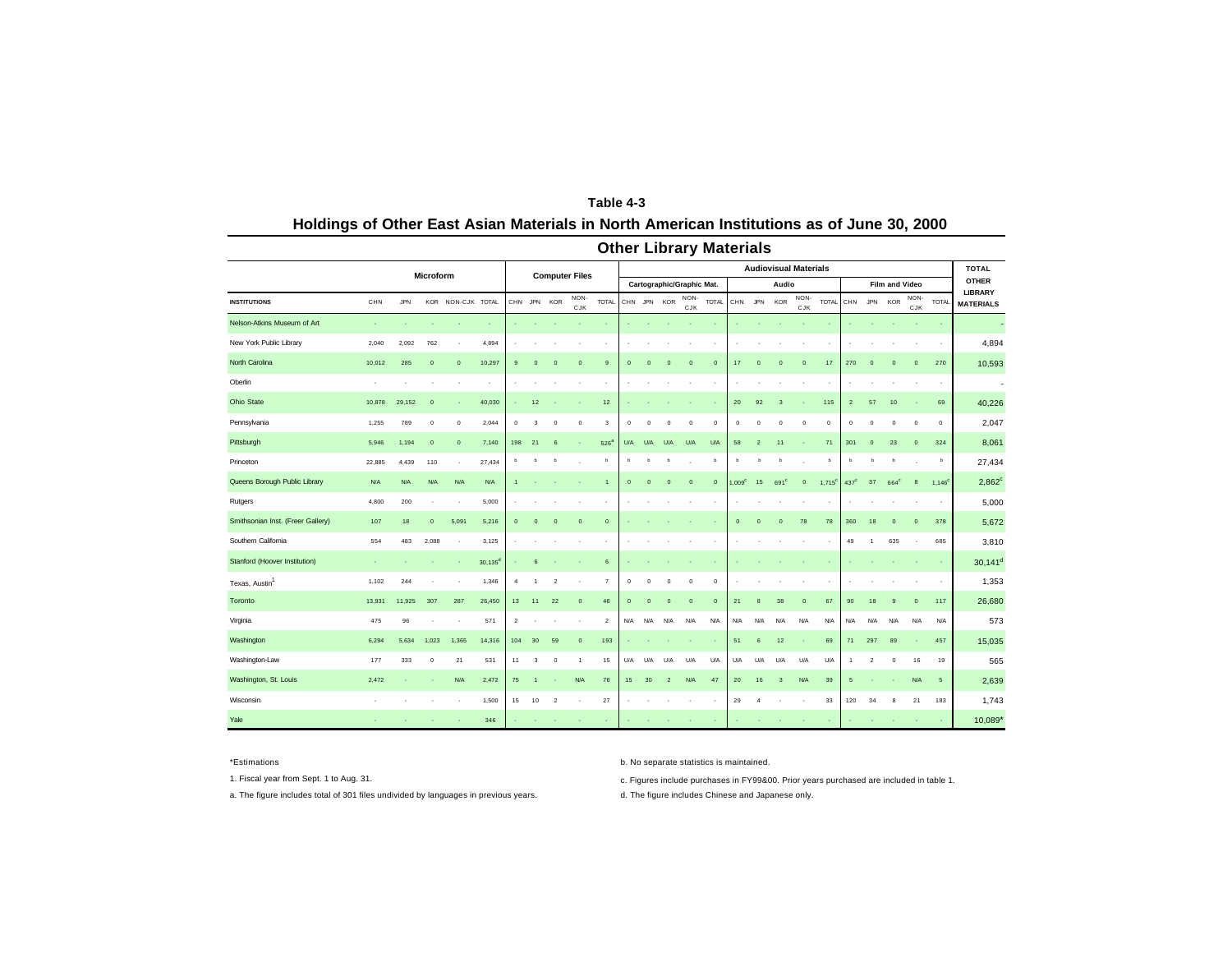## **Table 5-1**

|                         |         |            |                          | Total Volumes Held June 30, 2000 <sup>#</sup> |              | <b>Total Other</b><br>Library | <b>GRAND TOTAL</b>              |             |            |                | Number of Unprocessed/Backlog |              |
|-------------------------|---------|------------|--------------------------|-----------------------------------------------|--------------|-------------------------------|---------------------------------|-------------|------------|----------------|-------------------------------|--------------|
|                         |         |            | (From Table 1)           |                                               |              | <b>Materials</b>              | <b>MATERIALS</b><br><b>HELD</b> |             |            |                | <b>Materials</b>              |              |
| <b>INSTITUTIONS</b>     | CHN     | <b>JPN</b> |                          | KOR VON-CJK                                   | <b>TOTAL</b> | (From Table<br>4              |                                 | <b>CHN</b>  | <b>JPN</b> |                | <b>KOR NON-CJK</b>            | <b>TOTAL</b> |
| Alberta <sup>1</sup>    | 36,825  | 8,807      | 726                      | N/A                                           | 46,358       | 4.274                         | 50,632                          | 300         | 300        | 60             | N/A                           | 660          |
| Arizona                 | 141.949 | 45,599     | $\overline{\phantom{a}}$ | $\overline{\phantom{a}}$                      | 187,548      | 763                           | 188.311                         | U/A         | $30*$      | N/A            | U/A                           | $30*$        |
| Arizona State           | 2,864   | 471        | 167                      | U/A                                           | 3,502        | U/A                           | 3,502                           | 881*        | $183*$     | $0^*$          | U/A                           | $1,064*$     |
| Art Inst. of Chicago    | 1,914   | 3.760      | 498                      | 45.000*                                       | 51,172*      | U/A                           | 51,172*                         | $\mathbf 0$ | 0          | 0              | N/A                           | $\mathbf 0$  |
| <b>Brigham Young</b>    | 46,308  | 13,785     | 4.601                    |                                               | 64,694       | $\mathbf{0}$                  | 64.694                          | 1.200       | 1.000      | 500            | ä,                            | 2.700        |
| <b>British Columbia</b> | 244,354 | 129,486    | 16,102                   | 70,105                                        | 460,047      | 32,571                        | 492,618                         |             |            | ÷              | $\overline{\phantom{a}}$      | 12,902       |
| <b>Brown</b>            | U/A     | U/A        | U/A                      | N/A                                           | 102,157      | 786                           | 102,943 11,349                  |             |            |                | N/A                           | 11,349       |
| California              |         |            |                          |                                               |              |                               |                                 |             |            |                |                               |              |
| <b>Berkeley</b>         | 361,385 | 325,606    | 55,346                   | 218 <sup>a</sup>                              | 742,555      | 73,564                        | 816,119 15,500* 9,000*          |             |            | $800*$         |                               | 25,300*      |
| Irvine                  | 67,636  | 25,297     | 7,759                    | $\overline{\phantom{a}}$                      | 100,692      | U/A                           | 100.692                         | U/A         | U/A        | U/A            | U/A                           | U/A          |
| <b>Los Angeles</b>      | 234,499 | 152,871    | 31,399                   | ٠                                             | 418,769      | 16,081                        | 434,850                         | 6,550       | 4,290      | 1.710          | ٠                             | 12,550       |
| San Diego               | 56.636  | 40.773     | 5.001                    | 0                                             | 102.410      | 2.281                         | 104.691                         | 1.500       | 854        | 443            | 0                             | 2,797        |
| Santa Barbara           | 77,003  | 43,293     | 952                      | ÷.                                            | 121,248      | 2,018                         | 123,266                         | U/A         | U/A        | U/A            | U/A                           | U/A          |
| Chicago                 | 354,067 | 177,510    | 26,934                   | N/A                                           | 558,511      | 41,257                        | 599,768 16,314 7,513 7,748      |             |            |                | N/A                           | 31,575       |
| Cleveland Museum of Art | U/A     | U/A        | U/A                      | U/A                                           | U/A          | 93                            | U/A                             | U/A         | U/A        | U/A            | U/A                           | U/A          |
| Colorado, Boulder       | 47,983  | 9,580      | 51                       | U/A                                           | 57,614       | 2,293                         | 59,907                          | 700         | 150        | 0              | U/A                           | 850          |
| Columbia                | 333,546 | 248,808    | 49,304                   | 66,206                                        | 697,864      | 40,612                        | 738,476                         | 521         | 547        | 2,110          | 1,227                         | 4,405        |
| Cornell                 | 328,975 | 114,396    | 3,511                    | 68,012                                        | 514,894      | 32,841                        | 547,735                         | U/A         | U/A        | U/A            | U/A                           | 1,210        |
| Dartmouth               | 30,277  | 1.849      | $\overline{a}$           |                                               | 32,126       | 96                            | 32,222                          |             |            | ÷              |                               |              |
| Delaware                | 4.117   | 393        | 10                       | 13                                            | 4,533        | 71                            | 4.604                           | $\mathbf 0$ | 0          | 0              | 0                             | $\mathbf 0$  |
| <b>Duke</b>             | 11,651  | 38.324     | 1,596                    | U/A                                           | 51.571       | 4.461                         | 56.032                          | 86          | 164        | $\overline{2}$ |                               | 252          |

## **Total East Asian Collections of North American Institutions as of June 30, 2000**

# Exclude microforms, maps, uncataloged items, A/V materials. 1. Figures do not include bound volumes of periodica \*Estimations

a. Data is kept since 1999; no separate data have been kept previously.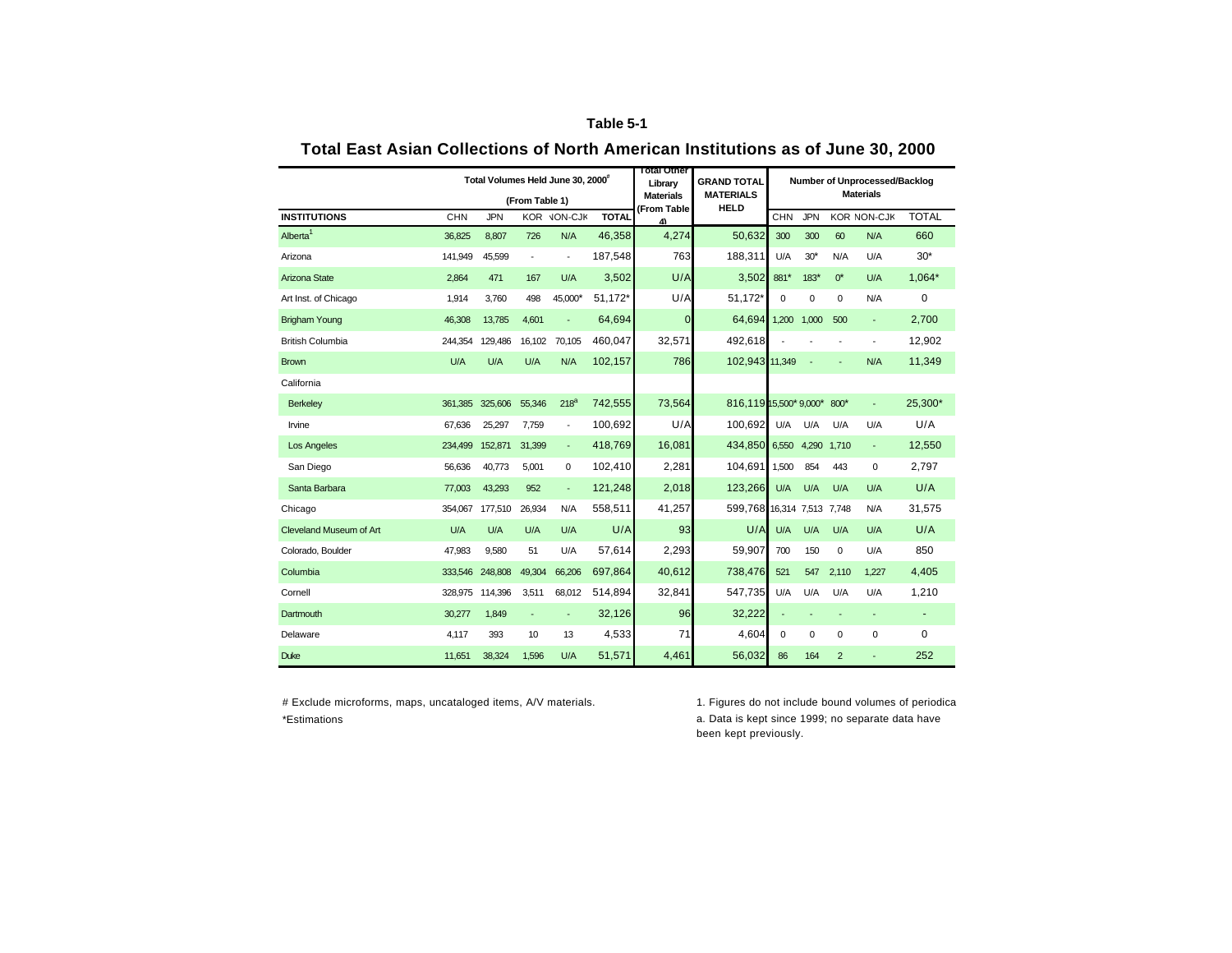## **Table 5-2**

|                                           |         | Total Volumes Held June 30, 2000" |                |                |              | <b>Total Other</b><br>Library   | <b>GRAND TOTAL</b>              |          |               |                | Number of Unprocessed/Backlog |              |
|-------------------------------------------|---------|-----------------------------------|----------------|----------------|--------------|---------------------------------|---------------------------------|----------|---------------|----------------|-------------------------------|--------------|
|                                           |         |                                   | (From Table 1) |                |              | <b>Materials</b><br>(From Table | <b>MATERIALS</b><br><b>HELD</b> |          |               |                | <b>Materials</b>              |              |
| <b>INSTITUTIONS</b>                       | CHN     | <b>JPN</b>                        |                | KOR VON-CJK    | <b>TOTAL</b> | 4)                              |                                 | CHN      | <b>JPN</b>    |                | <b>KOR NON-CJK</b>            | <b>TOTAL</b> |
| Florida                                   | 16,312  | 10,206                            | 567            | 370            | 27,455       | 189                             | 27,644                          | 182      | $\mathbf{0}$  | $\mathbf{0}$   | $\mathbf{0}$                  | 182          |
| Georgetown                                | 25,006  | 22,391                            | 3,358          | U/A            | 50,755       | 3,258                           | 54,013                          | 42       | 67            | 5              | U/A                           | 114          |
| Harvard                                   |         |                                   |                |                |              |                                 |                                 |          |               |                |                               |              |
| Doc. Ctr. on Contemp. Jpn <sup>1</sup>    |         |                                   |                |                | 5,331        | 6                               | 5,337                           |          |               |                |                               |              |
| Harvard-Yenching Library                  | 555,696 | 260,109                           | ######         | 61,595         | 979,474      | 80,067                          | 1,059,541                       | 8,039    | 2,563 2,887   |                | $\mathbf{0}$                  | 13,489       |
| Hawaii                                    | 132.981 | 114,113                           | 50,387         | U/A            | 298,884      | 20,136                          | 319,020                         | $\Omega$ | 11,000' 2,500 |                | N/A                           | 13,500*      |
| Illinois-Urbana                           | 146,368 | 62,600                            | 10.432         | N/A            | 220,171      | 9,813                           | 229,984                         |          |               |                |                               | 4,300        |
| Indiana                                   | 117,806 | 61,439                            | 14,895         | ÷,             | 194,140      | 4,506                           | 198,646                         | 2,000    | 1,200         | 500            |                               | 3,700        |
| Inst. for Advanced Studies of World Relic |         | 34,701 <sup>a</sup>               |                | 40,706         | 75,407       | 71,431                          | 146,838                         |          | $18,145^a$    |                | 12,675                        | 30,820       |
| lowa                                      | 75.416  | 33,024                            | 469            | U/A            | 108,909      | 1,133                           | 110,042 3,000*                  |          | $300*$        | 12.000*        | U/A                           | 15,300*      |
| Japan Foundation, Toronto <sup>2</sup>    |         |                                   |                |                | 9,187        | 1,990                           | 11,177                          |          | 30            |                | 70                            | 100          |
| Kansas                                    | 114.071 | 61.182                            | 2,396          | N/A            | 177,649      | 6,605                           | 184,254                         | $\Omega$ | $\mathbf 0$   | 0              |                               | 0            |
| Library of Congress <sup>3</sup>          |         | 775,744 1,005,130 ######          |                | 300,865        | #######      | 347,182                         | 2,624,965                       |          | #####         | $\blacksquare$ | 14,479                        | 24,479       |
| McGill                                    |         | $23,123^a$                        |                | U/A            | 23,123       | 1,876                           | 24,999                          | U/A      | U/A           | U/A            | U/A                           | U/A          |
| Manitoba                                  | 110     | 185                               | 3              | $\mathbf 0$    | 298          | 13                              | 311                             |          |               |                |                               |              |
| Maryland <sup>4</sup>                     | 42,954  | 36,958                            | 7,330          | 1,726          | 88,968       | 3,360                           | 92.328                          | 100      | 2.900         | $\mathbf 0$    | $\mathbf 0$                   | 3,000        |
| Michigan                                  | 334,555 | 266,016                           | 10,043         | $\mathbf{0}$   | 610,614      | 71,308                          | 681,922 10,000* 5,000* 1,000*   |          |               |                |                               | 16,000*      |
| Michigan State*                           | 23,990  | 5,200                             | 420            | 46.500         | 76,110       | 52                              | 76.162                          | 100      | 50            | 25             |                               | 175          |
| Minnesota                                 | 87,777  | 37,379                            | 1,936          | b              | 127,092      | 4,302                           | 131,394 2,000*                  |          | $500*$        | $25*$          | $\blacksquare$                | $2,525*$     |
| Montreal                                  | 14,124  | 10,801                            | 497            | $\overline{a}$ | 25,422       | 566                             | 25,988                          |          |               |                |                               |              |

## **Total East Asian Collections of North American Institutions as of June 30, 2000**

# Exclude microforms, maps, uncataloged items, A/V materials. 4. All unanswered questions reflect data not currently \*Estimations a. No breakdowns for CJK

1. All materials are about Japanese studies in both Japanese and English languages. b. East Asian Libraryhouses only CJK materials. 2. All figures include A/V materials. Our library collects materials on Japanese subject in Englsih, Japanese, and French languages. Non-CJK materials are held in general collections.

3. LC's fiscal year is Oct. 1 to Sept. 30.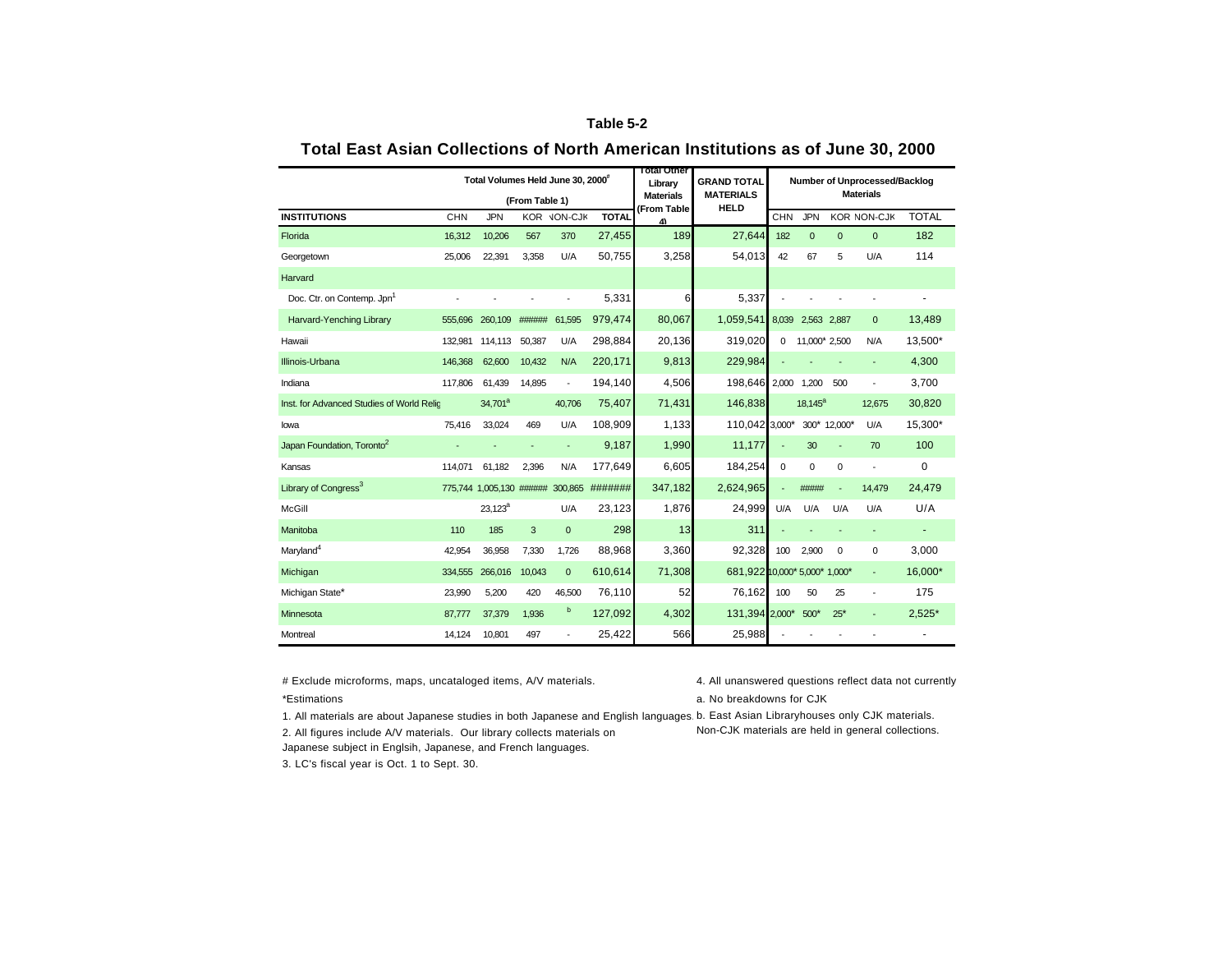## **Table 5-3**

|                                   |         | Total Volumes Held June 30, 2000" |                |                          |                      | <b>Total Other</b><br>Library   | <b>GRAND TOTAL</b>              |            |            |              | Number of Unprocessed/Backlog |              |
|-----------------------------------|---------|-----------------------------------|----------------|--------------------------|----------------------|---------------------------------|---------------------------------|------------|------------|--------------|-------------------------------|--------------|
|                                   |         |                                   | (From Table 1) |                          |                      | <b>Materials</b><br>(From Table | <b>MATERIALS</b><br><b>HELD</b> |            |            |              | <b>Materials</b>              |              |
| <b>INSTITUTIONS</b>               | CHN     | <b>JPN</b>                        |                | KOR VON-CJK              | <b>TOTAL</b>         | 4)                              |                                 | <b>CHN</b> | <b>JPN</b> |              | <b>KOR NON-CJK</b>            | <b>TOTAL</b> |
| Nelson-Atkins Museum of Art       | 8,859   | 5,820                             | 597            | 6,350                    | 21,626               |                                 | 21,626                          |            |            |              |                               |              |
| New York Public Library           | 88,033  | 64,591                            | 18,230         | 0                        | 170,854              | 4.894                           | 175,748 15,000 8,000            |            |            | 100          | ٠                             | 23,100       |
| <b>North Carolina</b>             | 107,591 | 5,596                             | 319            | 23                       | 113,529              | 10,593                          | 124.122                         | 1,774      | 126        | $\mathbf{1}$ | $\mathbf{0}$                  | 1,901        |
| Oberlin                           | 20,306  | 2,942                             |                |                          | 23,248               |                                 | 23,248                          |            |            |              |                               | 900          |
| <b>Ohio State</b>                 | 123,059 | 75,109                            | 3,095          | ٠                        | 201,263              | 40,226                          | 241,489                         | 2,266      | 2,024      | 696          | ٠                             | 4,986        |
| Pennsylvania                      | 111,606 | 54,002                            | 2,142          | 0                        | 167,750              | 2,047                           | 169,797                         | U/A        | U/A        | U/A          | U/A                           | U/A          |
| Pittsburgh                        | 198,812 | 51,105                            | 3,095          | 566                      | 253,578              | 8,061                           | 261,639                         |            |            |              | ÷                             | 5,830        |
| Princeton                         | 416.508 | 160,610                           | 14,076         | a                        | 591,194              | 27,434                          | 618,628 22,820                  |            | 3.050      | 2.050        | ÷                             | 27,920       |
| Queens Borough Public Library     | 127,262 | 870                               | 37,654         | 987                      | 166,773 <sup>b</sup> | $2,862^{\circ}$                 | 169,635                         | 670        | 25         | 180          |                               | 875          |
| Rutgers                           | 107.848 | 6,922                             | 2,015          | $\overline{\phantom{a}}$ | 116,785              | 5.000                           | 121,785 30,000                  |            |            |              |                               | 30,000       |
| Simthsonian Inst. (Freer Gallery) |         |                                   |                | ٠                        | 71,233*,d            | 5,672                           | 76,905                          | $49*$      | 2,386*     | $124*$       | $248*$                        | 2,807*       |
| Southern California               | 36,664  | 16,555                            | 40,226         | $\overline{\phantom{a}}$ | 93,445               | 3,810                           | 97,255                          |            |            |              | ٠                             | ٠            |
| Stanford (Hoover Institution)     | 238,536 | 161,833                           |                |                          | 400,369              | 30,141                          | 430,510                         | 864        | 1.229      | ÷,           |                               | 2,093        |
| Texas, Austin <sup>1</sup>        | 45.294  | 47,235                            | 2,007          | N/A                      | 94,536               | 1,353                           | 95,889                          |            |            |              | ÷                             | ä,           |
| Toronto                           | 172.542 | 147,472                           | 15,673         | 4.407                    | 340,094              | 26.680                          | 366.774                         | 9,487      | 2,891      | 3.131        | $\mathbf{0}$                  | 15,509       |
| Virginia                          | 30.428  | 7.206                             | 312            | N/A                      | 37,946               | 573                             | 38.519                          | N/A        | N/A        | N/A          | N/A                           | $\mathbf 0$  |
| Washington                        | 235,160 | 122,440                           | 69,734         | 33,867                   | 461,201              | 15,035                          | 476,236                         | N/A        | N/A        | N/A          | N/A                           | N/A          |
| Washington-Law                    | 6,952   | 23,677                            | 1,872          | 3,890                    | 36,391               | 565                             | 36,956                          | 691        | 379        | 18           | 5                             | 1,093        |
| Washington, St. Louis             | 76,117  | 47,447                            | 1,402          | N/A                      | 124,966              | 2,639                           | 127,605                         | 200        | 750        | 50           | N/A                           | 1,000        |
| Wisconsin                         |         |                                   |                |                          | 175,057              | 1,743                           | 176,800                         |            |            |              |                               |              |
| Yale                              | 407.202 | 226,725                           | 9.922          |                          | 643.849              | 10.089*                         | 653,938*                        |            |            |              |                               | 21.424*      |

## **Total East Asian Collections of North American Institutions as of June 30, 2000**

# Exclude microforms, maps, uncataloged items, A/V materials. \*Estimations

1. Fiscal year from Sept. 1 to Aug. 31.

a. No separate Non-CJK counting maintained.

b. Figure include all materials acquired by New American Program. Separate counts of different formats are unavailable prior to FY99. c. Figures include purchases in FY99&00. Prior years purchased are included in table 1.

d. Currently our local system has no mean to count how many volumes have been cataloged. No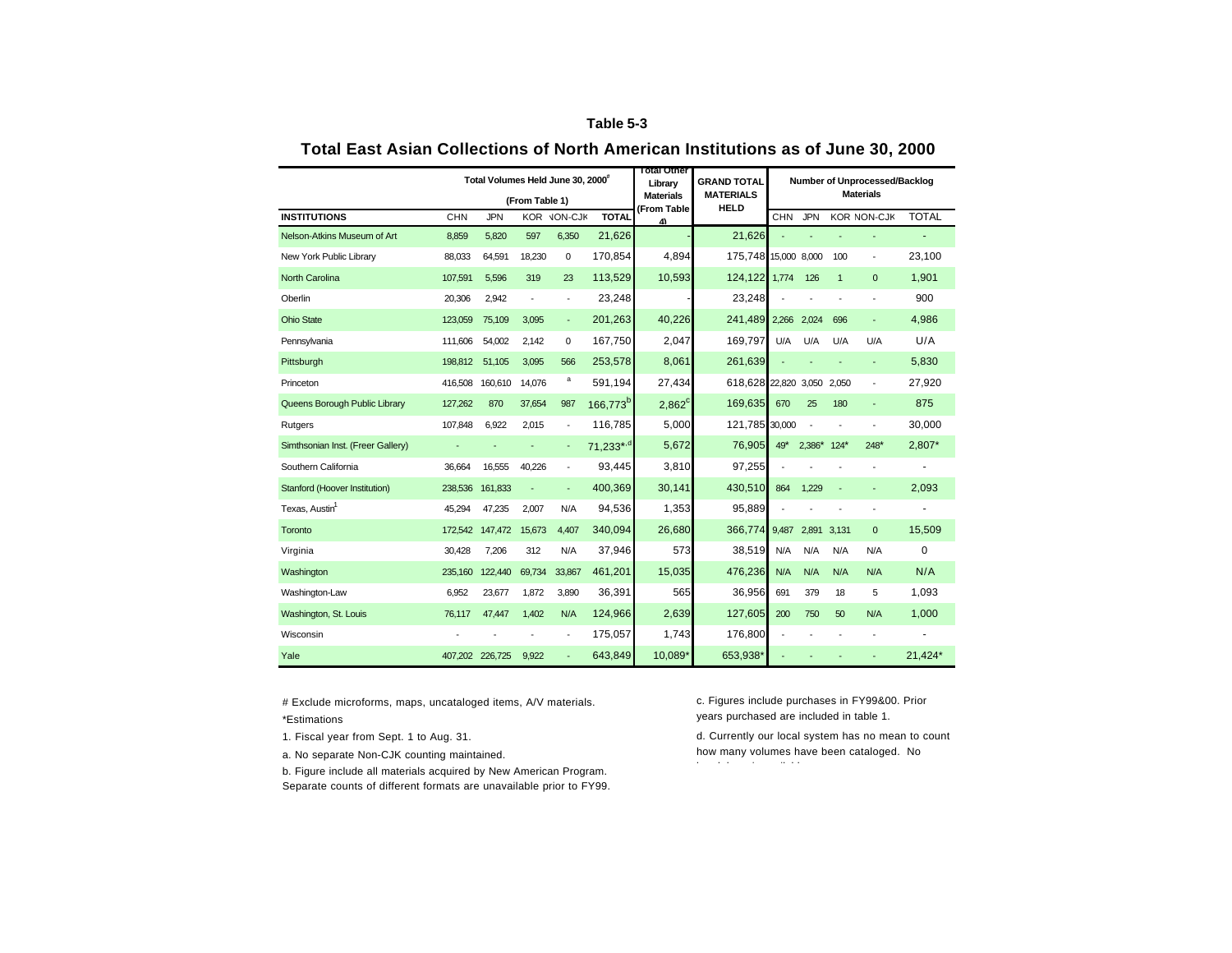### **Table 6-1**

## **Fiscal Support of East Asian Libraries and collections in North America**

|                         |        |                                       |                                   |                |                    |                 | <b>Appropriations</b><br>(US\$) |               |              |                                   |             |          |                                 |              |            | Total                   |               |            | <b>Endowments</b>              |       |                        | Grants                 |            |               | <b>East Asian</b><br><b>Program Support</b> |             |                            | TOTAL<br><b>ACQUISITION</b> |
|-------------------------|--------|---------------------------------------|-----------------------------------|----------------|--------------------|-----------------|---------------------------------|---------------|--------------|-----------------------------------|-------------|----------|---------------------------------|--------------|------------|-------------------------|---------------|------------|--------------------------------|-------|------------------------|------------------------|------------|---------------|---------------------------------------------|-------------|----------------------------|-----------------------------|
|                         |        | <b>Chinese</b>                        |                                   |                |                    | Japanese        |                                 |               | Korean       |                                   |             |          | Non-CJK                         |              |            | Appropriations<br>(USS) |               | (USS)      |                                |       |                        | (USS)                  |            |               | (US\$)                                      |             |                            | <b>S BUDGET</b>             |
| <b>INSTITUTIONS</b>     |        |                                       | Mono. Serials Other Mat. Subtotal |                | Mana.              |                 | Serials Other Mat. Subtotal     |               |              | Mono. Serials Other Mat. Subtotal |             |          | Mono. Serials Other Mat. Subtot |              |            |                         | CHN           | <b>JPN</b> | KOR TOTAL                      | CHN   | JPN                    | KOR                    | TOTAL      | CHN JPN       |                                             | KOR         | <b>TOTAL</b>               | (USS)                       |
| Alberta                 |        | 5.530 <sup>3</sup> 9.900 <sup>3</sup> |                                   | 15,430         | 5.530 <sup>3</sup> | 3.030           | 8,560                           | $710^8$       | $\mathbf 0$  | $\mathbf 0$                       | 710         | $5800^8$ | $\circ$                         |              | 0.6800     | 30,500                  | $\circ$       | $\circ$    | $\circ$                        | 9,200 | $\circ$                | $\circ$                | 9,200      | $\circ$       | $\circ$                                     | $\mathbf 0$ |                            | 39,700                      |
| Arizona                 |        | 25,042 15,335                         |                                   | $-40,37i$      | 24,104             | 30,693          | $-64,797$                       | N/A           | N/A          | N/A                               | N/A         |          |                                 |              |            | 95,174                  | $\bf{0}$      | $\,$ 0     | N/A                            |       | $\bf{0}$               | $^{\circ}$<br>N/A      |            | $\bf{0}$      | $\mathbf 0$                                 | N/A         |                            | 95,174                      |
| Arizona State           | 31.254 | <b>U/A</b>                            | <b>U/A</b>                        | 31.254         | 41.297             | U/A             | U/A<br>41.297                   | 1.324         | U/A          | U/A                               | 1.324       | U/A      | U/A                             | <b>U/A</b>   | U          | 73,875                  | $\circ$       | $\circ$    | $\circ$                        |       | $\circ$<br>$\circ$     | $\circ$                |            | $\circ$       | $\circ$                                     | $\circ$     |                            | 73,875                      |
| Art Inst. of Chicago    | U/A    | <b>U/A</b>                            | U/A                               | $U/\lambda$    | U/A                | <b>U/A</b>      | U/A<br>$U/\lambda$              | U/A           | U/A          | U/A                               | $U/\lambda$ | U/A      | U/A                             | U/A          | U/A        | U/A                     | U/A           | U/A        | U/A<br><b>U/A</b>              | U/A   | U/A                    | U/A                    | <b>U/A</b> | N/A           | N/A                                         | N/A         | <b>N/A</b>                 | U/A                         |
| <b>Brigham Young</b>    |        |                                       |                                   |                |                    |                 |                                 |               |              |                                   |             |          |                                 | ٠            |            | 25.584                  |               |            |                                |       |                        |                        |            |               |                                             |             |                            | 25,584                      |
| <b>British Columbia</b> |        |                                       |                                   |                |                    |                 |                                 |               |              |                                   |             |          |                                 |              |            |                         |               |            |                                |       |                        |                        |            |               |                                             |             |                            | 274.342 <sup>b</sup>        |
| Brown                   |        |                                       |                                   |                |                    |                 |                                 |               |              |                                   |             |          |                                 |              |            | 40,722                  | 1,260         |            | 1,260                          |       |                        |                        |            |               |                                             |             |                            | 41,982                      |
| California              |        |                                       |                                   |                |                    |                 |                                 |               |              |                                   |             |          |                                 |              |            |                         |               |            |                                |       |                        |                        |            |               |                                             |             |                            |                             |
| Berkeley                |        | 210,462 75,155                        |                                   | $-285,617$     | 167,586            | 103,976         | $-271,562$                      | 19,168        | 15,419       |                                   | $-34,587$   | 11,145   | 3,484                           | 12,704 27,33 |            | 619,099                 |               |            | 162,864 117,604 60,932 341,400 |       |                        |                        |            | 25,000 19,000 |                                             |             | 44,000                     | 1,004,499                   |
| Irvine                  |        |                                       |                                   |                |                    |                 |                                 |               |              |                                   |             |          |                                 |              |            |                         |               |            |                                |       |                        |                        |            |               |                                             |             |                            | 92,000                      |
| Los Angeles             |        | 54,285 38,300                         | 20,050                            | 112,635        | 98,400             | 58,000          | 4,260<br>160,660                | 22,800 11,000 |              | 12,915 46,715                     |             |          |                                 |              |            | 320,010                 | 2,000         | $\Omega$   | $\mathbf 0$<br>2,000           |       |                        | 0 36,000 10,000        | 46,000     |               | 10,750 11,250 5,500 27,500                  |             |                            | 395,510                     |
| San Diego               |        | 43,067 28,917                         | U/A                               | 71,98          | 80,649             | 40,950          | U/A 121,599                     | 2,018         | 6,709        | U/A                               | 8,727       |          | 19,954 71,107                   |              | U/A 91,06  | 293,371                 | 21,498        | 6,709      | 0<br>28,207                    | 6,991 | 6,991                  | $\,$ 0                 | 13,982     | $^{\circ}$    | $\mathbf 0$                                 | $^{\circ}$  |                            | 335,560                     |
| Santa Barbara           |        |                                       |                                   |                |                    |                 |                                 |               |              |                                   |             |          |                                 |              |            | 71,168                  |               |            |                                |       |                        |                        |            |               |                                             |             |                            | 71,168                      |
| Chicago                 |        |                                       |                                   |                |                    |                 |                                 |               |              |                                   |             |          |                                 |              |            | 205.224                 |               |            | 97,031                         |       |                        |                        | 80,347     |               |                                             |             | 46,340                     | 428,942                     |
| Cleveland Museum of Art | N/A    | N/A                                   | N/A                               | N/I            | N/A                | N/A             | N/A<br>N/A                      | N/A           | N/A          | N/A                               | N/I         | N/A      | N/A                             | N/A          | N/         | $N/\rho$                | N/A           | N/A        | N/A<br><b>N/A</b>              | N/A   | N/A                    | N/A                    | <b>N/A</b> | N/A           | N/A                                         | N/A         | <b>N/A</b>                 | N/A                         |
| Colorado, Boulder       | N/A    | N/A                                   | N/A                               | $N$ /          | N/A                | N/A             | N/A<br>N/A                      | N/A           | N/A          | N/A                               | N/A         | N/A      | N/A                             | N/A          | $N$ /      | 50,200                  | 3,000         | $\,$ 0     | $\circ$<br>3,000               |       | $\mathbf 0$<br>$\circ$ | $\,$ 0                 |            | U/A           | U/A                                         | U/A         | <b>U/A</b>                 | 53,200                      |
| Columbia                |        | 66,869 45,084                         |                                   | 26,722 142,855 |                    | 127,042 100,279 | $-227,321$                      |               | 5,759 14,015 |                                   | $-19,774$   |          | 26,000 22,546                   | 4,359 60,285 |            | 450,235                 |               |            | 60,222 98,290 41,407 201,919   |       |                        | 8,000   6,649   10,908 | 24,557     |               | 12,000 21,000 6,000 41,000                  |             |                            | 717,711                     |
| Cornell                 | N/A    | N/A                                   |                                   | N/A 108,855    | N/A                | N/A             | N/A 144,730 <sup>9</sup>        | N/A           | N/A          | N/A                               | N/A         | N/A      | N/A                             |              | N/A 53,403 | 306,988                 | 21,285 34,294 |            | 0 55,579                       |       | 0.23,000               | $\,$ 0                 | 23,000     |               |                                             |             | 22,000 15,000 1,500 38,500 | 424,067                     |
| Dartmouth               |        |                                       |                                   |                |                    |                 |                                 |               |              |                                   |             |          |                                 |              |            |                         |               |            |                                |       |                        |                        |            |               |                                             |             |                            |                             |
| Delaware                |        |                                       |                                   |                |                    |                 |                                 |               |              |                                   |             |          |                                 |              |            | 7,000                   |               |            |                                |       |                        |                        |            |               |                                             |             |                            | 7,000 <sup>h</sup>          |
| Duke                    |        | 5,334 8,810                           |                                   | $-14,144$      | 96,474             | 38,043          | $-134,511$                      |               | 822          |                                   | 822         | 7,811    | 13,070                          |              | $-20.88$   | 170,364                 | 65            | 4,722      | 2,020<br>6,807                 |       | 8,717                  |                        | 8,717      | 4,776 25,890  |                                             |             | 30,666                     | 216,554                     |

### **From July 1, 1999 Through June 30, 2000**

d. The figure includes \$7,380 for other materials.

\*Estimations e. The figure includes \$2,000 for Non-CJK materials.

a. All funds cover Western-language materials. The figure includes \$3,000 for Non-CJK materials.

b. Canadian Dollar g. Appropriations are not divided by format.

c. The figure includes \$4,180 for Tibetan materials. h. The figure includes \$5,300 for monographs and \$1,700 for serials.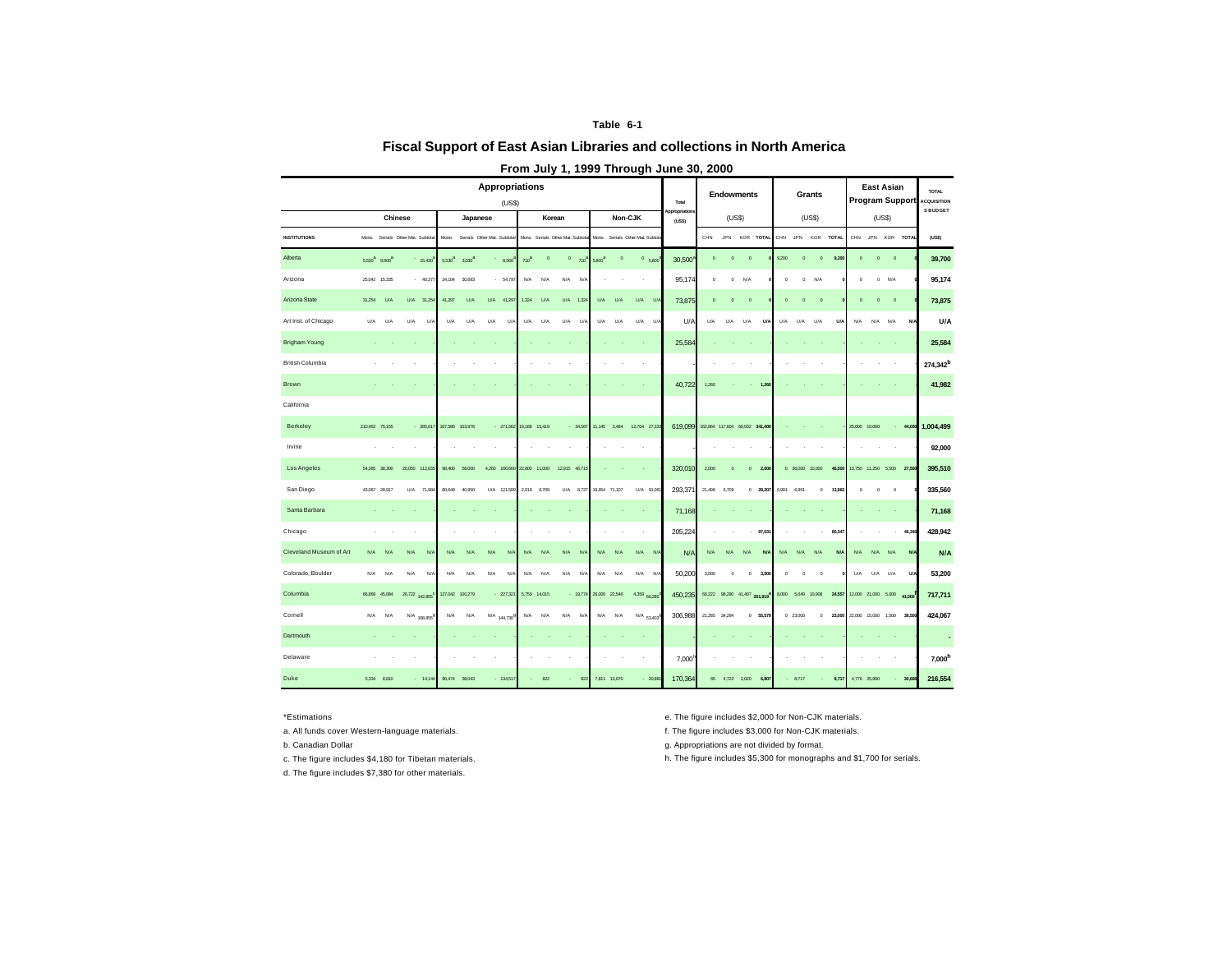### **Table 6-2**

### **Fiscal Support of East Asian Libraries and collections in North America**

|                                          |                                         |                                  |            |            |                     |          | <b>Appropriations</b><br>(USS) |              |          |                                  |        |               |                                 |             | Total                   |             |             | <b>Endowments</b> |            |             |                 | Grants      |              | <b>Program Support</b> |             | <b>East Asian</b> |              | <b>TOTAL</b><br><b>ACQUISITION</b> |
|------------------------------------------|-----------------------------------------|----------------------------------|------------|------------|---------------------|----------|--------------------------------|--------------|----------|----------------------------------|--------|---------------|---------------------------------|-------------|-------------------------|-------------|-------------|-------------------|------------|-------------|-----------------|-------------|--------------|------------------------|-------------|-------------------|--------------|------------------------------------|
|                                          |                                         | <b>Chinese</b>                   |            |            |                     | Japanese |                                |              | Korean   |                                  |        |               | Non-CJK                         |             | Appropriations<br>(USS) |             | (USS)       |                   |            |             |                 | (USS)       |              |                        | (USS)       |                   |              | <b>S BUDGET</b>                    |
| <b>INSTITUTIONS</b>                      |                                         | Mono. Serials Other Mat. Subtota |            |            | Mono.               |          | Serials Other Mat. Subtota     |              |          | Mono. Serials Other Mat. Subtota |        |               | Mono. Serials Other Mat. Subtot |             |                         | CHN         | <b>JPN</b>  | KOR TOTAL         |            | CHN         | <b>JPN</b>      | KOR         | <b>TOTAL</b> |                        |             | CHN JPN KOR TOTAL |              | (USS)                              |
| Florida                                  | 10,323                                  | N/A                              | N/A        | 10,32      | 8,611               | N/A      | N/A<br>8,611                   | $\mathbf 0$  | N/A      | N/A                              | N/A    | 7,639         | N/A 7,639                       |             | 26,573                  | $\mathbf 0$ | $\mathbf 0$ | $\mathbf 0$       |            | $\mathbf 0$ | $\mathbf 0$     | $\circ$     |              | 11,050                 | $\mathbf 0$ |                   | $0 - 11,050$ | 37,623                             |
| Georgetown                               | 5,250                                   | U/A                              | U/A        | 5,250      | 10,500              | U/A      | U/A<br>10,500                  | 2,100        | U/A      | U/A<br>2,100                     | U/A    | U/A           | U/A                             | $U/\lambda$ | 17,850                  | $^{\circ}$  | $^{\circ}$  | $\,$ 0            |            | $^{\circ}$  | $\,$ 0          | $\circ$     |              | $\,$ 0                 | $\,$ 0      | $\,$ 0            |              | 17,850                             |
| Harvard                                  |                                         |                                  |            |            |                     |          |                                |              |          |                                  |        |               |                                 |             |                         |             |             |                   |            |             |                 |             |              |                        |             |                   |              |                                    |
| Doc. Ctr. on Contemp.<br>Jpn             |                                         |                                  |            |            |                     |          |                                |              |          |                                  |        |               |                                 |             | 30,000                  |             |             |                   |            |             |                 |             |              |                        |             |                   |              | 30,000                             |
| Harvard-Yenching Library                 |                                         |                                  |            |            |                     |          |                                |              |          |                                  |        |               |                                 |             | 47,335                  |             |             |                   | 367,768    |             |                 |             | 458,965      |                        |             |                   | 15,000       | 889,068                            |
| Hawaii                                   |                                         | 20.726 35.686                    | <b>U/A</b> | 56,412     | 41.628              | 48.029   | U/A<br>89.657                  | 11.367       | 16.634   | U/A 28.001                       |        | 18.371 11.220 | U/A 29.591                      |             | 203,661                 | 5,000       | 1.300       | $\circ$           | 6,300      |             | 0 12:000 10:000 |             | 22,000       | $^{\circ}$             |             | 0.10,000          | 10,000       | 241,961                            |
| Illinois-Urbana                          |                                         |                                  |            |            |                     |          |                                |              |          |                                  |        |               |                                 |             | 105,531                 | 12,189      |             |                   | 12,189     |             |                 |             |              |                        |             |                   |              | 117,720                            |
| Indiana                                  |                                         |                                  |            |            |                     |          |                                |              |          |                                  |        |               |                                 |             | 107,999                 |             |             |                   | 2,278      | $\Omega$    |                 | 0           | 34,000       |                        |             |                   |              | 144,277                            |
| Inst. for Advanced Studies of World Reli |                                         |                                  |            |            |                     |          |                                |              |          |                                  |        |               |                                 |             |                         |             |             |                   |            |             |                 |             |              |                        |             |                   |              | ÷                                  |
| lowa                                     | U/A                                     | U/A                              | U/A        | 65,000     | U/A                 | U/A      | U/A<br>75,000                  | $^{\circ}$   | $\circ$  | $\,$ 0                           | U/A    | U/A           | U/A                             | $U/\lambda$ | 140,000                 | N/A         | N/A         | N/A               | N/A        | 3.600       | N/A             | 19,000      | 22,600       | N/A                    | N/A         | N/A               | <b>N/A</b>   | 162,600                            |
| Japan Foundation, Toronto                | N/A                                     | N/A                              | N/A        | N/I        | N/A                 | N/A      | N/A<br>N/A                     | N/A          | N/A      | N/A<br>N/A                       | N/A    | N/A           | N/A<br>N/I                      |             | N/A                     | N/A         | N/A         | N/A               | <b>N/A</b> | N/A         | N/A             | N/A         | <b>N/A</b>   | N/A                    | N/A         | N/A               | <b>N/A</b>   | N/A                                |
| Kansas                                   | U/A                                     | U/A                              | U/A        | U          | U/A                 | U/A      | U/A<br>$U/\lambda$             | U/A          | U/A      | U/A<br>$U$ /                     | U/A    | U/A           | U/A                             | U           | 118,567                 | U/A         | U/A         | U/A               | 15,000     | U/A         | U/A             | U/A         | 5,800        | U/A                    | U/A         | U/A               | 15,000       | 154,367                            |
| Library of Congress <sup>2</sup>         | 212,500                                 |                                  |            | $-212,500$ | 185,000             |          | $-185,000$                     | 57,000       |          | $-57,000$                        |        |               |                                 |             | 454,500                 |             |             |                   |            |             | $-27,858$       |             | 27,858       |                        |             |                   |              | 482,358 <sup>b</sup>               |
| McGill                                   | 24.000 <sup>°</sup> 12.500 <sup>°</sup> |                                  |            |            |                     |          |                                |              |          |                                  |        |               |                                 |             | 36,500                  |             |             |                   |            | $5000^d$    |                 |             | 5,000        | 9,500                  |             |                   | 9,500        | 51,000                             |
| Manitoba                                 |                                         |                                  |            |            |                     |          |                                |              |          |                                  |        |               |                                 |             |                         | 1,160       |             |                   | 1,160      |             |                 |             |              |                        |             |                   |              | 1,160                              |
| Maryland <sup>3</sup>                    | 10,800                                  |                                  |            | $-10.800$  | 16,200 <sup>e</sup> |          | $-16,200$                      | $3000^\circ$ |          | $-3,000$                         |        |               |                                 |             | 30,000                  |             |             |                   |            |             |                 |             |              |                        |             |                   |              | 30,000                             |
| Michigan                                 |                                         |                                  |            |            |                     |          |                                |              |          |                                  |        |               |                                 |             | 661,938                 |             |             |                   |            |             |                 |             | 50,000       |                        |             |                   |              | 711,938                            |
| Michigan State <sup>*</sup>              | 4,000                                   | 1,000                            |            | 0 6,000    | 4,000               | 1,000    | $\mathbf 0$<br>5,000           | 600          | $\theta$ | $\mathbf 0$<br>600               | 30,000 | 5,000         | 0.35,000                        |             | 45,600                  | $^{\circ}$  | $\Omega$    | $\,$ 0            |            | 2,000       | 2,000           | $\mathbf 0$ | 4,000        | $\,$ 0                 | $\Omega$    | $\circ$           |              | 49,600                             |
| Minnesota                                | 27,000 35,000                           |                                  |            | $-62,000$  |                     |          |                                |              |          |                                  |        | 6,000 13,000  | $-19,000$                       |             | 81,000                  | $\circ$     | $\circ$     | $\circ$           |            | $\circ$     | $\mathbf 0$     | $\circ$     |              | $\circ$                | $\circ$     | $\mathbf 0$       |              | 81,000                             |
| Montreal                                 |                                         | 6,505 3,000                      |            | 9,506      | 2,000               | 3,200    | 5,200                          |              |          |                                  |        |               |                                 |             | 14,705                  |             |             |                   |            |             |                 |             |              |                        |             |                   |              | 14,705                             |

### **From July 1, 1999 Through June 30, 2000**

### \*Estimations

1. All funding figures are for CJK together.

- 3. All unanswered questions reflect data not currently available. <br> **d. Last year of 5-year annual grant**
- a. Figures include monographs, serials, other materials, and Non-CJK materials.

b. Figures for retrospective purchases, known as the firm oder fund, for all of Asia is: \$70,000, and for all on-going serials subscriptions, known as

2. LC's fiscal year is Oct. 1 to Sept. 30. c. Appropriations relates to East Asian Studies, CJK and Non-CJK.

e. Number represents funding for both serials and monographs.

Some material are received from Korean foundation.

f. Figures include funding for all CJK. Breakdowns by languages are unavailable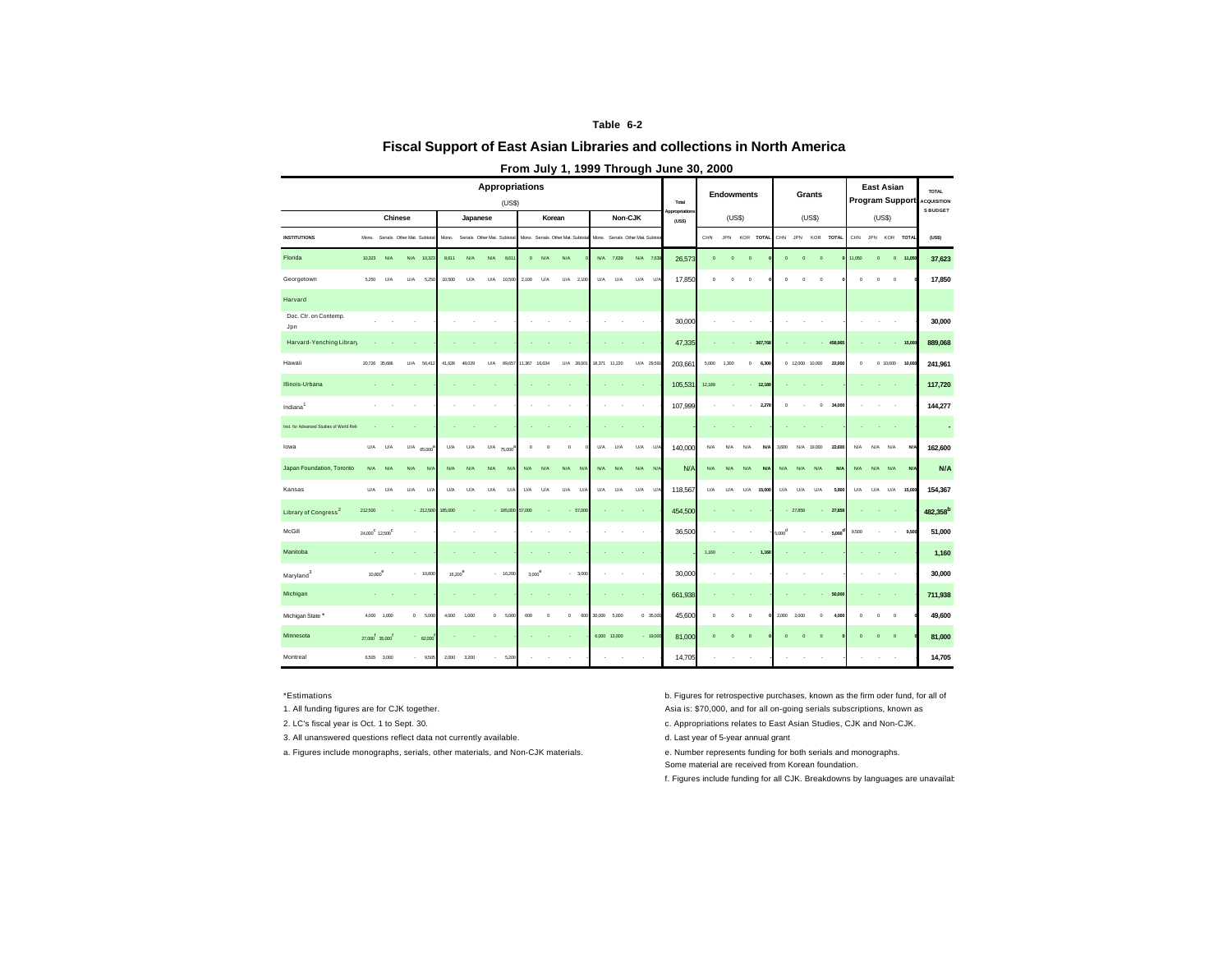### **Table 6-3**

## **Fiscal Support of East Asian Libraries and collections in North America**

|                                  | <b>Chinese</b><br>Japanese              |                |                                   |                      | <b>Appropriations</b><br>(USS) |                            |          |          |                                  |            |            | Total                          |                        |            | <b>Endowments</b> |                     |          | Grants     |                       |              |             | <b>East Asian</b><br><b>Program Support</b> |                      | <b>TOTAL</b><br><b>ACQUISITION</b> |                 |
|----------------------------------|-----------------------------------------|----------------|-----------------------------------|----------------------|--------------------------------|----------------------------|----------|----------|----------------------------------|------------|------------|--------------------------------|------------------------|------------|-------------------|---------------------|----------|------------|-----------------------|--------------|-------------|---------------------------------------------|----------------------|------------------------------------|-----------------|
|                                  |                                         |                |                                   |                      |                                |                            |          | Korean   |                                  |            | Non-CJK    |                                | Appropriation<br>(USS) |            | (USS)             |                     |          |            | (USS)                 |              |             |                                             | (US\$)               |                                    | <b>S BUDGET</b> |
| <b>INSTITUTIONS</b>              |                                         |                | Mono. Serials Other Mat. Subtotal | Mana.                |                                | Serials Other Mat. Subtota |          |          | Mono. Serials Other Mat. Subtota |            |            | Mono. Serials Other Mat. Subto |                        | CHN        | JPN               | KOR<br><b>TOTAL</b> | CHN      | <b>JPN</b> | KOR                   | <b>TOTAL</b> | CHN         | JPN                                         | KOR TOTAL            |                                    | (USS)           |
| Nelson-Atkins Museum of A        |                                         |                |                                   | 50,000               | 40,000                         | $-90.000$                  |          |          |                                  |            |            |                                | 90,000                 | 10,000     |                   | 10,000              |          |            |                       |              |             |                                             |                      |                                    | 100,000         |
| New York Public Library          |                                         |                |                                   |                      |                                |                            |          |          |                                  |            |            |                                |                        |            |                   |                     |          |            |                       |              |             |                                             |                      |                                    |                 |
| North Carolina                   | 33.855 <sup>3</sup> 30.625 <sup>3</sup> |                | N/A<br>N/                         | N/A                  | N/A                            | N/A<br>N/A                 | N/A      | N/A      | N/A<br>N/I                       | N/A        | N/A        | N/A<br>N                       | 64,480                 |            |                   | 59.132              | $\Omega$ | $\circ$    | $\circ$               |              | $\mathbf 0$ | $\circ$                                     | $\mathbf 0$          |                                    | 123,612         |
| Oberlin                          |                                         |                |                                   |                      |                                |                            |          |          |                                  |            |            | ٠                              | 18.146                 | 2,000      |                   | 2,000<br>ä,         |          |            |                       |              |             |                                             |                      |                                    | 20.146          |
| <b>Ohio State</b>                |                                         | 35,100 16,752  | $-51,85$                          | 46,800               | 33,603                         | $-80,403$                  | 2,400    | 143      | $-2,543$                         | 10,600     |            | $-10,600$                      | 145,398                |            | $-44,764$         | 44,764              |          | $-3,560$   |                       | 3,560        |             |                                             | 30,000 35,000 4,000  | 69,000                             | 262,722         |
| Pennsylvania                     | 72,102                                  | 1.647          | $0$ 73,749                        | 198.332              | 18,390                         | $0$ 216,722                | $\Omega$ | $\Omega$ | $\bf 0$                          | $^{\circ}$ | $\,$ 0     | $\,$ 0                         | 290,471                |            | $0$ 74,872        | $0$ 74,872          | $\Omega$ |            | $\,$ 0<br>$\theta$    |              | 20,000      |                                             |                      | 20,000                             | 385,343         |
| Pittsburgh                       |                                         | 113,622 42,977 | 43,207<br>199,806                 | 111,108              |                                | $-111,100$                 |          |          |                                  |            |            |                                | 310,914                |            |                   |                     |          |            | 38,069 67,156 1,999   | 107,224      | N/A         | N/A                                         | N/A                  | 39,828                             | 457,966         |
| Princeton                        |                                         |                | 184,69                            |                      |                                | 250,747                    |          |          |                                  |            |            |                                | 435,442                |            | 8,763             | 8,763               | 2,529    | 20,000     |                       | 22,529       |             | 2,000 29,000                                | $\sim$               | 31,000                             | 497,734         |
| Queens Borough Public Lib 30,000 |                                         | 6,734          | 3,280 194,224                     | 6,535                | 1.347                          | 1.250<br>9,132             | 14,050   | 1,275    | 560 84,015                       | 8,500      | 1.100      | $-9,600$                       | 296.97                 | 10,000     | $\circ$           | $\circ$<br>10,000   |          |            |                       |              |             |                                             |                      |                                    | 306,971         |
| Rutgers                          | 12,000                                  |                | 12,000                            | 12,000               |                                | 12,00                      |          |          |                                  |            |            |                                | 24,000                 |            |                   |                     |          |            |                       |              |             |                                             | 4,000                | 4,000                              | 28,000          |
| Smithsonian Inst. (Freer Gal     | U/A                                     | U/A            | U/A<br>U                          | <b>U/A</b>           | U/A                            | U/A<br>U/A                 | U/A      | U/A      | U/A<br>$U/\lambda$               | <b>U/A</b> | U/A        | U/A<br>U/A                     | $U/\rho$               |            |                   |                     |          |            |                       | 30,680       |             |                                             |                      |                                    | 30,680          |
| Southern California              |                                         |                |                                   |                      |                                |                            |          |          |                                  |            |            |                                |                        |            |                   |                     |          |            |                       |              |             |                                             |                      |                                    |                 |
| Stanford (Hoover Institution)    | 182,000 <sup>9</sup>                    |                | $-182,00$                         | 222,200 <sup>9</sup> |                                | $-222,200$                 |          |          |                                  |            |            |                                | 404,200                | $\circ$    | $\Omega$          |                     | $\Omega$ | $\alpha$   |                       |              |             | 9,500 6,500                                 |                      | 16,000                             | 420,200         |
| Texas, Austin <sup>2</sup>       | U/A                                     | U/A            | U/A<br>U                          | <b>U/A</b>           | U/A                            | U/A<br>$U/\lambda$         | U/A      | U/A      | U/A<br>$U$ /                     | U/A        | <b>U/A</b> | U/A<br>U/2                     | 62.414                 |            |                   |                     |          |            |                       |              |             |                                             |                      |                                    | 62,414          |
| Toronto                          | 175,000                                 |                | $-175,000$                        | 139,000              |                                | $-139,000$                 | 22,000   |          | 22,000                           |            |            |                                | 336,000                |            | 0 100,350         | 0 100,350           | $\circ$  |            | $\mathbf 0$<br>15,000 | 15,000       |             |                                             | 0 3,600 9,000 12,600 |                                    | 463,950         |
| Virginia                         |                                         |                |                                   |                      |                                |                            |          |          |                                  |            |            |                                |                        |            |                   |                     |          |            |                       |              |             |                                             |                      | 13,000                             | 13,000          |
| Washington                       |                                         |                | 84.27                             |                      |                                | $-132.26$                  |          |          | 62,643                           |            |            | $-24,773$                      | 293,940                | 25.500     | 3.950             | 29,428<br>58.87     |          | 2,000      | 15,692                | 17,69        | 10,714      | 10,714                                      | 6,418                | 27,846                             | 398,356         |
| Washington-Law                   | 1,339                                   | 4,947          | 6,286                             | 17,039               | 26,014                         | 613<br>43,666              | $2\!$    | 1,611    | 1,638                            | 3,800      | 15,760     | 119 19,679                     | 71,269                 | $^{\circ}$ | $^{\circ}$        | $\,$ 0              | $\,$ 0   | 3,500      | $\,$ 0                | 3,500        | U/A         | U/A                                         | U/A                  | <b>U/A</b>                         | 74,769          |
| Washington, St. Louis            |                                         |                |                                   |                      |                                |                            |          |          |                                  |            |            |                                | 66,840                 |            |                   |                     |          |            |                       |              |             |                                             |                      |                                    | 66,840          |
| Wisconsin                        |                                         |                |                                   |                      |                                |                            |          |          |                                  |            |            |                                | 194,000                |            |                   |                     |          |            |                       |              |             |                                             |                      |                                    | 194,000         |
| Yale                             |                                         |                |                                   |                      |                                |                            |          |          |                                  |            |            |                                | 525,509                | 21.101     |                   | 21,101              |          |            |                       |              |             | $-27,000$                                   |                      | 27,000                             | 573,610         |

## **From July 1, 1999 Through June 30, 2000**

1. CJK materials are often purchased with additional non-budgeted funds. d. CJK binding allocation from University Library System

- 
- b. The fund is not divided by languages but by type of materials. It includes \$49,287 for CJK monograph and \$9,845 for CJK serials.
- \*Estimations c. The figure does not include Gateway Services grants.

- 2. Fiscal year from Sept. 1 to Aug. 31. e. The figure includes \$154,210 on all material formats of New American Prog
- a. Funds are not divided by languages but by type of materials. The figure includes \$68,130 on all material formats of New American Program.
	- g. Number represents funding for both serials and monographs.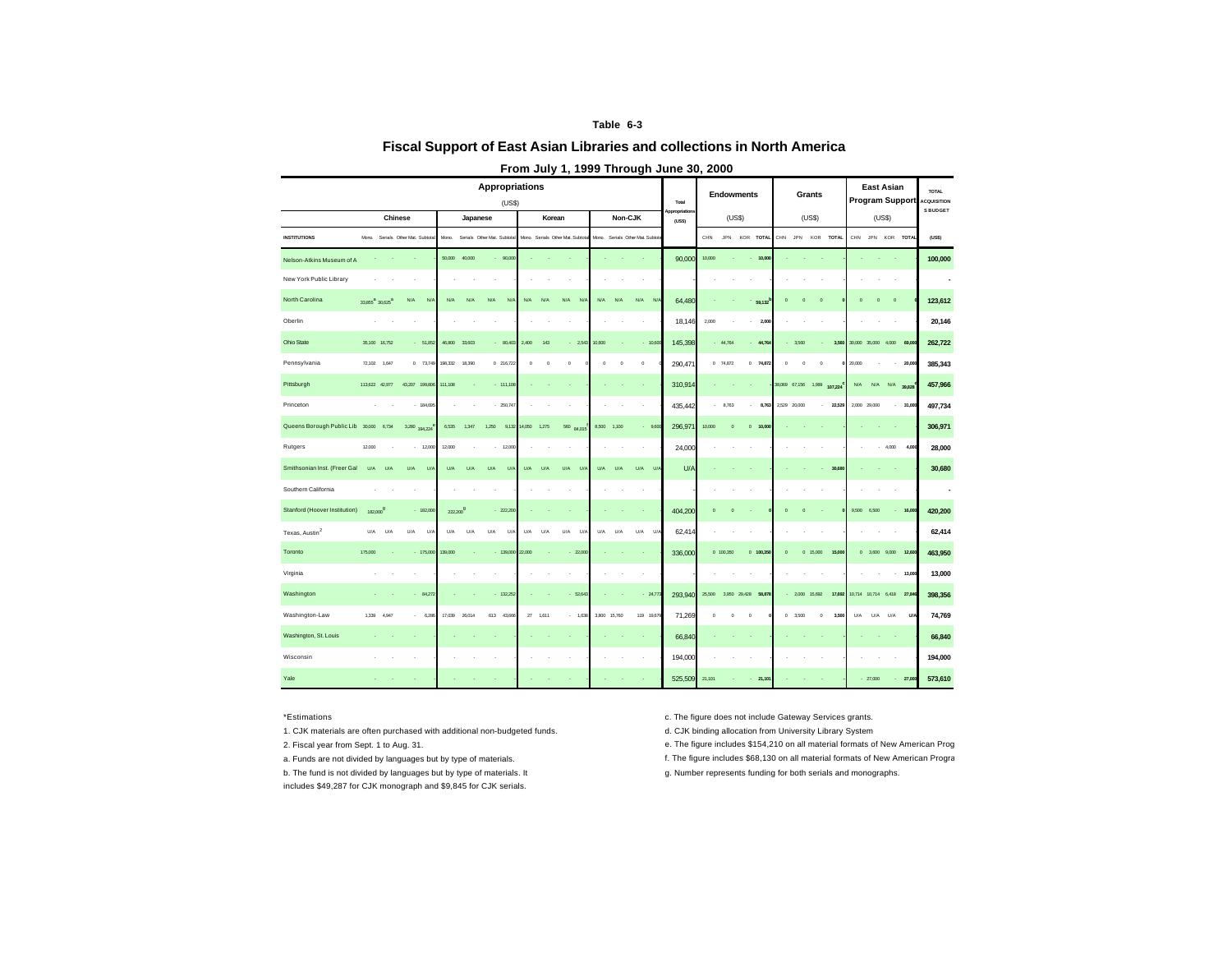# **Table 7-1 Personnel Support of East Asian Libraries and Collections in North America From July 1, 1999 Through June 30, 2000**

|                                |                          | <b>Professional Staff, FTE</b> |                          |                   |                | <b>Support Staff, FTE</b> |                          |                    |            | <b>Student Assistants, FTE</b> |                          |                          | Other<br>s FTE   | <b>TOTAL FTE</b>   |
|--------------------------------|--------------------------|--------------------------------|--------------------------|-------------------|----------------|---------------------------|--------------------------|--------------------|------------|--------------------------------|--------------------------|--------------------------|------------------|--------------------|
| <b>INSTITUTIONS</b>            | <b>CHN</b>               | <b>JPN</b>                     |                          | <b>KOR TOTAL</b>  | CHN            | <b>JPN</b>                |                          | <b>KOR TOTAL</b>   | <b>CHN</b> | <b>JPN</b>                     |                          | <b>KOR TOTAL</b>         |                  |                    |
| Alberta                        | 0.40                     | 0.40                           | 0.20                     | 1.00              | 1.00           | 0.80                      | 0.20                     | 2.00               | 0.00       | 0.00                           | 0.00                     | 0.00                     | N/A              | 3.00               |
| Arizona                        | 1.00                     | 1.00                           | N/A                      | 2.00              | 0.00           | 0.00                      | N/A                      | 0.00               | 0.50       | 0.25                           | N/A                      | 0.75                     | 0.00             | 2.75               |
| Arizona State                  | 1.00                     | 1.00                           | 0.00                     | 2.00              | 2.00           | 0.125                     | 0.125                    | 2.25               | 0.35       | 0.25                           | 0.00                     | 0.60                     | 0.00             | 4.85               |
| Art Inst. of Chicago           | 0.45                     | 0.40                           | 0.15                     | 1.00              | 0.00           | 0.00                      | 0.00                     | 0.00               | 0.00       | 0.00                           | 0.00                     | 0.00                     | 0.00             | 1.00               |
| <b>Brigham Young</b>           | 0.70                     | 0.50                           | 0.30                     | 1.50              | 0.75           | ÷,                        | $\blacksquare$           | 0.75               | ÷,         | ÷,                             | 0.25                     | 0.25                     | 0.00             | 2.50               |
| <b>British Columbia</b>        | 2.00                     | 1.50                           | 0.50                     | 4.00              | 6.00           | 1.00                      | 1.00                     | 8.00               | 0.65       | 0.25                           | 0.20                     | 1.10                     | 2.50             | 15.60              |
| <b>Brown</b>                   | 0.80                     | 0.20                           | ÷                        | 1.00              |                |                           |                          |                    | 0.25       | ÷,                             | $\overline{\phantom{a}}$ | 0.25                     | ٠                | 1.25               |
| California                     |                          |                                |                          |                   |                |                           |                          |                    |            |                                |                          |                          |                  |                    |
| Berkeley                       | 3.00                     | 2.00                           | 0.50                     | 5.50              | 5.00           | 3.00                      | 1.00                     | 12.00 <sup>a</sup> | U/A        | U/A                            | U/A                      | 4.60                     | ÷                | $22.10^{a}$        |
| Irvine                         | $\overline{\phantom{a}}$ | ٠                              | $\overline{\phantom{a}}$ | 2.00              | $\blacksquare$ |                           | $\overline{\phantom{a}}$ | 3.00               | U/A        | U/A                            | U/A                      | U/A                      | ٠                | 5.00               |
| <b>Los Angeles</b>             | 1.60                     | 1.20                           | 1.20                     | 4.00              | 2.55           | 2.15                      | 1.55                     | 6.25               | 1.60       | 1.50                           | 1.30                     | 4.40                     | ÷                | 14.65              |
| San Diego                      | 1.125                    | 1.20                           | 0.025                    | 2.35              | 2.875          | 2.69                      | 0.025                    | 5.59               | 0.725      | 0.200                          | 0.025                    | 0.95                     | 0.360            | 9.25               |
| Santa Barbara                  | 1.00                     | 0.50                           | 0.00                     | 1.50              | 1.00           | 0.50                      | 0.00                     | 1.50               | 0.50       | 0.50                           | 0.00                     | 1.00                     |                  | 4.00               |
| Chicago                        | 2.50                     | 1.00                           | 1.00                     | 4.50              | 4.00           | 2.00                      | 1.00                     | 7.00               | 1.50       | 1.50                           | 1.25                     | 4.25                     | 0.5 <sup>b</sup> | 16.25              |
| <b>Cleveland Museum of Art</b> | $\overline{\phantom{a}}$ | $\overline{\phantom{a}}$       | ٠                        | 1.00              | 0.00           | 0.00                      | 0.00                     | 0.00               | 0.00       | 0.00                           | 0.00                     | 0.00                     | ÷                | 1.00               |
| Colorado. Boulder              | 1.00                     | 0.00                           | 0.00                     | 1.00              | 0.00           | 0.50                      | 0.00                     | 0.50               | 0.50       | 0.50                           | 0.00                     | 1.00                     | 0.00             | 2.50               |
| Columbia                       | 3.00                     | 3.00                           | 1.00                     | 9.00 <sup>c</sup> | 4.00           | 3.00                      | 1.00                     | 10.00 <sup>c</sup> | ÷,         | ÷,                             | $\overline{\phantom{a}}$ | 2.00                     | ÷                | 21.00 <sup>d</sup> |
| Cornell                        | 1.40                     | 1.00                           | 0.00                     | 2.40              | 1.50           | 1.00                      | 0.00                     | 2.50               | 0.50       | 0.50                           | 0.00                     | 1.00                     | 1.00             | 6.90               |
| Dartmouth                      |                          |                                | ٠                        | $\blacksquare$    | 1.50           | ÷,                        | $\blacksquare$           | 1.50               | 1.00       | ÷,                             | ÷                        | 1.00                     | ٠                | 2.50               |
| Delaware                       | 0.20                     | 0.10                           | $\overline{\phantom{a}}$ | 0.30              |                |                           |                          |                    |            | $\overline{\phantom{a}}$       | $\overline{\phantom{a}}$ | $\overline{\phantom{a}}$ | ٠                | 0.30               |
| <b>Duke</b>                    | 1.00                     | 1.40                           | 0.10                     | 2.50              | 0.20           | 2.00                      | $\overline{\phantom{a}}$ | 2.20               | 0.50       | 0.25                           | 0.25                     | 1.00                     | ٠                | 5.70               |

\*Estimations c. Figures include 2.00 FTE in Non-CJK.

a. The figure includes 3.00 FTE in Non-CJK. d. Figures include 4.00 FTE in Non-CJK.

b. Non-CJK professional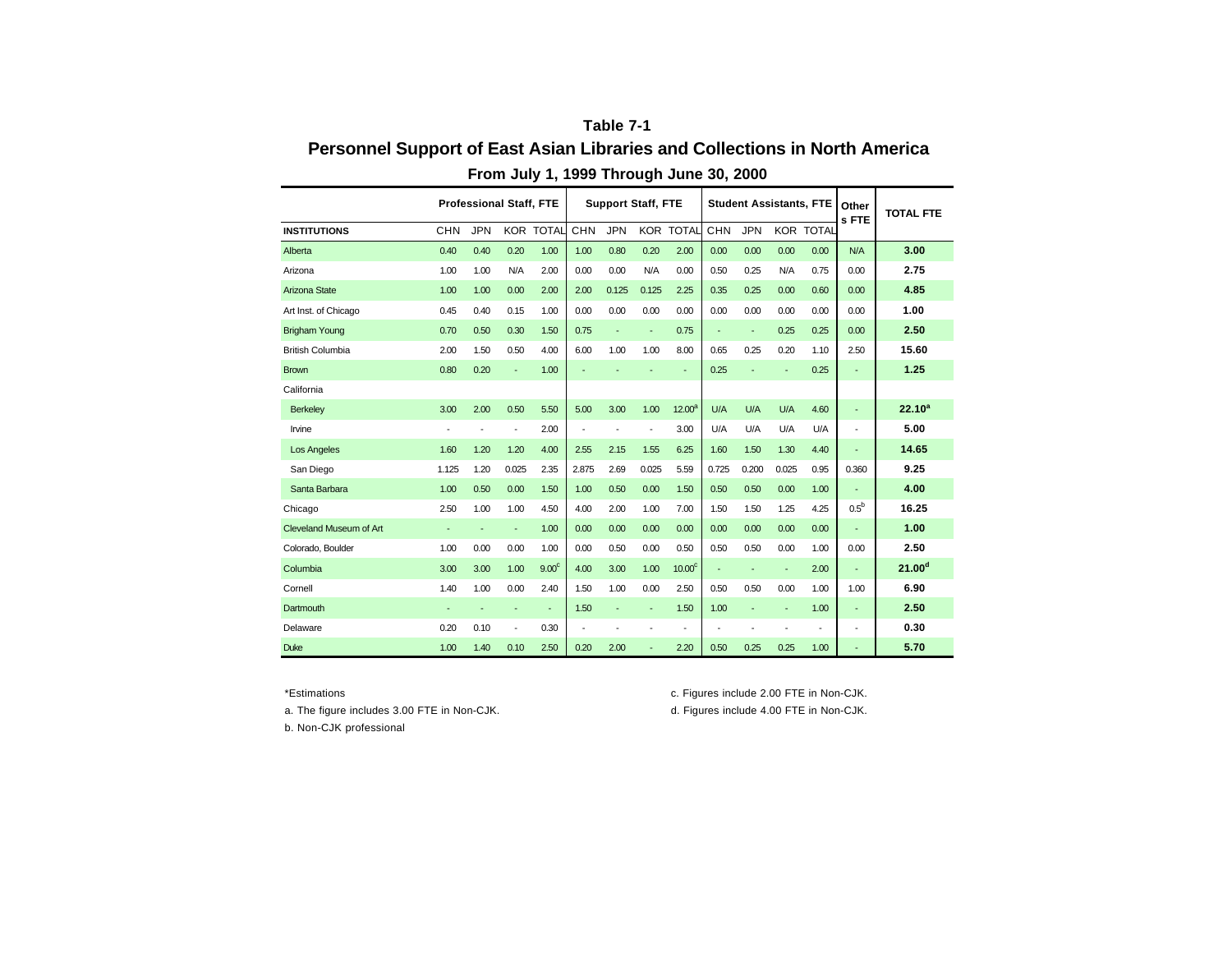# **Table 7-2 Personnel Support of East Asian Libraries and Collections in North America From July 1, 1999 Through June 30, 2000**

|                                        |                          | <b>Professional Staff, FTE</b> |                          |                          |                          |            | <b>Support Staff, FTE</b> |                          |                |            |                          | <b>Student Assistants, FTE</b> | Other<br>s FTE           | <b>TOTAL FTE</b>  |
|----------------------------------------|--------------------------|--------------------------------|--------------------------|--------------------------|--------------------------|------------|---------------------------|--------------------------|----------------|------------|--------------------------|--------------------------------|--------------------------|-------------------|
| <b>INSTITUTIONS</b>                    | <b>CHN</b>               | <b>JPN</b>                     |                          | <b>KOR TOTAL</b>         | <b>CHN</b>               | <b>JPN</b> |                           | <b>KOR TOTAL</b>         | <b>CHN</b>     | <b>JPN</b> |                          | <b>KOR TOTAL</b>               |                          |                   |
| Florida                                | 0.25                     | 0.25                           | 0.00                     | 0.50                     | 0.00                     | 0.00       | 0.00                      | 0.00                     | 0.00           | 0.00       | 0.00                     | 0.00                           | 0.25                     | 0.75              |
| Georgetown                             | 0.40                     | 0.40                           | 0.20                     | 1.00                     | 0.20                     | 0.20       | 0.10                      | 0.50                     | 0.10           | 0.10       | 0.10                     | 0.30                           | 0.00                     | 1.80              |
| Harvard                                |                          |                                |                          |                          |                          |            |                           |                          |                |            |                          |                                |                          |                   |
| Doc. Ctr. on Contemp. Jpn              | $\overline{\phantom{a}}$ | 1.00                           | $\overline{\phantom{a}}$ | 1.00                     | $\overline{\phantom{a}}$ | 0.50       | $\overline{\phantom{a}}$  | 0.50                     | $\blacksquare$ | 0.50       | ÷,                       | 0.50                           | $\overline{\phantom{a}}$ | 2.00              |
| Harvard-Yenching Library               | 7.00                     | 2.50                           | 2.00                     | 11.50                    | 7.00                     | 5.50       | 3.00                      | 15.50                    | 3.90           | 1.90       | 1.00                     | 6.80                           | 9.90                     | 43.70             |
| Hawaii                                 | 2.00                     | 2.00                           | 2.00                     | 6.00                     | 1.00                     | 1.00       | 0.50                      | 2.50                     | 0.25           | 0.50       | 0.50                     | 1.25                           | Ĭ.                       | 9.75              |
| Illinois-Urbana                        | $\overline{\phantom{a}}$ | ٠                              | $\overline{\phantom{a}}$ | 2.50                     | $\overline{\phantom{a}}$ |            | ٠                         | 2.00                     | ÷,             | ÷          | $\overline{\phantom{a}}$ | 1.50                           | ٠                        | 6.00              |
| Indiana                                |                          |                                | $\overline{\phantom{a}}$ | 3.00                     | ٠                        |            | ÷                         | 3.00                     | ÷              |            | ÷                        | 3.00                           | ÷                        | 9.00              |
| Inst. for Advanced Studies of World Re | 1.00                     | 0.50                           | ÷                        | 1.50                     | 1.00                     |            |                           | 1.00                     | ÷              |            | ı,                       | $\overline{\phantom{a}}$       | 1.00                     | 3.50              |
| lowa                                   | 1.00                     | 1.00                           | 0.00                     | 2.00                     | 0.00                     | 0.00       | 0.00                      | 0.00                     | 1.00           | 0.75       | 0.25                     | 2.00                           | Ĭ.                       | 4.00              |
| Japan Foundation, Toronto              | ÷                        | 1.70                           | $\blacksquare$           | 1.70                     | $\overline{\phantom{a}}$ | 1.00       | ÷.                        | 1.00                     | ÷,             |            | ÷                        | $\overline{\phantom{a}}$       | 0.50 <sup>a</sup>        | 3.20 <sup>a</sup> |
| Kansas                                 | 1.00                     | 1.00                           | $\overline{\phantom{a}}$ | 2.38 <sup>b</sup>        | $\overline{\phantom{a}}$ |            | $\overline{\phantom{a}}$  | $\overline{\phantom{a}}$ | 2.00           | 2.00       | ÷                        | 4.00                           | 0.00                     | 6.38 <sup>b</sup> |
| Library of Congress <sup>1</sup>       | 15.25                    | 13.75                          | 5.00                     | 34.00                    | $\overline{\phantom{a}}$ |            | $\overline{\phantom{a}}$  | 19.00                    | ÷              | ÷          | ٠                        | $\overline{\phantom{a}}$       | 1.00                     | 54.00             |
| McGill                                 | 1.10                     | 0.10                           | $\overline{\phantom{a}}$ | 1.20                     | 1.00                     | ÷          | ÷                         | 1.00                     | 0.20           | ÷          | ÷                        | 0.20                           | ÷                        | 2.40              |
| Manitoba                               | ÷                        |                                | ٠                        | $\overline{\phantom{a}}$ | ٠                        |            |                           | $\blacksquare$           | ÷              |            | ٠                        |                                | ٠                        | $\blacksquare$    |
| Maryland <sup>2</sup>                  | 2.00                     | 1.00                           | 0.00                     | 3.00                     | 1.00                     | 0.00       | 0.00                      | 1.00                     | 1.50           | 0.50       | $\overline{\phantom{a}}$ | 2.00                           | $\overline{\phantom{a}}$ | 6.00              |
| Michigan                               | 3.20                     | 2.50                           | 1.30                     | 7.00                     | 1.50                     | 2.30       | 0.20                      | 4.00                     | 1.70           | 1.70       | 0.50                     | 3.90                           | 0.00                     | 14.90             |
| Michigan State*                        |                          |                                | ÷                        | 1.00                     | $\overline{\phantom{a}}$ |            |                           | 1.00                     |                |            | ÷                        | ٠                              |                          | 2.00              |
| Minnesota                              | 0.75                     | 0.25                           | $\overline{\phantom{a}}$ | 1.00                     | 1.00                     | 0.50       | $\overline{\phantom{a}}$  | 1.50                     | 1.00           | 0.30       | ÷,                       | 1.30                           | 1.00                     | 4.80              |
| Montreal                               | 1.00                     |                                | ÷                        | 1.00                     |                          |            |                           | $\overline{\phantom{a}}$ | 1.00           | 1.00       | ÷                        | 2.00                           | 1.00                     | 4.00              |

1. LC's fiscal year is Oct. 1 to Sept. 30. b. 0.50 FTE for volunteer

\*Estimations a. The figure includes 0.38 FTE in CJK Support.

2. All unanswered questions reflect data not currently available.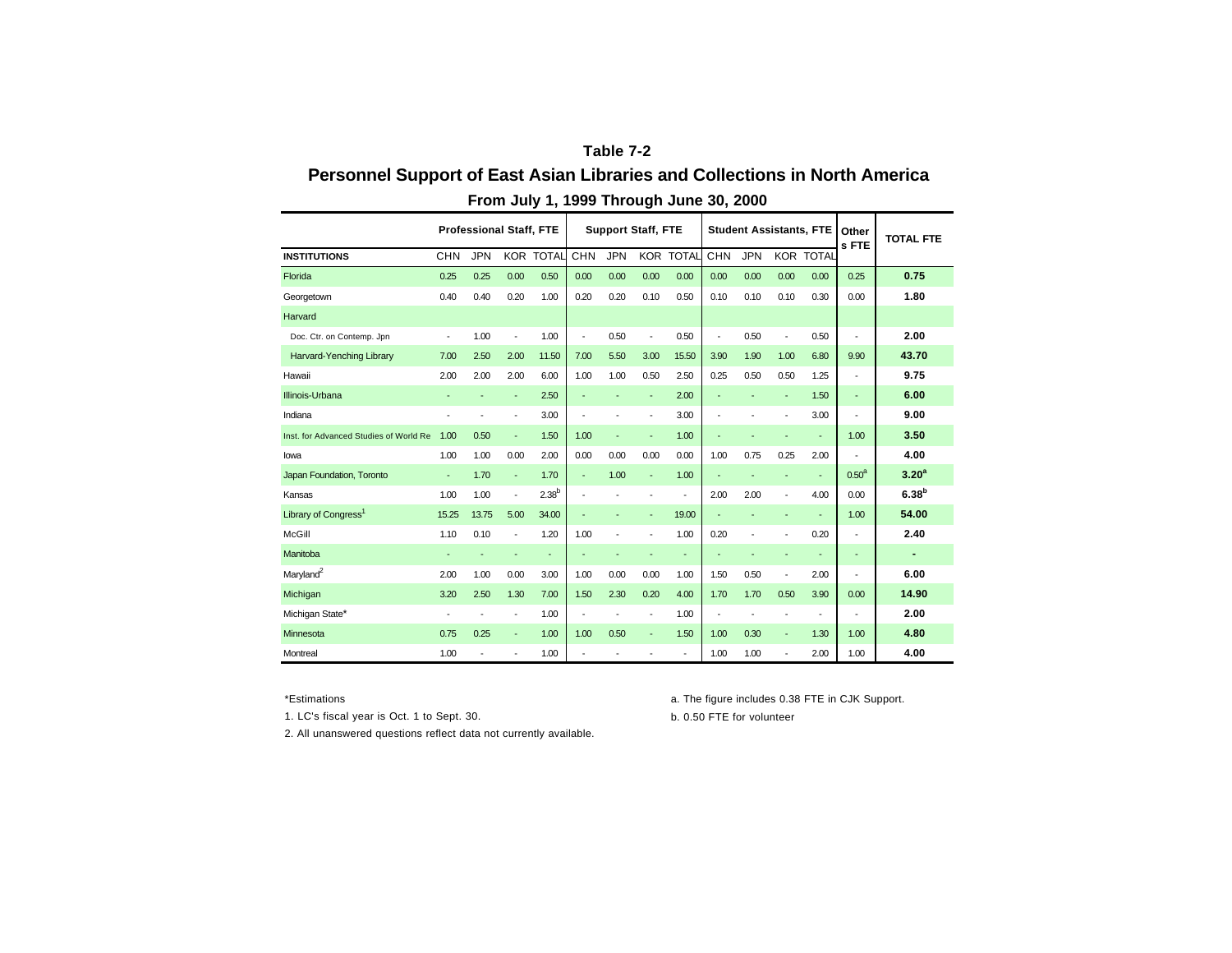## **Table 7-3 Personnel Support of East Asian Libraries and Collections in North America**

|                                   | <b>Professional Staff, FTE</b><br><b>JPN</b><br><b>CHN</b><br><b>KOR TOTAL</b> |                          |                |                   | <b>Support Staff, FTE</b> |                          |                          |                          |                          | <b>Student Assistants, FTE</b> | Other<br>s FTE           | <b>TOTAL FTE</b>         |                   |                |
|-----------------------------------|--------------------------------------------------------------------------------|--------------------------|----------------|-------------------|---------------------------|--------------------------|--------------------------|--------------------------|--------------------------|--------------------------------|--------------------------|--------------------------|-------------------|----------------|
| <b>INSTITUTIONS</b>               |                                                                                |                          |                |                   | <b>CHN</b>                | <b>JPN</b>               |                          | <b>KOR TOTAL</b>         | <b>CHN</b>               | <b>JPN</b>                     |                          | <b>KOR TOTAL</b>         |                   |                |
| Nelson-Atkins Museum of Art       |                                                                                |                          |                | 1.00              | ÷,                        |                          | ٠                        | 1.00                     |                          |                                |                          |                          | ٠                 | 2.00           |
| New York Public Library           | 1.00                                                                           | 0.50                     | 0.50           | 2.00              | 2.00                      | 0.50                     | 0.50                     | 3.00                     | $\overline{a}$           | ٠                              | $\overline{a}$           | ٠                        |                   | 5.00           |
| <b>North Carolina</b>             | 1.50                                                                           | 0.50                     | 0.00           | 2.00 <sup>a</sup> | 1.00                      | 0.00                     | 0.00                     | 1.00                     | 2.00                     | 0.00                           | 0.00                     | 2.00                     |                   | 5.00           |
| Oberlin                           | ÷                                                                              | $\overline{\phantom{a}}$ | $\blacksquare$ | 1.00              | $\overline{a}$            | $\overline{\phantom{a}}$ | $\overline{\phantom{a}}$ | 0.25                     | ٠                        | $\overline{\phantom{a}}$       | $\overline{\phantom{a}}$ | 0.10                     | 0.15              | 1.50           |
| <b>Ohio State</b>                 | 0.90                                                                           | 1.00                     | 0.10           | 2.00              | 0.00                      | 1.00                     | 0.00                     | 1.00                     | 2.50                     | 2.50                           | 0.00                     | 5.00                     |                   | 8.00           |
| Pennsylvania                      | 0.00                                                                           | 1.00                     | 0.00           | 1.00              | 1.00                      | 0.00                     | 0.00                     | 1.00                     | 1.00                     | 0.00                           | 0.00                     | 1.00                     | 0.00              | 3.00           |
| Pittsburgh                        | 3.05                                                                           | 2.50                     | 0.45           | 6.00 <sup>b</sup> | 3.50                      | 1.50                     | ÷.                       | 5.00 <sup>b</sup>        | 2.50                     | 1.50                           | 0.50                     | 4.50                     | 2.00 <sup>c</sup> | 17.50          |
| Princeton                         | 3.85                                                                           | 2.15                     | d              | 6.00              | 6.54                      | 2.82                     | d                        | 9.36                     | $\overline{\phantom{a}}$ | $\overline{\phantom{a}}$       | 0.50 <sup>d</sup>        | 0.50 <sup>d</sup>        | 1.72 <sup>d</sup> | $21.58^{d}$    |
| Queens Borough Public Library     | 2.75                                                                           | 0.00                     | 1.25           | 4.00 <sup>e</sup> | 1.20                      | 0.00                     | 0.00                     | 1.20 <sup>e</sup>        | 7.00                     | 0.00                           | 1.00                     | 8.00                     | 3.00 <sup>†</sup> | 16.20          |
| Rutgers                           | 1.00                                                                           | $\overline{\phantom{a}}$ |                | 1.00              | 1.00                      | $\overline{\phantom{a}}$ | $\overline{a}$           | 1.00                     | 1.50                     | $\overline{\phantom{a}}$       |                          | 1.50                     |                   | 3.50           |
| Simthsonian Inst. (Freer Gallery) | 0.75                                                                           | 0.65                     | 0.25           | 2.00 <sup>9</sup> | 0.70                      | 0.10                     | 0.00                     | 1.00 <sup>h</sup>        | ÷,                       |                                | $\overline{\phantom{a}}$ | ٠                        |                   | $3.00^{\circ}$ |
| Southern California               | 1.50                                                                           | 0.50                     | 2.00           | 4.00              | 1.00                      | 0.50                     | 3.00                     | 4.50                     | $\overline{\phantom{a}}$ |                                | $\overline{\phantom{a}}$ | $\overline{a}$           | 1.50              | 10.00          |
| Stanford (Hoover Institution)     | 2.00                                                                           | 2.00                     | ÷.             | 4.00              | 4.78                      | 4.55                     | ÷.                       | 9.33                     | 0.23                     | 0.17                           | ٠                        | 0.40                     | 0.00              | 13.73          |
| Texas. Austin <sup>1</sup>        | 0.475                                                                          | 0.475                    | 0.05           | 1.00              | 0.75                      | 1.00                     | $\overline{\phantom{a}}$ | 1.75                     | ÷,                       | $\overline{\phantom{a}}$       | 0.125                    | 0.125                    |                   | 2.875          |
| Toronto                           | 3.00                                                                           | 1.00                     | 1.00           | 5.00              | 3.00                      | 1.30                     | 1.30                     | 5.60                     | ÷                        |                                |                          | 5.13                     | 6.26              | 21.99          |
| Virginia                          |                                                                                |                          | ٠              | 1.00              | ÷                         | $\overline{\phantom{a}}$ | $\overline{a}$           | $\overline{\phantom{a}}$ | $\overline{\phantom{a}}$ |                                |                          |                          | 1.00              | 2.00           |
| Washington                        | 2.00                                                                           | 1.50                     | 1.00           | 6.00 <sup>1</sup> | 1.00                      | 1.00                     | 0.50                     | 6.50 <sup>k</sup>        | 0.50                     | 0.25                           | 1.00                     | 1.75                     | ٠                 | 14.25          |
| Washington-Law                    | 0.75                                                                           | 1.00                     | 0.25           | 2.00              | 0.10                      | 0.35                     | 0.05                     | 0.50                     | $\overline{a}$           | ٠                              | $\overline{a}$           | $\overline{\phantom{a}}$ |                   | 2.50           |
| Washington, St. Louis             | 1.00                                                                           | 1.00                     | ÷.             | 2.00              | 0.60                      | 0.40                     | ÷.                       | 1.00                     | 1.00                     | 0.80                           | 0.20                     | 2.00                     | ٠                 | 5.00           |
| Wisconsin                         | 2.00                                                                           | ÷                        | $\blacksquare$ | 2.00              | 1.00                      | 1.00                     | $\overline{\phantom{a}}$ | 2.00                     | 2.00                     | 1.00                           | $\overline{\phantom{a}}$ | 3.00                     |                   | 7.00           |
| Yale                              | 3.45                                                                           | 2.95                     | 0.60           | 7.00              | 5.00                      | 2.00                     |                          | 7.00                     | 0.50                     | 0.30                           |                          | 0.80                     | 1.00              | 15.80          |

## **From July 1, 1999 Through June 30, 2000**

\*Estimations

- 1. Fiscal year from Sept. 1 to Aug. 31.
- a. Bibliographer's position was vacant due to retirement. Figure includes 3 catalogers.
- b. Figures not include project specialist and visiting librarians. Some librarians and staffs work functions are CJK and Non-CJK combined.
- c. Gateway specialist and Japan Information Center i. The figure includes 0.55 FTE in Non-CJK.
- d. The total includes 4.00 FTE in public services and secretarial staff. It is difficult to list in language categories.

e. The figures include New Americans Program staff (Professional: 0.75 in CHN and 0.25 in KOR; Support:

- g. The figure includes 0.35 FTE in Non-CJK.
- h. The figure includes 0.20 FTE in Non-CJK.
- 
- j. The figure includes 1.50 FTE in others.
- k. The figure includes 4.00 FTE in others.
- l. The figure includes 5.50 FTE in others.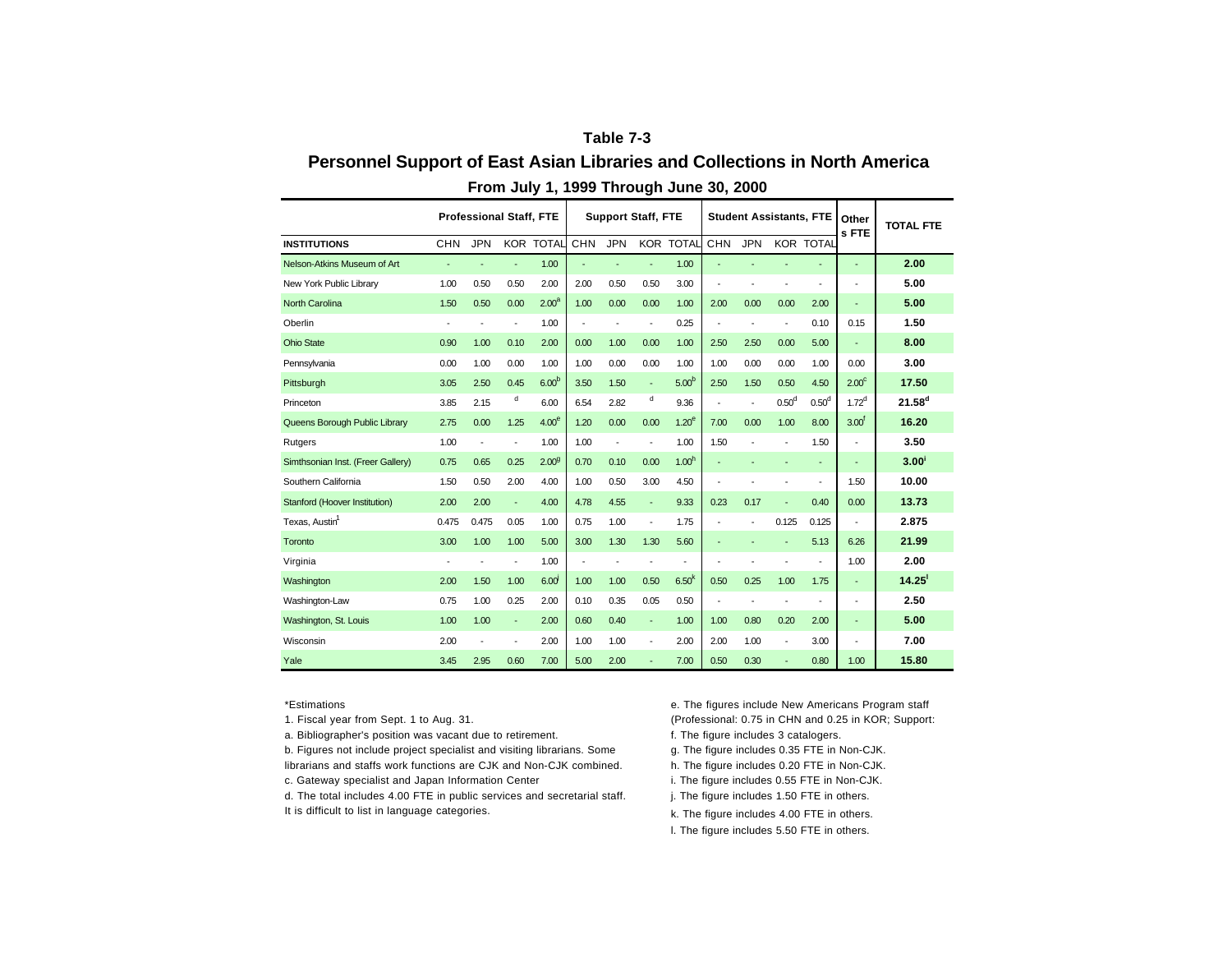## **Table 8-1**

## **Public Services of East Asian Libraries and Collections in North America**

|                         |                          |                          |                              |                          |                          |                              | <b>Interlibrary Loans</b> |                          |
|-------------------------|--------------------------|--------------------------|------------------------------|--------------------------|--------------------------|------------------------------|---------------------------|--------------------------|
|                         | Number of<br>Library     | <b>Participants in</b>   | Number of<br>Reference       | Number of<br>Total       |                          | <b>Lending Requests</b>      | <b>Borrowing Requests</b> |                          |
|                         | <b>Presentations</b>     | <b>Presentations</b>     | <b>Transactions</b>          | <b>Circulation</b>       | Requests                 | Requests                     | Requests                  | Requests                 |
| <b>INSTITUTIONS</b>     |                          |                          |                              |                          | Filled                   | Unfilled                     | Filled                    | Unfilled                 |
| Alberta                 | 10 <sup>10</sup>         | U/A                      | U/A                          | U/A                      | U/A                      | U/A                          | U/A                       | U/A                      |
| Arizona                 | U/A                      | U/A                      | U/A                          | U/A                      | U/A                      | U/A                          | U/A                       | U/A                      |
| Arizona State           | 5                        | 35                       | 40                           | U/A                      | U/A                      | U/A                          | U/A                       | U/A                      |
| Art Inst. of Chicago    | $\mathbf 0$              | 0                        | U/A                          | U/A                      | $676^a$                  | 333 <sup>a</sup>             | $1,287^a$                 | 151 <sup>a</sup>         |
| <b>Brigham Young</b>    | 32                       | 45                       | 304                          | 7,248                    | U/A                      | U/A                          | U/A                       | U/A                      |
| <b>British Columbia</b> | $\overline{7}$           | 42                       | 8,923                        | 95,162                   | $\blacksquare$           | $\blacksquare$               | $\blacksquare$            | $\overline{\phantom{a}}$ |
| <b>Brown</b>            | U/A                      | U/A                      | U/A                          | N/A                      | N/A                      | N/A                          | N/A                       | N/A                      |
| California              |                          |                          |                              |                          |                          |                              |                           |                          |
| Berkeley                | 153                      | 447                      | 8,104                        | 38,385                   | $1,230^{b}$              |                              | N/A                       | N/A                      |
| Irvine                  | 15                       | 10                       | 400                          | U/A                      | U/A                      | U/A                          | U/A                       | U/A                      |
| Los Angeles             | 37                       | 197                      | 458                          | 12,518                   | 685                      | 887                          | 643                       | 99                       |
| San Diego <sup>1</sup>  | $\overline{\phantom{a}}$ | $\blacksquare$           | $\overline{\phantom{a}}$     | $\overline{\phantom{a}}$ | $\overline{\phantom{a}}$ | $\overline{\phantom{a}}$     | $\blacksquare$            | $\blacksquare$           |
| Santa Barbara           | U/A                      | U/A                      | U/A                          | U/A                      | U/A                      | U/A                          | U/A                       | U/A                      |
| Chicago                 | $\blacksquare$           | $\overline{\phantom{a}}$ | $\qquad \qquad \blacksquare$ | $\sim$                   | $\overline{\phantom{a}}$ | $\overline{\phantom{a}}$     | $\overline{\phantom{a}}$  | $\overline{\phantom{a}}$ |
| Cleveland Museum of Art | U/A                      | U/A                      | U/A                          | U/A                      | 24                       | $\mathbf 0$                  | 3                         | $\mathbf 0$              |
| Colorado, Boulder       | U/A                      | U/A                      | U/A                          | U/A                      | U/A                      | U/A                          | U/A                       | U/A                      |
| Columbia                | 27                       | 179                      | 3,066                        | $95,453^{\circ}$         | N/A                      | N/A                          | N/A                       | N/A                      |
| Cornell                 | N/A <sup>d</sup>         | N/A <sup>d</sup>         | N/A <sup>d</sup>             | N/A <sup>d</sup>         | 1,103                    | U/A                          | N/A                       | N/A                      |
| <b>Dartmouth</b>        | $\overline{\phantom{a}}$ | ٠                        | ÷                            | $\overline{\phantom{a}}$ | ÷,                       | $\overline{\phantom{a}}$     | ÷                         | ٠                        |
| Delaware                | ÷,                       | $\overline{\phantom{a}}$ | $\qquad \qquad \blacksquare$ | $\overline{\phantom{a}}$ | ٠                        | $\qquad \qquad \blacksquare$ | ÷,                        | $\overline{\phantom{a}}$ |
| <b>Duke</b>             | 19                       | 39                       | 830*                         | U/A                      | 119                      | 18                           | U/A                       | U/A                      |

**From July 1, 1999 Through June 30, 2000**

### \*Estimations

1. As the UCSD Libraries CJK materials are distributed items and all languages. across several branch libraries and collections, there is no centralized statistical data concerning CJK Public Services activities at this time.

a. Data reflects non-returnable and returnable

b. The figure includes all CJK.

c. Circulation and renewals: 57,754; Reserves: 37,6

d. Integrated Public Services for all Asia Collections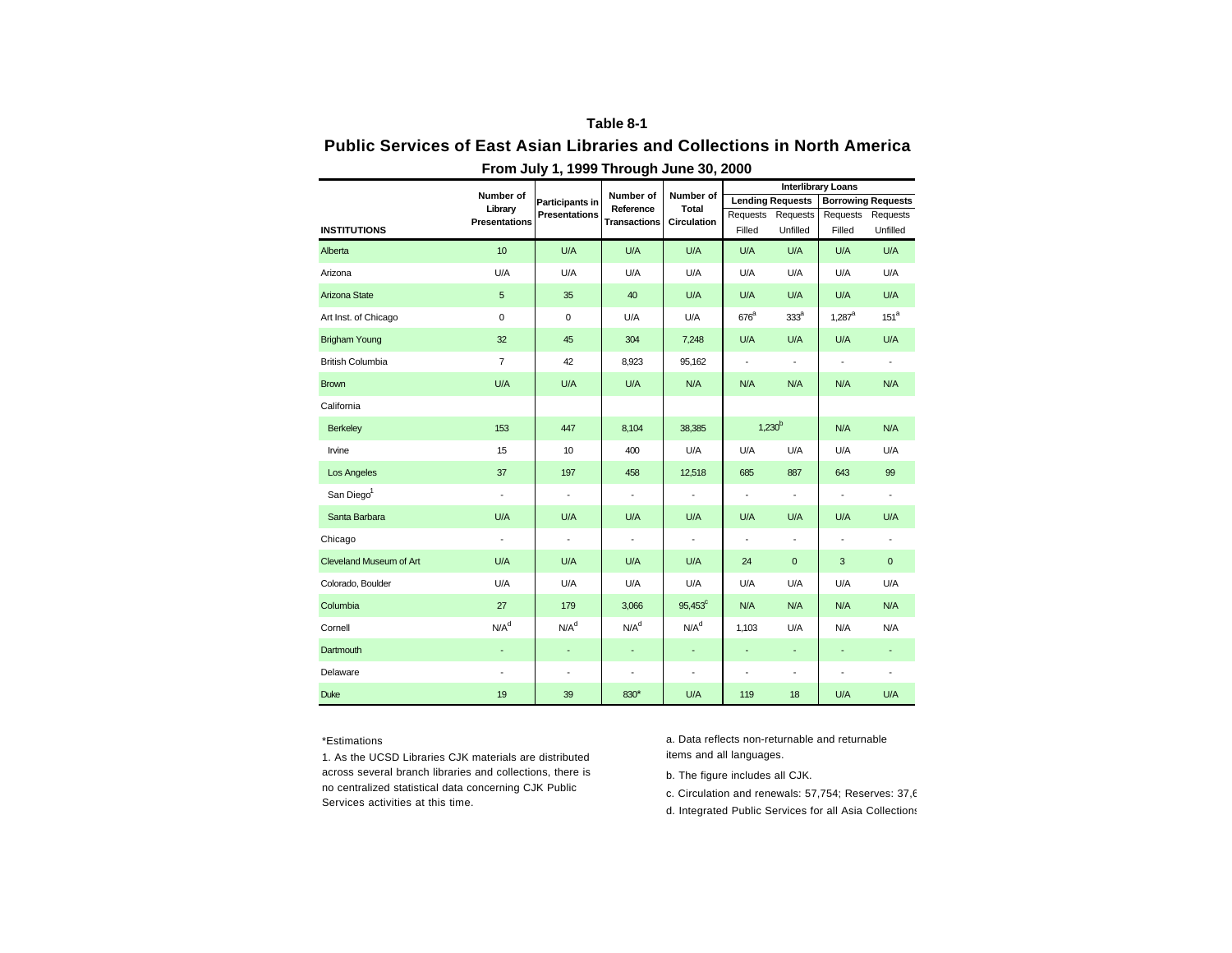## **Table 8-2**

## **Public Services of East Asian Libraries and Collections in North America**

|                                       |                          | <b>Participants in</b>   | Number of<br>Reference<br><b>Transactions</b> |                                          | <b>Interlibrary Loans</b> |                              |                           |                          |  |
|---------------------------------------|--------------------------|--------------------------|-----------------------------------------------|------------------------------------------|---------------------------|------------------------------|---------------------------|--------------------------|--|
|                                       | Number of<br>Library     |                          |                                               | Number of<br>Total<br><b>Circulation</b> |                           | <b>Lending Requests</b>      | <b>Borrowing Requests</b> |                          |  |
|                                       | <b>Presentations</b>     | <b>Presentations</b>     |                                               |                                          | Requests                  | Requests                     | Requests                  | Requests                 |  |
| <b>INSTITUTIONS</b>                   |                          |                          |                                               |                                          | Filled                    | Unfilled                     | Filled                    | Unfilled                 |  |
| Florida                               | $\mathbf{0}$             | $\mathbf{0}$             | U/A                                           | U/A                                      | U/A                       | U/A                          | U/A                       | U/A                      |  |
| Georgetown                            | $\overline{2}$           | $20*$                    | U/A                                           | U/A                                      | U/A                       | U/A                          | U/A                       | U/A                      |  |
| Harvard                               |                          |                          |                                               |                                          |                           |                              |                           |                          |  |
| Doc. Ctr. on Contemp. Jpn             | $\overline{\phantom{a}}$ | $\overline{\phantom{a}}$ | $\qquad \qquad \blacksquare$                  | $\overline{\phantom{a}}$                 | ÷                         | ÷,                           | ÷                         | $\overline{\phantom{a}}$ |  |
| Harvard-Yenching Library              | 47                       | 92                       | 2,652                                         | 45,344                                   | 368                       | 377                          | 118                       | N/A                      |  |
| Hawaii                                | $\mathbf{1}$             | 12                       | 6,454                                         | U/A                                      | U/A                       | U/A                          | U/A                       | U/A                      |  |
| Illinois-Urbana                       | $20*$                    | $200*$                   | N/A                                           | 13,047                                   | N/A                       | N/A                          | N/A                       | N/A                      |  |
| Indiana                               | 2                        | 40                       | U/A                                           | U/A                                      | U/A                       | U/A                          | U/A                       | U/A                      |  |
| Inst. Advanced Studies of World Relig | $117*$                   | 314                      | $153*$                                        | N/A <sup>a</sup>                         | $\mathsf b$               | $\mathsf b$                  | $\mathsf b$               | $\mathsf b$              |  |
| lowa                                  | $\overline{7}$           | U/A                      | U/A                                           | U/A                                      | U/A                       | U/A                          | U/A                       | U/A                      |  |
| Japan Foundation, Toronto             | $\overline{\phantom{a}}$ | $\overline{\phantom{a}}$ | 2,500                                         | 24,487                                   | N/A                       | N/A                          | N/A                       | N/A                      |  |
| Kansas                                | 15                       | 124                      | 2,043                                         | U/A                                      | 353                       | 460                          | 181                       | $42^{\circ}$             |  |
| Library of Congress <sup>1</sup>      | ٠                        | ÷                        | 29,879                                        | 21,150                                   | 21,150                    | 614                          | ٠                         | ٠                        |  |
| McGill                                | U/A                      | U/A                      | U/A                                           | U/A                                      | U/A                       | U/A                          | U/A                       | U/A                      |  |
| Manitoba                              | $\mathbf 0$              | $\mathbf 0$              | N/A                                           | N/A                                      | N/A                       | N/A                          | N/A                       | N/A                      |  |
| Maryland <sup>2</sup>                 | $\overline{\phantom{a}}$ | $\overline{\phantom{a}}$ | $\qquad \qquad \blacksquare$                  | $\overline{\phantom{a}}$                 | ٠                         | $\qquad \qquad \blacksquare$ | $\overline{\phantom{a}}$  | $\overline{\phantom{a}}$ |  |
| Michigan                              | 34                       | 112                      | 1,420                                         | U/A                                      | 1,299                     | 385                          | U/A                       | U/A                      |  |
| Michigan State*                       | 4                        | 60                       | N/A                                           | N/A                                      | N/A                       | N/A                          | N/A                       | N/A                      |  |
| Minnesota                             | $4^*$                    | $30*$                    | 680                                           | U/A                                      | 265                       | 19                           | U/A                       | U/A                      |  |
| Montreal                              | $\overline{\phantom{a}}$ | $\overline{\phantom{a}}$ | $\qquad \qquad \blacksquare$                  | 7,643                                    | ÷,                        | $\blacksquare$               | ÷,                        |                          |  |

**From July 1, 1999 Through June 30, 2000**

1. LC's fiscal year is Oct. 1 to Sept. 30.

2. All unanswered questions reflect data not currently available.

a. Our Library is a non-circulating library.

\*Estimations **b. We refer our readers to other libraries for ILL** services. c. Borrowing requests unfilled due to many 2nd and 3rd follow up requests on OCLC and/or through other ways to fulfill one original request. There is not an easy way to count this.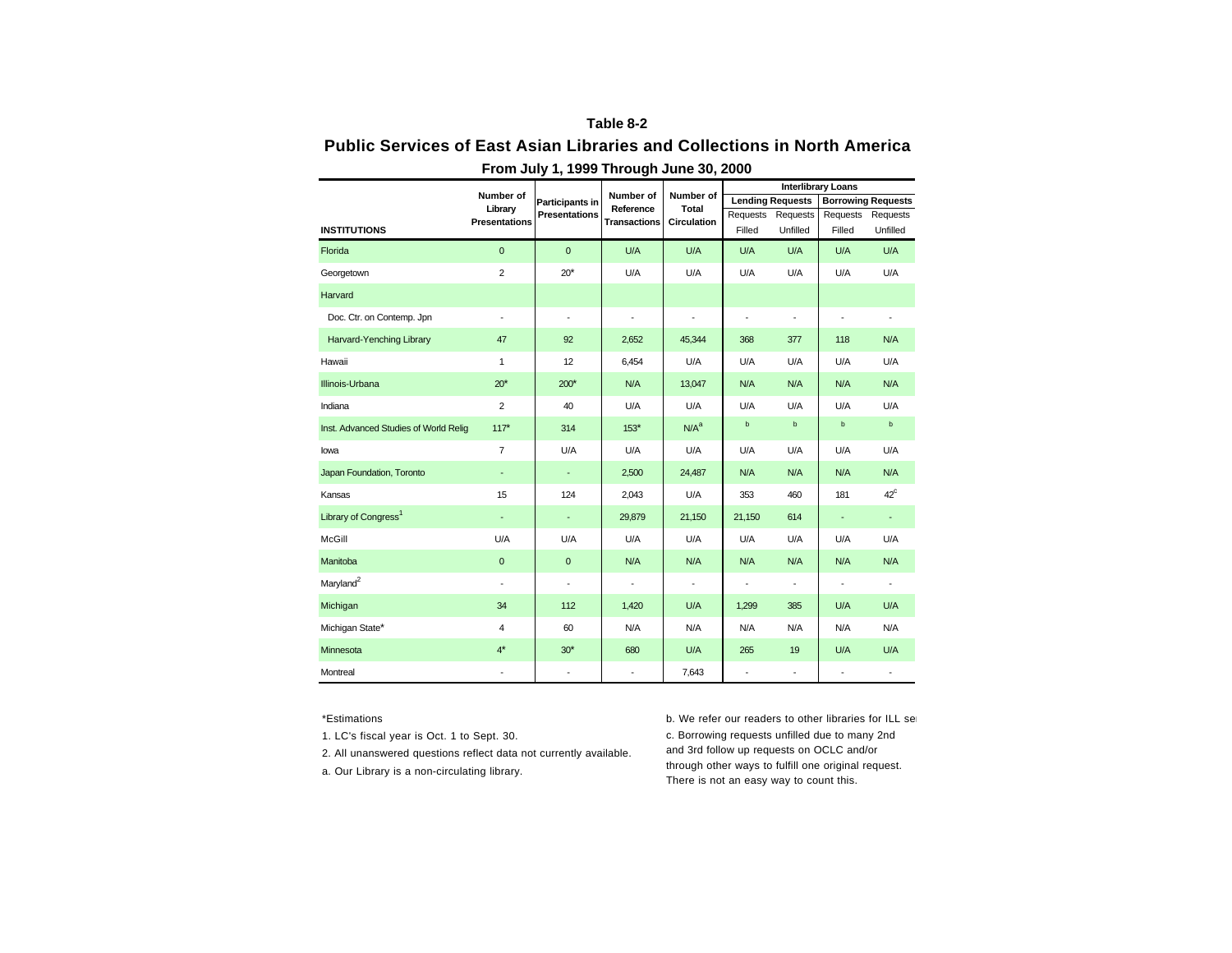## **Table 8-3**

# **Public Services of East Asian Libraries and Collections in North America**

|                                   |                          |                          | Number of<br>Reference   | Number of<br>Total       | <b>Interlibrary Loans</b> |                          |                                   |                                   |  |
|-----------------------------------|--------------------------|--------------------------|--------------------------|--------------------------|---------------------------|--------------------------|-----------------------------------|-----------------------------------|--|
|                                   | Number of<br>Library     | <b>Participants in</b>   |                          |                          | <b>Lending Requests</b>   |                          | <b>Borrowing Requests</b>         |                                   |  |
|                                   | <b>Presentations</b>     | <b>Presentations</b>     | <b>Transactions</b>      | <b>Circulation</b>       | Requests                  | Requests                 | Requests                          | Requests                          |  |
| <b>INSTITUTIONS</b>               |                          |                          |                          |                          | Filled                    | Unfilled                 | Filled                            | Unfilled                          |  |
| Nelson-Atkins Museum of Art       | 11                       | 353                      | 3,600                    | 13,850                   | 354                       | ÷.                       | 1,162                             |                                   |  |
| New York Public Library           | $\overline{\phantom{a}}$ | $\overline{\phantom{a}}$ | ٠                        | $\overline{\phantom{a}}$ | $\overline{\phantom{a}}$  | $\centerdot$             | $\overline{\phantom{a}}$          | $\overline{\phantom{a}}$          |  |
| North Carolina                    | $\overline{2}$           | 10                       | 73                       | N/A                      | N/A                       | N/A                      | N/A                               | N/A                               |  |
| Oberlin                           | $\overline{\phantom{a}}$ | $\overline{\phantom{a}}$ | ÷,                       | $\overline{\phantom{a}}$ | $\overline{\phantom{a}}$  | $\overline{\phantom{a}}$ | $\overline{\phantom{a}}$          | $\blacksquare$                    |  |
| <b>Ohio State</b>                 | 29                       | 110                      | ÷,                       | $\overline{\phantom{a}}$ | 627                       | 573                      | 354                               | 43                                |  |
| Pennsylvania                      | $\overline{a}$           | $\blacksquare$           | $\overline{\phantom{a}}$ | $\blacksquare$           | $\overline{a}$            | $\overline{\phantom{a}}$ | $\blacksquare$                    | $\overline{a}$                    |  |
| Pittsburgh                        | 15                       | 95                       | 5,251                    | N/A                      | N/A                       | N/A                      | N/A                               | N/A                               |  |
| Princeton                         | $\overline{\phantom{a}}$ | a                        | a                        | b                        | 667                       | 172                      | 145                               | 62                                |  |
| Queens Borough Public Library     | 17                       | 3,876                    | N/A                      | N/A                      | N/A                       | N/A                      | N/A                               | N/A                               |  |
| Rutgers                           | $\overline{\phantom{a}}$ | $\overline{\phantom{a}}$ | $\blacksquare$           | $\overline{\phantom{a}}$ | $\centerdot$              | $\overline{\phantom{a}}$ | $\overline{\phantom{a}}$          | $\overline{\phantom{a}}$          |  |
| Smithsonian Inst. (Freer Gallery) | $\mathbf{0}$             | $\mathbf{0}$             | U/A                      | N/A <sup>c</sup>         | 26 <sup>d</sup>           | 27 <sup>d</sup>          | 202                               | 18                                |  |
| Southern California               | $\blacksquare$           | $\overline{\phantom{a}}$ | $\overline{\phantom{a}}$ | $\blacksquare$           | $\overline{\phantom{a}}$  | $\blacksquare$           | $\blacksquare$                    | $\overline{\phantom{a}}$          |  |
| Stanford (Hoover Institution)     | $8*$                     | $200*$                   | $3,670*$                 | 23,450                   | U/A                       | U/A                      | U/A                               | U/A                               |  |
| Texas, Austin <sup>1</sup>        | $\overline{\phantom{a}}$ | 0                        | $\centerdot$             | U/A                      | U/A                       | U/A                      | U/A                               | U/A                               |  |
| Toronto                           | 36                       | 80                       | 12,900                   | 277,079                  | 883 <sup>e</sup>          | 0 <sup>e</sup>           | $\mathbf{e}% _{t}\left( t\right)$ | $\mathbf{e}% _{t}\left( t\right)$ |  |
| Virginia                          | N/A                      | N/A                      | N/A                      | N/A                      | N/A                       | N/A                      | N/A                               | N/A                               |  |
| Washington                        | ÷                        | $\overline{\phantom{a}}$ | ÷.                       | $\overline{\phantom{a}}$ | ÷,                        | ÷.                       | ÷.                                | ÷.                                |  |
| Washington-Law                    | 2                        | $10*$                    | U/A <sup>f</sup>         | U/A <sup>f</sup>         | U/A <sup>f</sup>          | U/A <sup>f</sup>         | U/A <sup>f</sup>                  | U/A <sup>f</sup>                  |  |
| Washington, St. Louis             | 10                       | 60                       | N/A                      | 11,071 <sup>9</sup>      | $185^{9}$                 | N/A <sup>9</sup>         | N/A <sup>9</sup>                  | N/A <sup>9</sup>                  |  |
| Wisconsin                         | $\overline{\phantom{a}}$ | $\overline{\phantom{a}}$ | $\overline{\phantom{a}}$ | $\blacksquare$           | $\overline{\phantom{a}}$  | $\overline{\phantom{a}}$ | $\overline{\phantom{a}}$          | ÷                                 |  |
| Yale                              | 57                       | 117                      | 1,127                    | N/A <sup>h</sup>         | N/A <sup>h</sup>          | N/A <sup>h</sup>         | N/A <sup>h</sup>                  | N/A <sup>h</sup>                  |  |

**From July 1, 1999 Through June 30, 2000**

- 1. Fiscal year from Sept. 1 to Aug. 31.
- a. No separate statistics is maintained.
- b. Data is not available this year due to systems change. <br>g. Circulation and ILL figures do not include Non-C.
- c. Our Library is a non-circulating library.
- d. Data reflects photocopy only.

### \*Estimations e. Central Library

- f. No separate CJK statistics are kept for ILL at this Law Library.
- h. Items are centrally serviced by the University Library Circulation Department.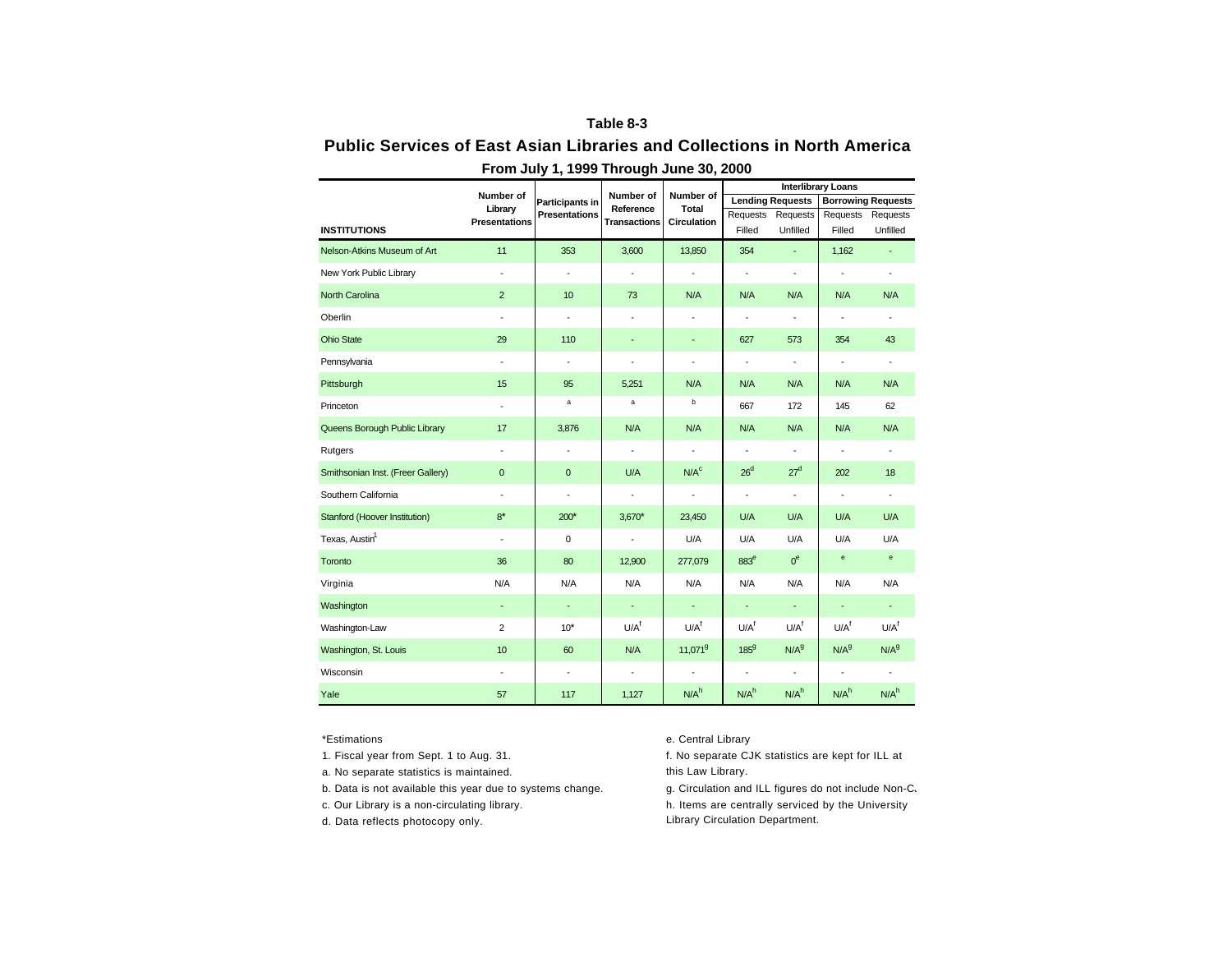# **Appendix 1 Participated Library Characteristics and Contact Information, Jan. 2001**

| Lib. Number | <b>Library Name</b>               |              | Type Region Law Med     |                          |                          | <b>Submitted by (Name)</b> | <b>Position Title</b>                              | Phone                    | E-mail                        | Fax            |
|-------------|-----------------------------------|--------------|-------------------------|--------------------------|--------------------------|----------------------------|----------------------------------------------------|--------------------------|-------------------------------|----------------|
| 200         | Alberta                           | $\mathsf{C}$ | 10                      | Y                        | Y                        | Louis Chor                 | East Asian Librarian                               | (780) 492-1743           | Louis.Chor@UAlberta.CA        | (780) 492-3695 |
| 300         | Arizona                           | S            | 8                       | N                        | N                        | Hitoshi Kamada             | Assistant Librarian (Japanese Studies)             | (520) 626-9303           | kamadah@u.library.arizona.edu | (520) 621-3655 |
| 400         | Arizona State                     | S            | 8                       | N                        | N                        | Katsuko T. Hotelling       | Japanese Studies Librarian                         | (480) 965-7199           | khotelling@asu.edu            | (480) 965-1043 |
| 600         | Brigham Young                     | P            | 8                       | N                        | N                        | Gail King                  | Curator, Asian Collection                          | (801) 378-4061           | gail_king@byu.edu             | (801) 378-6708 |
| 700         | <b>British Columbia</b>           | $\mathsf{C}$ | 10                      | N                        | N                        | <b>Eleanor Yuen</b>        | <b>Head Librarian</b>                              | (604) 822-5950           | elyuen@interchange.ubc.ca     | (604) 822-0650 |
| 800         | <b>Brown</b>                      | P            | $\overline{1}$          |                          | ÷,                       | Li Wang                    | Curator                                            | (401) 863-9344           | Li_Wang@brown.edu             | (401) 863-1272 |
| 900         | California, Berkeley              | S            | $\boldsymbol{9}$        |                          | $\blacksquare$           | Peter Zhou                 | <b>Director</b>                                    | (510) 643-6579           | pzhou@library.berkeley.edu    | (510) 642-3817 |
| 1050        | California, Irvine                | S            | 9                       | N                        | N                        | William Wong               | East Asian Librarian                               | (949) 824-8147           | wswong@uci.edu                | (949) 824-2542 |
| 1100        | California, Los Angeles           | S            | 9                       | N                        | N                        | Amy Tsiang                 | Head, East Asian Library                           | (310) 825-1401           | ctsiang@library.ucla.edu      | (310) 206-4960 |
| 1300        | California, San Diego             | S            | 9                       | N                        | Y                        | Maria Reinalda Adams       | Administrative Assistant                           | (858) 534-1413           | mradams@ucsd.edu              | (858) 534-8526 |
| 1400        | California, Santa Barbara         | S            | 9                       | $\overline{\phantom{a}}$ | $\sim$                   | <b>Cathy Chiu</b>          | Head, East Asian Library                           | (805) 893-2365           | chiu@library.ucsb.edu         | (805) 893-4676 |
| 1600        | Chicago                           | P            | 3                       |                          | $\overline{\phantom{a}}$ | Yuan Zhou                  | Curator                                            | (773) 702-8436           | yzhou@midway.uchicago.edu     | (773) 753-0569 |
| 1800        | Colorado, Boulder                 | S            | 8                       | N                        | N                        | Zhijia Shen                | Head, East Asian Library                           | (303) 492-4234           | shen@spot.colorado.edu        | (303) 492-1881 |
| 2000        | Columbia                          | P            | $\overline{\mathbf{c}}$ | N                        | N                        | Amy V. Heinrich            | Director                                           | (212) 854-1508           | heinrich@columbia.edu         | (212) 662-6286 |
| 2200        | Cornell                           | $\mathsf P$  | $\overline{c}$          | N                        | N                        | <b>Caroline Spicer</b>     | <b>Acting Sr Adminstrator</b>                      | (607) 255-7033           | cfs1@cornell.edu              | (607) 255-8438 |
| 2300        | Dartmouth                         | P            | $\overline{1}$          |                          |                          | Nien Lin Xie               | <b>Cataloging Specialist</b>                       | (603) 646-2568           | nien.lin.xie@dartmouth.edu    | (603) 646-2167 |
| 2350        | Delaware                          | S            | $5\phantom{.0}$         | $\blacksquare$           |                          | Margaret K. Wang           | Coordinator of Original Cat. and Authority Control | (302) 831-8223           | mkwang@udel.edu               | (302) 831-6996 |
| 2400        | Duke                              | P            | 5                       | N                        | N                        | Kristina Troost            | Head, International Area Studies                   | (919) 660-5844           | kktroost@duke.edu             | (919) 684-2855 |
| 2600        | Florida                           | S            | 5                       | N                        | N                        | David Hickey               | <b>Asian Studies Coordinator</b>                   | (352) 392-4919 ext. 1720 | dhickey@mail.uflib.ufl.edu    | (352) 392-8118 |
| 2800        | Georgetown                        | P            | 5                       | N                        | N                        | Kay Won Lee                | Asian Studies Bibliographer                        | (202) 687-7609           | leek@gunet.georgetown.edu     | (202) 687-7503 |
| 3101        | Harvard Doc. Ctr. on Contemp. Jpn | P            | $\overline{1}$          | N                        | N                        | Kazuko Sakaguchi           | <b>Director</b>                                    | $(617)$ 495-8386         | sakaguch@fas.harvard.edu      | (617) 496-8083 |
| 3100        | Harvard-Yenching Library          | P            | $\overline{1}$          |                          |                          | James Cheng                | Librarian                                          | (617) 495-3327           | jkcheng@fas.harvard.edu       | (617) 496-6008 |
| 3200        | Hawaii                            | $\mathsf{s}$ | 9                       | N                        | N <sub>1</sub>           | Tokiko Y. Bazzell          | Japan Specialist Librarian                         | (808) 956-2315           | tokiko@hawaii.edu             | (808) 956-5968 |
| 3500        | Illinois-Urbana                   | S            | 3                       | N                        | N                        | Karen T. Wei               | Head, Asian Library                                | (217) 244-2046           | k-wei@uiuc.edu                | (217) 333-2214 |
| 3600        | Indiana                           | S            | 3                       |                          |                          | Thomas H. Lee              | East Asian Librarian                               | (812) 855-9695           | leet@indiana.edu              | (812) 855-8068 |
| 3700        | lowa                              | S            | 4                       | N                        | N                        | Jim Cheng                  | Chinese Studies Librarian                          | (319) 335-5803           | jim-cheng@uiowa.edu           | (319) 335-5900 |
| 4100        | Kansas                            | <sub>S</sub> | $\overline{4}$          | N                        | N                        | <b>Vickie Fu Doll</b>      | Head, East Asian Library                           | (785) 864-4669           | vdoll@ukans.edu               | (785) 864-5311 |
| 4500        | <b>McGill</b>                     | C            | 10                      | Υ                        | N                        | Suzy M. Slavin             | <b>EAS Bibliographer</b>                           | (514) 398-4728           | slavin@library.mcgill.ca      | (514) 398-7184 |
| 4650        | Manitoba                          | $\mathbf{C}$ | 10                      | Y                        | Y                        | <b>Robert Lincoln</b>      | <b>Collections Services Librarian</b>              | (204) 474-7435           | lincoln@cc.umanitoba.ca       |                |
| 4700        | Maryland                          | S            | 5                       | N                        | N                        | rma Dillon                 | Manager, Management Information Systems            | (301) 405-9113           | id8@umail.umd.edu             | (301) 314-9960 |
| 5100        | Michigan                          | S            | 3                       | N                        | N                        | Weiying Wan <sup>2</sup>   | Head                                               | (734) 764-0406           | wywan@umich.edu               | (734) 647-2885 |
| 5200        | Michigan State                    | S            | 3                       |                          |                          | <b>Talbott Huey</b>        | Asian Studies Bibliographer                        | (517) 432-3972           | huey@mail.lib.msu.edu         | (517) 432-3532 |

**Footnotes (Alternative Contact Person):**

| Contact<br><b>Dovoon</b> | <b>Position Title</b>         | Phone          | E-mail                    |
|--------------------------|-------------------------------|----------------|---------------------------|
| 1. Jean Han              | Assistant Head                | (510) 643-0654 | jhan@library.berkeley.edu |
| 2. Mari Suzuki           | Info. Resources Specialist II | (734) 764-0406 | msuzuki@umich.edu         |